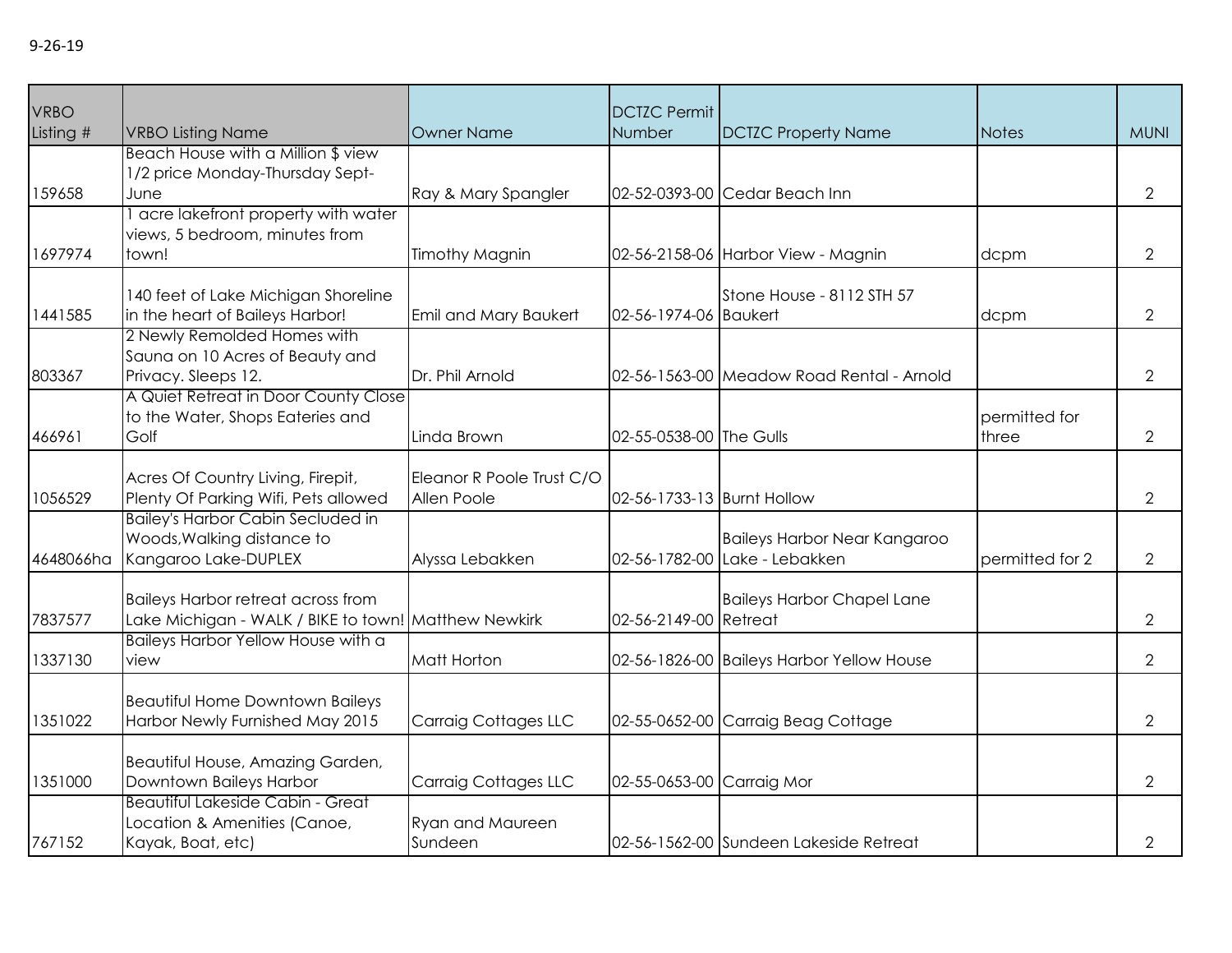|         | Century Old Door County in-Town         |                                                     |                             |                                                 |                    |                |
|---------|-----------------------------------------|-----------------------------------------------------|-----------------------------|-------------------------------------------------|--------------------|----------------|
| 294539  | Farmhouse with Shore Access             | Joan Holliday                                       |                             | 02-56-0542-00 Orchard House                     |                    | $\overline{2}$ |
|         | Charming 100yr. log home with           |                                                     |                             | Sunset Shores Resort - Kangaroo                 |                    |                |
| 510375  | upscale modern conveniences.            | <b>David Hass</b>                                   | 02-56-1953-00 Kabin Unit #6 |                                                 |                    | $\overline{2}$ |
|         | Comfort and Beauty tucked               | East Shorewood Cottage                              |                             |                                                 |                    |                |
| 221533  | between the Trees                       | Homeowners Assoc.                                   |                             | 02-55-0130-00 East Shorewood Cottages           | permitted for 10   | $\overline{2}$ |
|         | Cozy waterfront living at bargain       | <b>Sunset Shores Resort</b>                         |                             |                                                 |                    |                |
| 663478  | price!                                  | Condo Assoc                                         |                             | 02-56-1952-00 Sunset Shores Resort - Tiger Lily | permitted for five | $\overline{2}$ |
| 421057  | Woods                                   | <b>Steve and Sarah Bell</b>                         |                             | 02-56-1223-13 Door County Harbor House          |                    | 2              |
|         | Daisy Cottage is a quintessential       |                                                     |                             |                                                 |                    |                |
|         | Door County two-bedroom lakefront       |                                                     |                             |                                                 |                    |                |
| 1360726 | cottage                                 | Stephen & Michelle Hoke 02-56-1915-06 Daisy Cottage |                             |                                                 | dcpm               | $\overline{2}$ |
|         | Door County Baileys Harbor Large        |                                                     |                             | Baileys Large Home for Families -               |                    |                |
| 1436478 | Home for Families and Groups            | Pelican Bay LLC                                     | 02-56-2016-00 Nguyen        |                                                 |                    | $\mathbf{2}$   |
|         | Door County Cabin in the Woods,         |                                                     |                             | Door County Cabin in the                        |                    |                |
| 824979  | <b>Baileys Harbor</b>                   | Karen Berndt                                        |                             | 02-56-1564-00 Wooods & Tranquil Condo           | permitted for 2    | $\overline{2}$ |
|         |                                         |                                                     |                             |                                                 |                    |                |
|         |                                         | <b>East Shorewood Cottage</b>                       |                             |                                                 |                    |                |
| 221526  | Enjoy the Quaint Lakefront Cottage      | Homeowners Assoc.                                   |                             | 02-55-0130-00 East Shorewood Cottages           | permitted for 10   | $\overline{2}$ |
|         | Enjoy the Quiet Die of the Door         |                                                     |                             |                                                 |                    |                |
|         | County Peninsula, 165' of Lake          |                                                     |                             |                                                 |                    |                |
| 661048  | Michigan Shore                          | Janet Batzli                                        |                             | 02-55-0557-00 The Haven on North Bay            |                    | $\overline{2}$ |
|         | Enjoy the True Get-Away at              | East Shorewood Cottage                              |                             |                                                 |                    |                |
| 221540  | Evergreen                               | Homeowners Assoc.                                   |                             | 02-55-0130-00 East Shorewood Cottages           | permitted for 10   | $\overline{2}$ |
|         | Executive vacation home on              |                                                     |                             | Tretinyak - Blue on Roo-7571                    |                    |                |
| 1046385 | Kangaroo Lake                           | Anne Tretinyak                                      |                             | 02-56-1829-00 South Kangaroo Lake Drive         |                    | $\overline{2}$ |
|         |                                         |                                                     |                             |                                                 |                    |                |
|         | Fabulous Log Cabin on Kangaroo          |                                                     |                             |                                                 |                    |                |
| 230613  | Lake in Door County WI                  | William Andersen                                    |                             | 02-55-0394-00 Log Cabin on Kangaroo Lake        |                    | $\overline{2}$ |
|         | Fabulous New Two Bed, Two Bath          |                                                     |                             |                                                 |                    |                |
| 1351028 | Cottage On Kangaroo Lake                | Carraig Cottages LLC                                |                             | 02-56-1052-00 Carraigeen Cottage                |                    | $\overline{2}$ |
|         |                                         |                                                     |                             |                                                 |                    |                |
|         | Get away at this Quaint Cottage         | <b>East Shorewood Cottage</b>                       |                             |                                                 |                    |                |
| 221452  | <b>Tucked Behind Beautiful Fern Bed</b> | Homeowners Assoc.                                   |                             | 02-55-0130-00 East Shorewood Cottages           | permitted for 10   | $\mathbf{2}$   |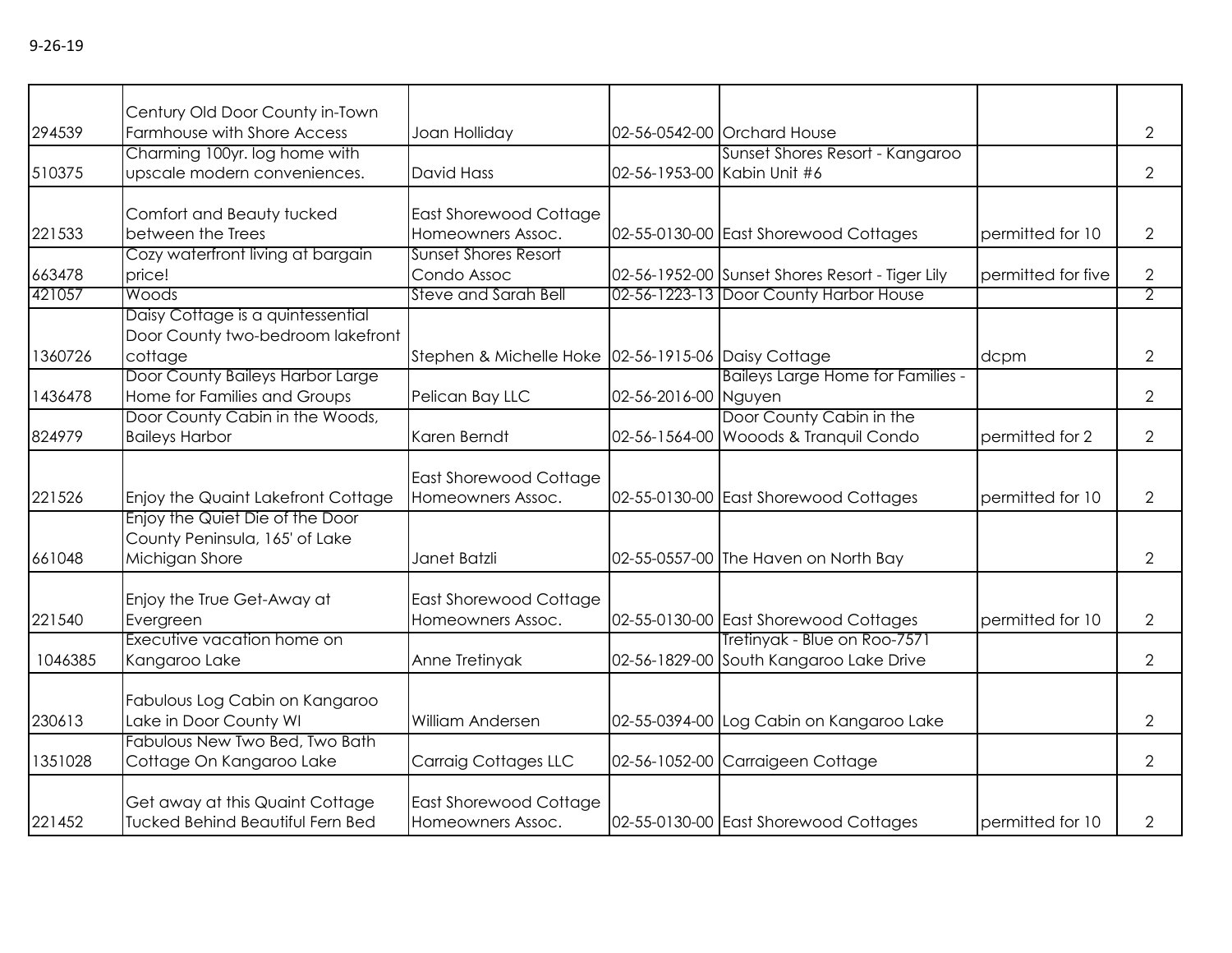|           | Get Away from it all at this Rustic and East Shorewood Cottage |                             |                         |                                                                |                  |                |
|-----------|----------------------------------------------------------------|-----------------------------|-------------------------|----------------------------------------------------------------|------------------|----------------|
| 221542    | Romantic Cottage                                               | Homeowners Assoc.           |                         | 02-55-0130-00 East Shorewood Cottages                          | permitted for 10 | $\overline{2}$ |
|           | Havngård House- a historic and hip                             |                             |                         |                                                                |                  |                |
| 1623317   | house in the center of Door County<br>action!                  | Kurt Heggland               |                         | 02-56-2104-00 Havngard House                                   |                  | $\overline{2}$ |
|           | Kangaroo lake water frontage                                   |                             |                         |                                                                |                  |                |
| 1270494   | opening June 2018                                              | Michael Servais             |                         | 02-56-1893-00 Island View Lake House                           |                  | $\overline{2}$ |
|           |                                                                | <b>Sunset Shores Resort</b> |                         | Sunset Shores Resort - Chalet Unit                             |                  |                |
| 93251     | Lake Living at its best                                        | Condo Assn                  | 02-56-1950-00 #3        |                                                                |                  | $\overline{2}$ |
|           | Lakefront home in Baileys Harbor                               | Bues Point Road, LLC -      |                         |                                                                |                  |                |
| 1188298   | near Cana Lighthouse                                           |                             |                         | William McAleer, Member 02-56-1803-00 Bues Point Road- McAleer |                  | $\overline{2}$ |
|           | Lake-house With The Best View Of                               |                             |                         |                                                                |                  |                |
|           | Cana Island And It's Lighthouse You                            |                             |                         |                                                                |                  |                |
| 1190668   | Can Find!                                                      | Stephen Clemnti Jr.         |                         | 02-56-1820-00 Boreal Beach House                               | permitted for 2  | $\overline{2}$ |
|           | Lakeview Cottage in Downtown                                   |                             |                         |                                                                |                  |                |
| 4924765ha | <b>Baileys Harbor</b>                                          | Pamela Schmitz              |                         | 02-56-1876-00 Baileys Harbor Beach House                       |                  | $\overline{2}$ |
|           | Large Beautiful 6 bedroom home                                 |                             |                         |                                                                |                  |                |
|           | right on the lake sleeps 30 in Baileys                         | Cana Cove LLC - Kevin       |                         |                                                                |                  |                |
| 1368115   | Harbor, WI                                                     | Kleinert                    | 02-56-1694-00 Cana Cove |                                                                |                  | $\overline{2}$ |
|           |                                                                | William and Heather         |                         |                                                                |                  |                |
| 723507    | Large Home on Kangaroo Lake                                    | Andersen                    |                         | 02-56-1543-06 Kangaroo Lake Retreat                            | dcpm             | $\overline{2}$ |
|           |                                                                |                             |                         | Lakeside Cottage Sunset Shores                                 |                  |                |
| 82233     | Million Dollar View, Affordable Price                          | <b>Judy Stang</b>           | 02-56-1949-00 Resort    |                                                                |                  | $\overline{2}$ |
|           | New Million Dollar Property, 250'                              |                             |                         |                                                                |                  |                |
| 640511    | Private Shoreline on 3.5 Acres                                 | Chris Warecki               |                         | 02-56-1312-00 All Creatures Lane - Warecki                     | permitted for 3  | $\overline{2}$ |
|           | Newly remodeled, 2 Acres W/200'                                |                             |                         |                                                                |                  |                |
|           | Private Waterfront, Huge Deck, 5 Star                          |                             |                         |                                                                |                  |                |
| 467927    | Rating                                                         | Chris Warecki               |                         | 02-56-1312-00 All Creatures Lane - Warecki                     | permitted for 3  | $\overline{2}$ |
|           |                                                                |                             |                         |                                                                |                  |                |
|           | North Unit Cabin Bailey's Harbor Door                          |                             |                         | <b>Baileys Harbor Near Kangaroo</b>                            |                  |                |
| 4706534ha | County Near Kangaroo Lake                                      | Alyssa Lebakken             |                         | 02-56-1782-00 Lake - Lebakken                                  | permitted for 2  | $\overline{2}$ |
| 460436    | Peace in the Pines                                             | Ricardo M Ochoa             |                         | 02-56-1297-00 Peace in the Pines                               |                  | $\overline{2}$ |
|           |                                                                | <b>Sunset Shores Resort</b> |                         |                                                                |                  |                |
| 160403    | Peak Season Weeks Still Available                              | Condo Assn                  |                         | 02-56-1951-00 Sunset Shores Resort Sunflower                   |                  | $\overline{2}$ |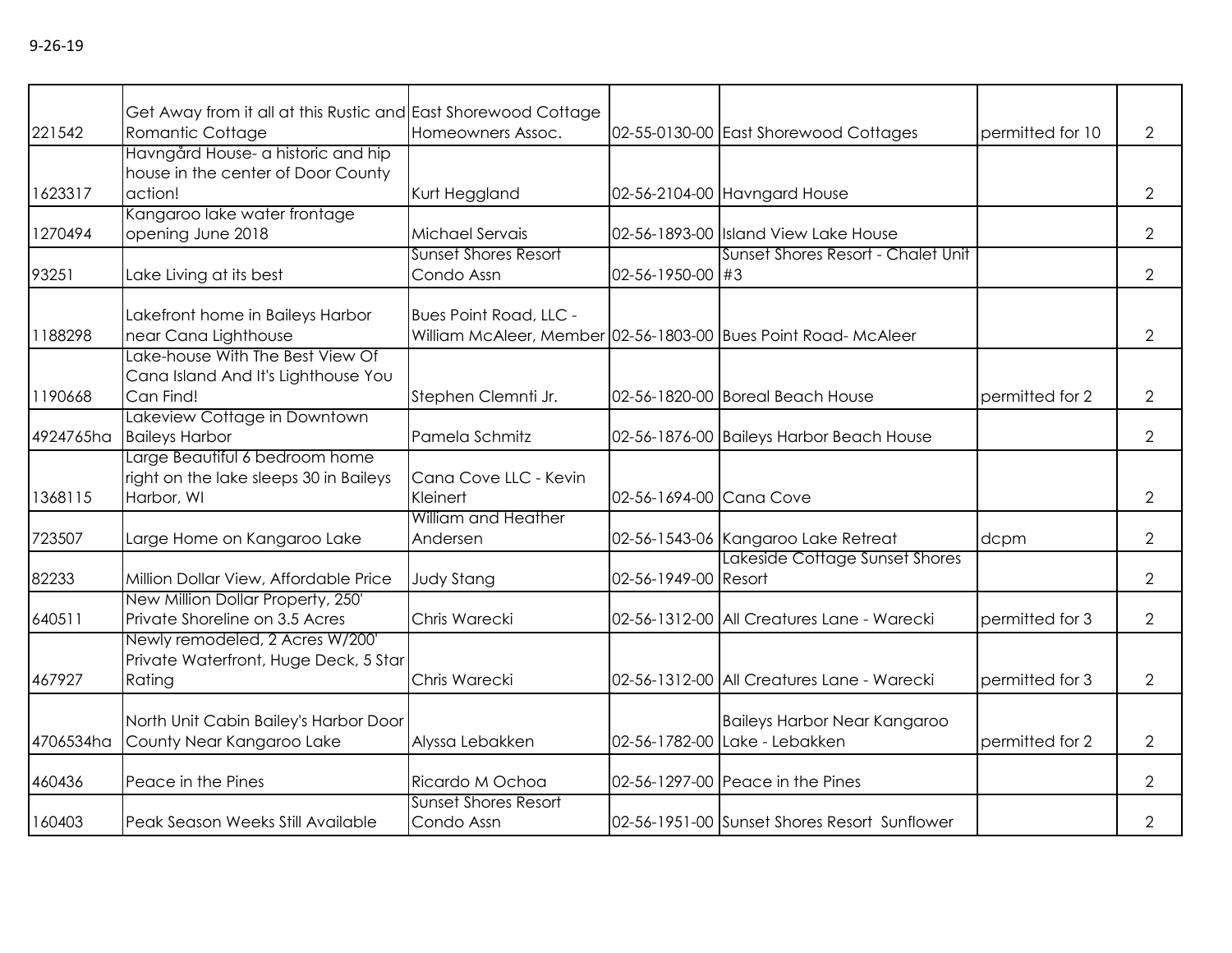| 582941    | Perfect-Get-Away! Wooded and<br>close to lake                                                  | Kathleen Nelson                                    |                           | 02-56-1556-00 Perfect-Get-Away Nelson      |                                        | $\overline{2}$ |
|-----------|------------------------------------------------------------------------------------------------|----------------------------------------------------|---------------------------|--------------------------------------------|----------------------------------------|----------------|
| 633251    | Private cottage situated on a rock<br>bluff located in downtown Baileys<br>Harbor              | Pam Schmitz                                        |                           | 02-56-2178-00 Baileys Harbor on the Rocks  | Permitted for two<br>temp 4 listings   | $\overline{2}$ |
| 634804    | Private cottage situated on a rock<br>bluff located in downtown Baileys<br>Harbor              | Pam Schmitz                                        |                           | 02-56-2178-00 Baileys Harbor on the Rocks  | Permitted for two<br>temp 4 listings   | $\overline{2}$ |
| 968606ha  | Private Cottages situated on a rock<br>bluff located in downtown baileys<br>harbor             | Pam Schmitz                                        |                           | 02-56-2178-00 Baileys Harbor on the Rocks  | Permitted for two<br>temp 4 listings   | $\overline{2}$ |
| 7968596ha | Private Cottages situated on a rock<br>bluff located in downtown baileys<br>harbor             | Pam Schmitz                                        |                           | 02-56-2178-00 Baileys Harbor on the Rocks  | Permitted for two<br>- temp 4 listings | $\overline{2}$ |
| 220857    | Private Peninsula                                                                              | Dennis & Jeff Hickey                               |                           | 02-56-0200-06 Heggland House               |                                        | $\overline{2}$ |
| 854909    | Private Water front estate!                                                                    | Cole Family LLC                                    |                           | 02-56-1607-06 Schook Shack                 | dcpm                                   | $\overline{2}$ |
| 1077847   | Quintessential Door County cottage<br>just steps from the water!                               | Jeffrey & Tamara Wiswell                           |                           | 02-56-1696-06 Kangaroo Lake Road Cottage   | dcpm                                   | $\overline{2}$ |
| 699521    | Remodeled, 250' waterfrontm 6<br>wooded acres, huge deck with view<br>of Cana Island           | Chris Warecki                                      |                           | 02-56-1312-00 All Creatures Lane - Warecki | permitted for 3                        | $\overline{2}$ |
| 1279183   | Sand, Sand, and More Sand on Lake<br>Michigan!                                                 | Alexandra Pape                                     | 02-56-1903-00 Lyons Woods |                                            |                                        | $\mathbf{2}$   |
| 1596072   | South Lane Cottage #1, with a living<br>room view of Lake Michigan.                            | Matt Horton                                        |                           | 02-56-1826-00 Baileys Harbor Yellow House  | permitted for 3                        | $\mathbf{2}$   |
| 221546    | Spring, Summer or Fall, Great Place<br>to Get Away from it All                                 | <b>East Shorewood Cottage</b><br>Homeowners Assoc. |                           | 02-55-0130-00 East Shorewood Cottages      | permitted for 10                       | $\mathbf{2}$   |
| 219987    | Stay at this cozy cottage perfect for<br>couples!                                              | East Shorewood Cottage<br>Homeowners Assoc.        |                           | 02-55-0130-00 East Shorewood Cottages      | permitted for 10                       | $\overline{2}$ |
| 1209428   | Stone Cottage, Nestled In The<br>Woods in Door County - Call for rates William & Lesley O'Kane | Dennis & Tamara Zee/                               |                           | 02-56-1824-00 Stone Cottage                | charnetski                             | $\mathbf{2}$   |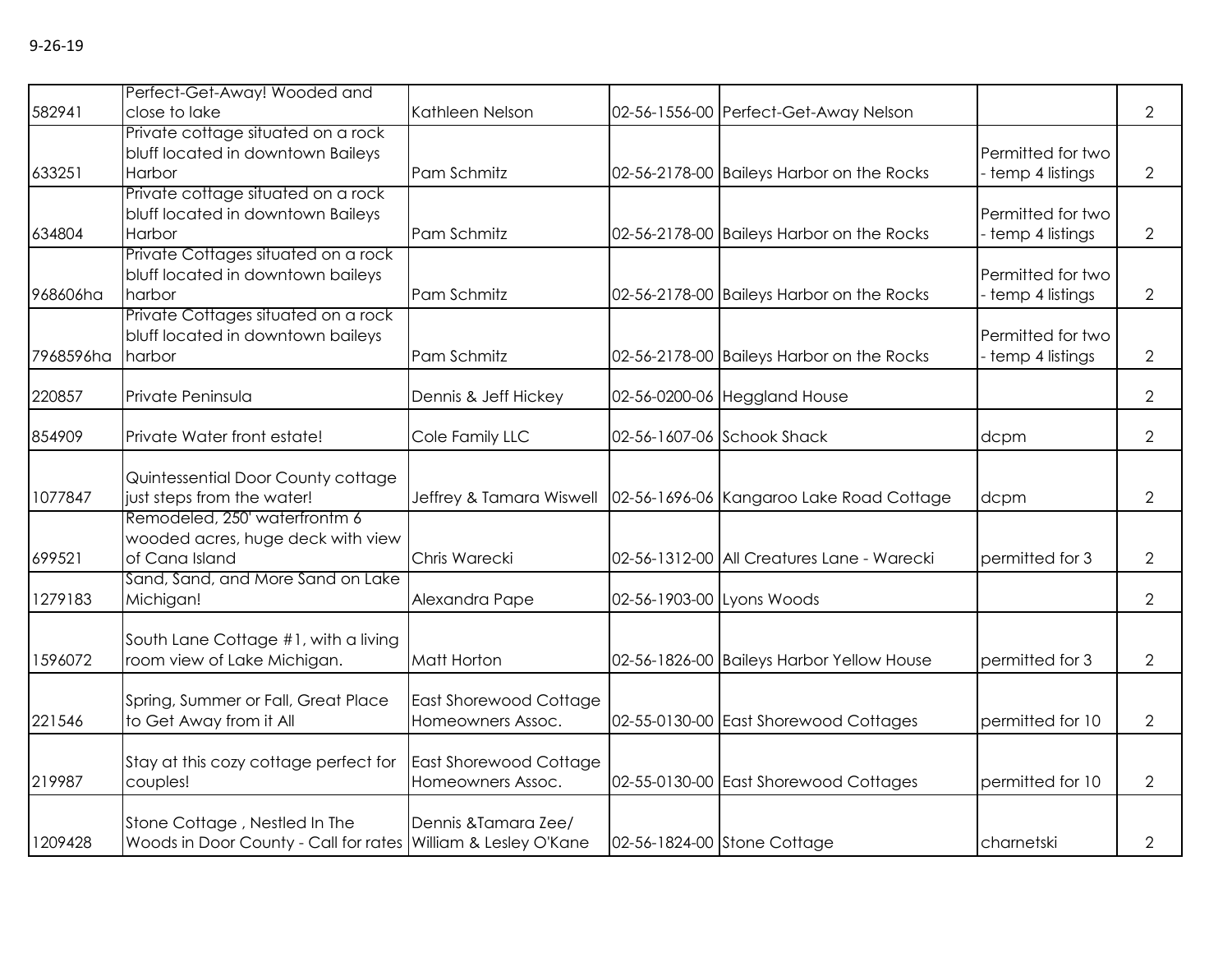|           | Stone Ridge on 4.2 Wooded<br>Acres/Firepit, 4 Bedrooms, 2.5 Baths,                     |                                             |                         |                                                |                                 |                |
|-----------|----------------------------------------------------------------------------------------|---------------------------------------------|-------------------------|------------------------------------------------|---------------------------------|----------------|
| 791464    | Sleeps 14 & Pets                                                                       | Stone Ridge                                 | 02-56-0272-13 Mel Fogel |                                                | dreamland                       | $\overline{2}$ |
| 1435263   | The Oaks at Baileys Bluff                                                              | Tom and Michele<br>Schaefer                 |                         | 02-56-1983-00 Oaks at Baileys Bluff - Schaefer |                                 | $\overline{2}$ |
| 1248135   | <b>THIS TREE HOUSE IS A PERFECT</b><br><b>COUPLES GETAWAY</b>                          | Martha and Michael<br>Schulkins             |                         | 02-56-1835-00 The Treehouse - Schulkins        |                                 | $\overline{2}$ |
| 418647    | Three Bedroom Lake House with Boat Family Style Contractor<br><b>Dock</b>              | LLC                                         |                         | 02-56-0339-06 Our Place on Kangaroo Lake       | dcpm                            | $\overline{2}$ |
| 221528    | Watch the Amazing Door County<br>Sunsets from Hickoy's Porch                           | East Shorewood Cottage<br>Homeowners Assoc. |                         | 02-55-0130-00 East Shorewood Cottages          | permitted for 10                | $\overline{2}$ |
| 400026    | Waterfront 2-Story Log Cottage,<br>Decks, Beach, Canoe & Firepit                       | Donna & Peter Steffen                       |                         | 02-56-0899-00 Steffan Log House                |                                 | 2              |
| 4840107ha | Waterfront Baileys Harbor Studio on<br>Lake Michigan!                                  | James Dillenburg                            |                         | 02-56-1257-00 Shalom Stone                     |                                 | $\overline{2}$ |
| 221358    | Waterfront Log Cabin with Boat<br>House and Pier                                       | Natalie & Terry McAllister                  |                         | 02-56-0885-06 Rocky Bottom Ledge               | dcpm                            | $\overline{2}$ |
| 309037    | Water's Edge Cottage                                                                   | <b>Tim Hodkiewicz</b>                       |                         | 02-55-0497-00 Water's Edge Cottage             | Part of Sunset<br><b>Shores</b> | $\overline{2}$ |
| 1563963   | Wild Cedars - Cana Island - Lake<br>Michigan - Distinctive New Home                    | Stephen Clemnti Jr.                         |                         | 02-56-1820-00 Boreal Beach House               | permitted for 2                 | $\overline{2}$ |
| 882335    | Wildwood Beach House Has A Large<br>Private Sandy Beach On The Shore<br>Of Lake Michig | Laura Thometz                               |                         | 02-56-1640-06 Wildwood Beach Home              | dcpm                            | 2              |
| 1102901   | You Won't Want To Leave -- +                                                           | Deb Homan                                   |                         | 02-56-1468-00 Merlin's Lake House - Homan      |                                 | 2              |
| 221522    | Your Family will Love the Beautiful<br>Lake View at This Comfortable<br>Cottage        | East Shorewood Cottage<br>Homeowners Assoc. |                         | 02-55-0130-00 East Shorewood Cottages          | permitted for 10                | 2              |
| 343303    | <b>Beautiful Lakefront Home in Southern</b><br>Door County                             | Robert & Mary O'Neil                        |                         | 06-56-1147-00 O'Neil - 290 Clar Lin            |                                 | 6              |
| 1244408   | Door County Retreat                                                                    | Door County Clay Banks<br>Retreat           |                         | 06-56-1866-00 Darelynn M Louscher              |                                 | 6              |
| 754723    | Enjoy your own secluded beach                                                          | Mark Ciepluch                               |                         | 06-56-0901-00 White Sands Hideaway             |                                 | 6              |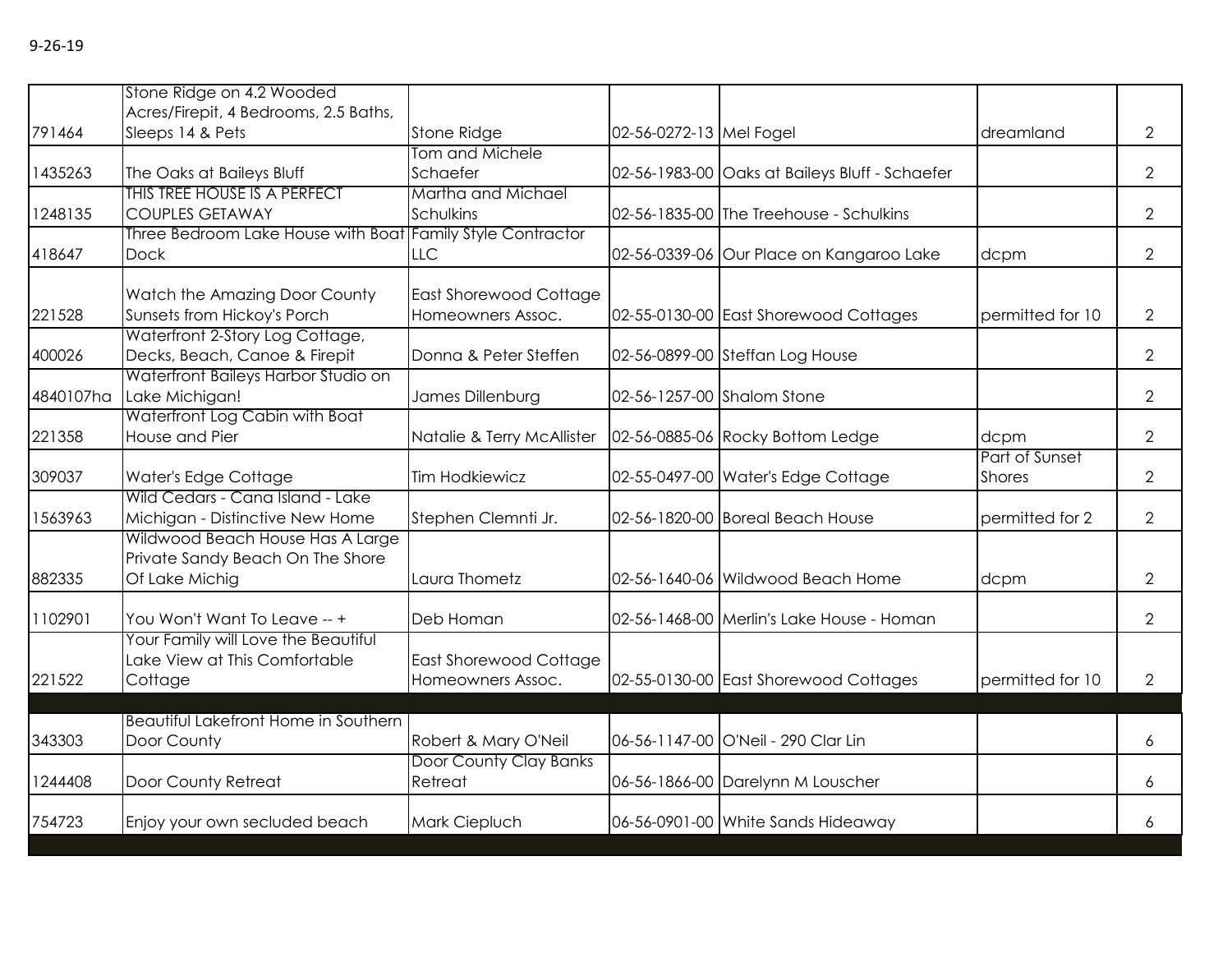|           | 2 Bedroom, 1 Bath Home Away From JJonathon Pesek - Pesek |                         |                        |                                            |                 |   |
|-----------|----------------------------------------------------------|-------------------------|------------------------|--------------------------------------------|-----------------|---|
| 1206658   | Home - Overlooks the lake                                | Realty                  |                        | 08-53-1856-00 Landmark Resort - Pesek      |                 | 8 |
| 1400614   | <b>Bay View Bungalow</b>                                 | Dean Hellwing           |                        | 08-53-1984-00 Landmark Bay View Bungalow   |                 | 8 |
|           |                                                          |                         |                        |                                            |                 |   |
| 1457421   | <b>Bay View Escape In Door County</b>                    | Zanky Properties LLC    |                        | 08-53-2007-00 Ladmark Zanky                |                 | 8 |
|           | <b>Breathtaking Water View Condo -</b>                   |                         |                        |                                            |                 |   |
| 751221    | Almost Everything New!                                   | Michael & Leigh Dicks   |                        | 08-53-1554-00 Landmark Dick's Rental       |                 | 8 |
|           | Cozy 1br Woodview! Landmark                              |                         |                        | Landmark Resort - Door County              |                 |   |
| 963491    | Resort                                                   | <b>Brian Wiegand</b>    | 08-53-1688-00          | Getaweays                                  | permitted for 4 | 8 |
|           | COZY WOODVIEW! Landmark Resort,                          |                         |                        |                                            |                 |   |
|           | EGG HARBOR - Updated, Cozy, 1                            |                         |                        | Landmark Resort - Door County              |                 |   |
| 1050857   | <b>Bdrm Woodview C</b>                                   | <b>Brian Wiegand</b>    | 08-53-1688-00          | Getaweays                                  | permitted for 4 | 8 |
|           | Door County Getaway @Landmark                            |                         |                        | Landmark Resort #2230 & #2308 -            |                 |   |
| 1696273   | Resort                                                   | Michal & A. Monika Chiu | 08-53-2031-00 Chiu     |                                            | permitted for 2 | 8 |
|           |                                                          |                         |                        | Landmark Resort #2230 & #2308 -            |                 |   |
| 1629282   | Door County Happy Place                                  | Michal & A. Monika Chiu | 08-53-2031-00 Chiu     |                                            | permitted for2  | 8 |
|           | Gorgeous water view condo                                |                         |                        |                                            |                 |   |
| 1065393   | overlooking Green Bay                                    | Matt Pidgeon            |                        | 08-53-1754-00 Landmark Pidgeon             |                 | 8 |
|           |                                                          |                         |                        | Landmark - Rudy - Units 1303,              |                 |   |
| 423455    | Landmark 2-BR King Beds, 2-Bath                          | Curtis Rudy             |                        | 08-53-1346-00 4218 and 2332                | permitted for 2 | 8 |
| 3686164ha | Bath, Wood View - NEWLY AND FULLY                        | Curt Rudy               | 08-53-1346-00 & 2332   |                                            | permitted for 2 | 8 |
|           | Landmark Resort, 2 bedroom, 1 bath                       |                         |                        |                                            |                 |   |
| 7083628ha | sleeps 6. Lowest rates.                                  | Harry & Sharon Achino   |                        | 08-53-1140-00 Achino - Landmark            |                 | 8 |
|           |                                                          |                         |                        |                                            |                 |   |
|           | Leaf House Door County, your home                        |                         |                        |                                            |                 |   |
| 1000413   | at a beautiful Egg Harbor resort                         | Sean and Cami Wright    |                        | 08-53-1699-00 Landmark Resort - Leaf House |                 | 8 |
|           |                                                          |                         |                        | Landmark Resort - Nomad                    |                 |   |
| 7521534ha | Light & Bright Bay View Retreat                          | Nomad Ventures LLC      |                        | 08-53-1990-00 Ventures LLC - #1110         | permitted for 3 | 8 |
|           | Magnificent Water View Condo-                            |                         |                        |                                            |                 |   |
| 843029    | Completely Remodeled!                                    | Jeffrey Petsinger       |                        | 08-53-1617-00 Landmark Resort - Petsinger  |                 | 8 |
|           | Modern, newly updated condo in                           |                         |                        |                                            |                 |   |
|           | scenic Egg Harbor! Heart of Door                         | David and Carrie        |                        | Landmark Resort - #3202-                   |                 |   |
| 1183567   | County                                                   | Counihan                | 08-53-1783-00 Counihan |                                            |                 | 8 |
|           | Gorgeous Waterview Condo in Egg                          |                         |                        |                                            |                 |   |
| 1452844   | Harbor, WI                                               | Tod & Kathleen Kerscher |                        | 08-53-2013-00 Landmark Resort - Kerscher   |                 | 8 |
|           | NEW! Landmark Resort Condo w/                            |                         |                        | Landmark Resort Good Faith                 |                 |   |
|           | 7692101ha Spectacular Views!                             | Good Faith Financial    | 8-53-1970-00           | Financial Unit #2324                       | Evolve          | 8 |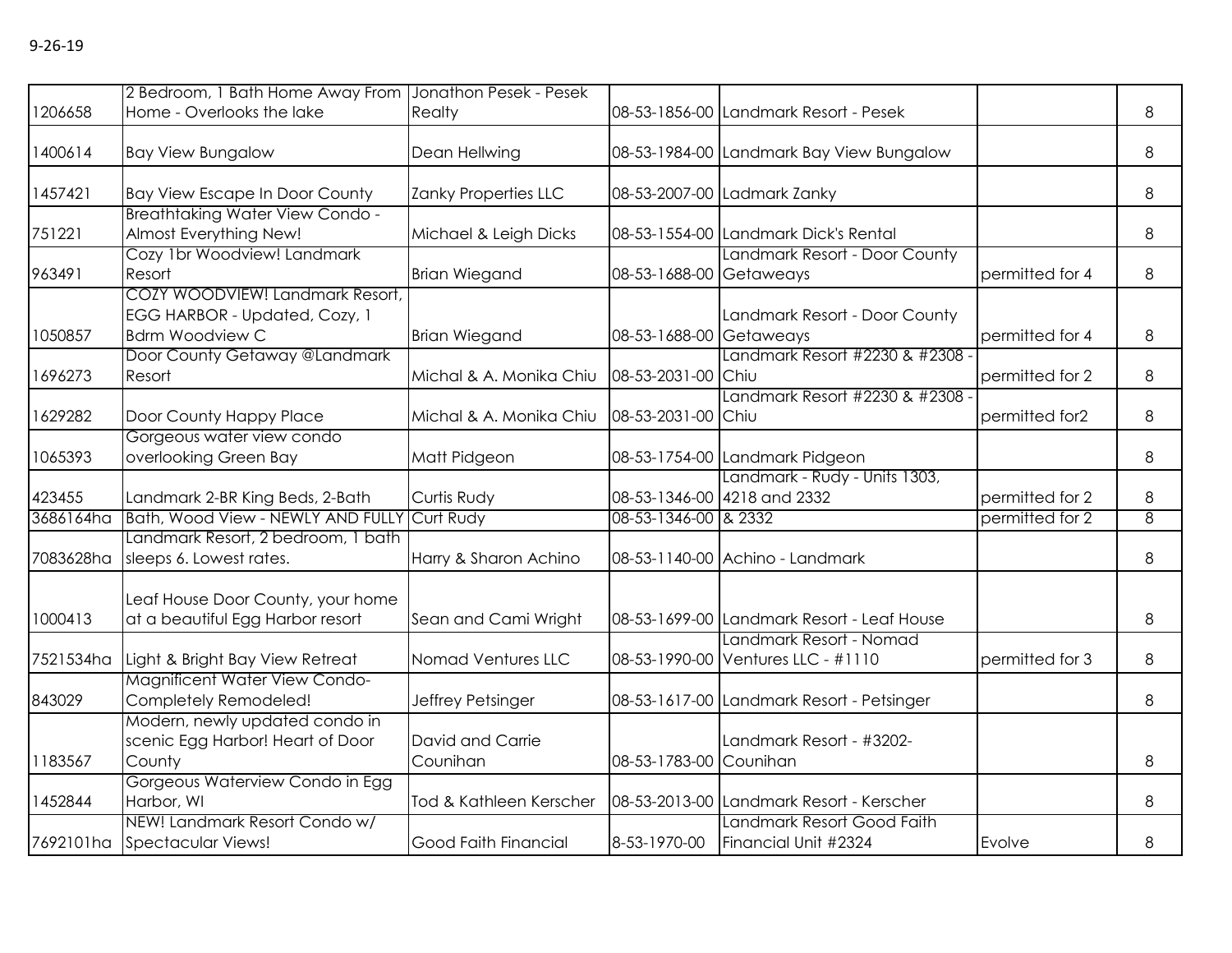| PU 1 |  |
|------|--|
|------|--|

|           |                                                                                                    |                                                                    |                           | Landmark Resort - Nomad                                       |                 |   |
|-----------|----------------------------------------------------------------------------------------------------|--------------------------------------------------------------------|---------------------------|---------------------------------------------------------------|-----------------|---|
|           | 7849217ha Newly Updated Lake View Escape                                                           | Nomad Ventures LLC                                                 |                           | 08-53-1990-00 Ventures LLC - #1110                            | permitted for 3 | 8 |
| 809045    | OFFSEASON special Nov to mid-May<br>book 2 get 1; book 3 get 2.                                    | Landmark Resort- Callen                                            |                           | 08-53-1623-00 John and Sue Callen                             |                 | 8 |
| 1281266   | Quaint Door County Haven at The<br>Landmark Resort (Family-friendly<br>Condo)                      | Mark Lorenzo                                                       |                           | Quaint Door County Haven-<br>08-53-1832-00 Landmark Lorenzo   |                 | 8 |
| 1497708   | Sand Castle in Egg Harbor - the<br>perfect summer getaway! Landmark<br>condo!                      | Lucille and Todd Baker                                             |                           | Landmark Resort -Blue Skies<br>08-53-2156-07 Bungalow #4213   | simple life     | 8 |
| 1497704   | Seas the Bay in Egg Harbor - the<br>perfect summer getaway! Landmark<br>condo!                     | Michael White                                                      | 08-53-1834-07 1102        | Landmark Resort - White - Unit                                | simple life     | 8 |
| 7849206ha | Serene Lake View Condo                                                                             | Nomad Ventures LLC                                                 |                           | Landmark Resort - Nomad<br>08-53-1990-00 Ventures LLC - #1110 | permitted for 3 | 8 |
| 513963    | Stunning waterview condo at the<br>Landmark Resort in Egg Harbor<br>TASTEFULLY RENOVATED 2 BEDROOM | <b>Curtis &amp; Carrie Downes</b>                                  |                           | 08-53-1344-00 Landmark Downes #2207                           |                 | 8 |
| 1010162   | <b>WATERVIEW CONDO!</b>                                                                            | Penny Albers                                                       |                           | 08-53-1735-00 Landmark Resort - Albers                        | 1010074         | 8 |
| 1372707   | Treat yourself staying at this romantic<br>retreat!                                                | Natalia Luque                                                      |                           | 08-53-1929-00 Landmark Luque #1232                            |                 | 8 |
| 476628    | Updated 1 bedroom king, book now<br>for winter fun in door county                                  | <b>Michael Kostiuk</b>                                             |                           | 08-53-0676-00 Landmark Resort -MJK Rentals                    |                 | 8 |
| 288910    | Vacation in Door County, Wisconsin -<br>Cape Cod of the Midwest                                    | Landmark Carson                                                    | 08-53-0945-00 Fred Carson |                                                               |                 | 8 |
| 1212725   | Wonderful place to relax for your<br>family in the heart of Door County                            | Ditched LLC -Izabela<br><b>Ditchen Sims</b>                        |                           | 08-53-1822-00 LandmarkDitched                                 |                 | 8 |
| 1646828   | 4 bedroom sunset views!                                                                            | Brian & Krista Callaghan                                           |                           | 08-56-2056-06 Chateau Sunset                                  |                 | 8 |
| 1507889   | 5 bedroom waterfront home with<br>stunning views!                                                  | Aymee and David Balison<br><b>Balison Joint Revocable</b><br>Trust |                           | 08-56-2034-06 White Cliff Landing                             |                 | 8 |
| 822530    | A newly renovated cottage on the<br>green bay waters                                               | Daniel & Wanda Kupsco   08-56-1566-06 Sunset Sanctuary             |                           |                                                               |                 | 8 |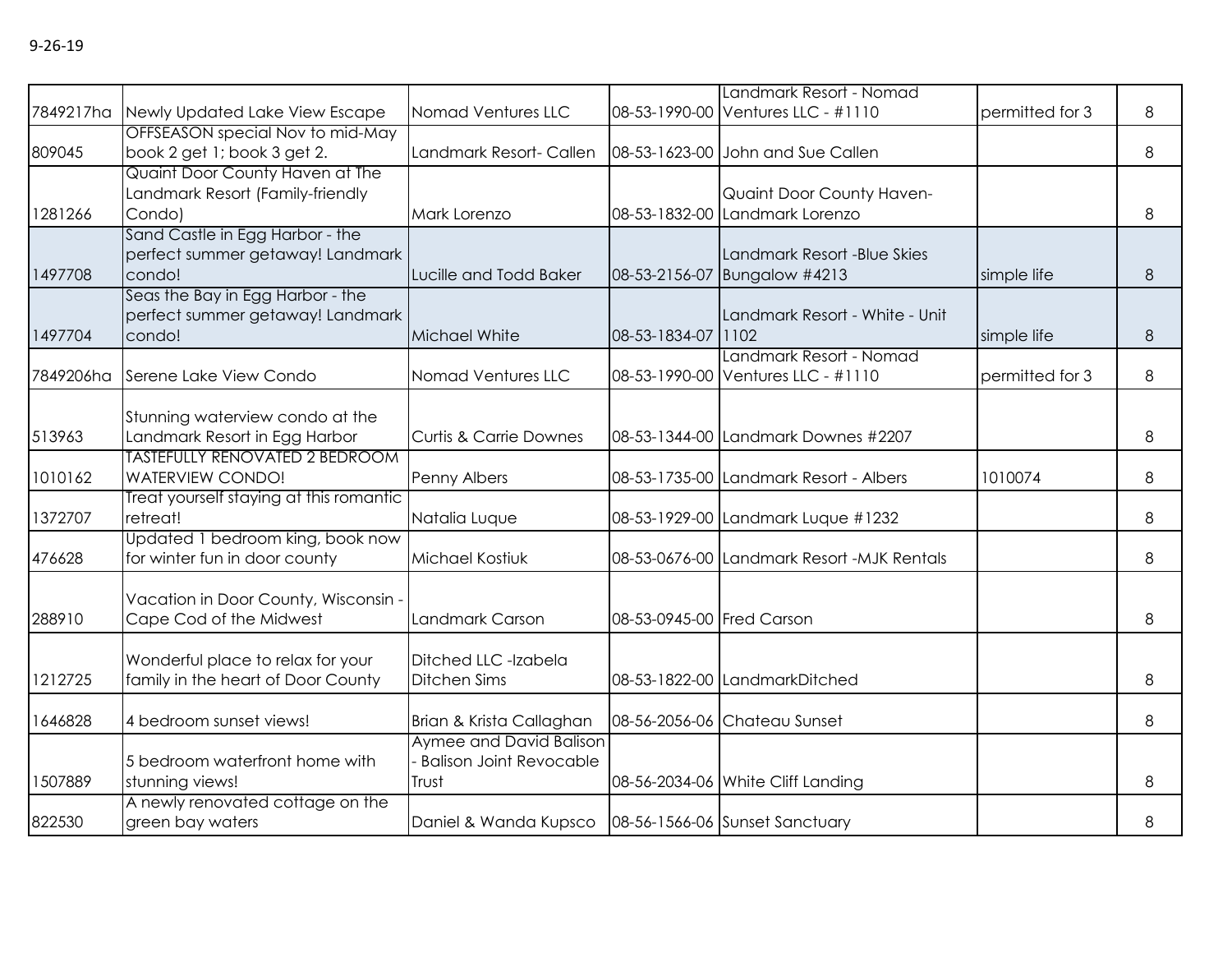| 375676    | overlooking green bay close to<br>beach                                                                                               | Tim & Mary Kelley                               | 08-56-0305-00 Kelley House  |                                             |           | 8 |
|-----------|---------------------------------------------------------------------------------------------------------------------------------------|-------------------------------------------------|-----------------------------|---------------------------------------------|-----------|---|
| 403451    | Bayside Log Home Waterfront, WiFi, 3<br>bedrooms, Direct TV, Fire Pit                                                                 | Laurel Key                                      |                             | 08-56-1037-13 Bayside Log Home              | dreamland | 8 |
| 1740861   | NEW LISTING - Egg Harbor SUNSETS!<br>Idyllic Bay House, Peaceful, Views For<br>Miles!                                                 | <b>Becky and Mike Boyer</b>                     |                             | 08-56-2203-00 Boyer Bay House               |           | 8 |
| 1518746   | <b>BRAND NEW CUSTOM BUILT HOME -</b><br>Egg Harbor Retreat                                                                            | John and Susie Plumb                            |                             | 08-56-1895-00 Secret Meadow                 |           | 8 |
| 7839409   | <b>BRAND NEW LISTING in Egg Harbor</b><br>Luxury Log Cabin Home on 10 acres                                                           | <b>Heather Donald</b>                           |                             | 08-56-2084-00 Bjorktrod Forest Log Home LLC |           | 8 |
| 1603674   | Close To It, Far From It                                                                                                              | Lane Samuelon                                   |                             | 08-56-2053-00 Samuleson - 5707 Hyline Trail |           | 8 |
| 1024755   | Contemporary 3 Bed 2.5 Bath Hand-<br>Hewn Log Cabin in Wooded Setting<br>of Egg Harbor                                                | Patrick and Shari Hayes                         |                             | 08-56-1711-00 Hazy Hideaway                 |           | 8 |
| 1276892   | Diamond in the Wooods                                                                                                                 | <b>Elaine DeMarb</b>                            |                             | 08-56-1860-00   Diamond in the Woods        |           | 8 |
| 677495    | Door County Egg Harbor Private<br>waterfront beautiful sunsets, sleeps 6                                                              | Ricky & Susan Kwaterski                         |                             | 08-56-0806-13 Ski Shore Retreat             | dreamland | 8 |
| 1214889   | Door County Log Cabin - Egg Harbor Blue Chair Capital, Mike<br>on 40 Acres; July 4th week still open!                                 | and Becky Boyer                                 |                             | 08-56-1821-00 Boyer Log Home                |           | 8 |
| 7080871ha | Gray Gull Cottage-Waterfront Home                                                                                                     | Monument Point Lane LLP 08-55-0797-00 Grey Gull |                             |                                             |           | 8 |
| 1453926   | <b>JUST LISTED! Renovated Bay home</b><br>w/200 feet of waterfront - 3.3 acres.<br>Sleeps 10!                                         | Kurt Schmelter                                  | 08-56-2033-00 Lulus Bayside |                                             |           | 8 |
| 404293    | Luxury Log Cabin in Egg Harbor Door<br>County                                                                                         | Susan Mullarkey                                 |                             | 08-56-0647-00 Birch Lane Log Cabin          |           | 8 |
| 1671321   | NEW FOR 2019, CABIN IN THE<br>WOODS, A GREAT FAMILY GETAWAY   David and Lynn Zawojski   08-56-2148-00   Cabin in the Woods - Zawojski |                                                 |                             |                                             |           | 8 |

 $A_{\rm eff}$  and  $A_{\rm eff}$  is a peaceful home peaceful home peaceful home peaceful home peaceful home peaceful home peaceful home peaceful home peaceful home peaceful home peaceful home peaceful home peaceful home peaceful hom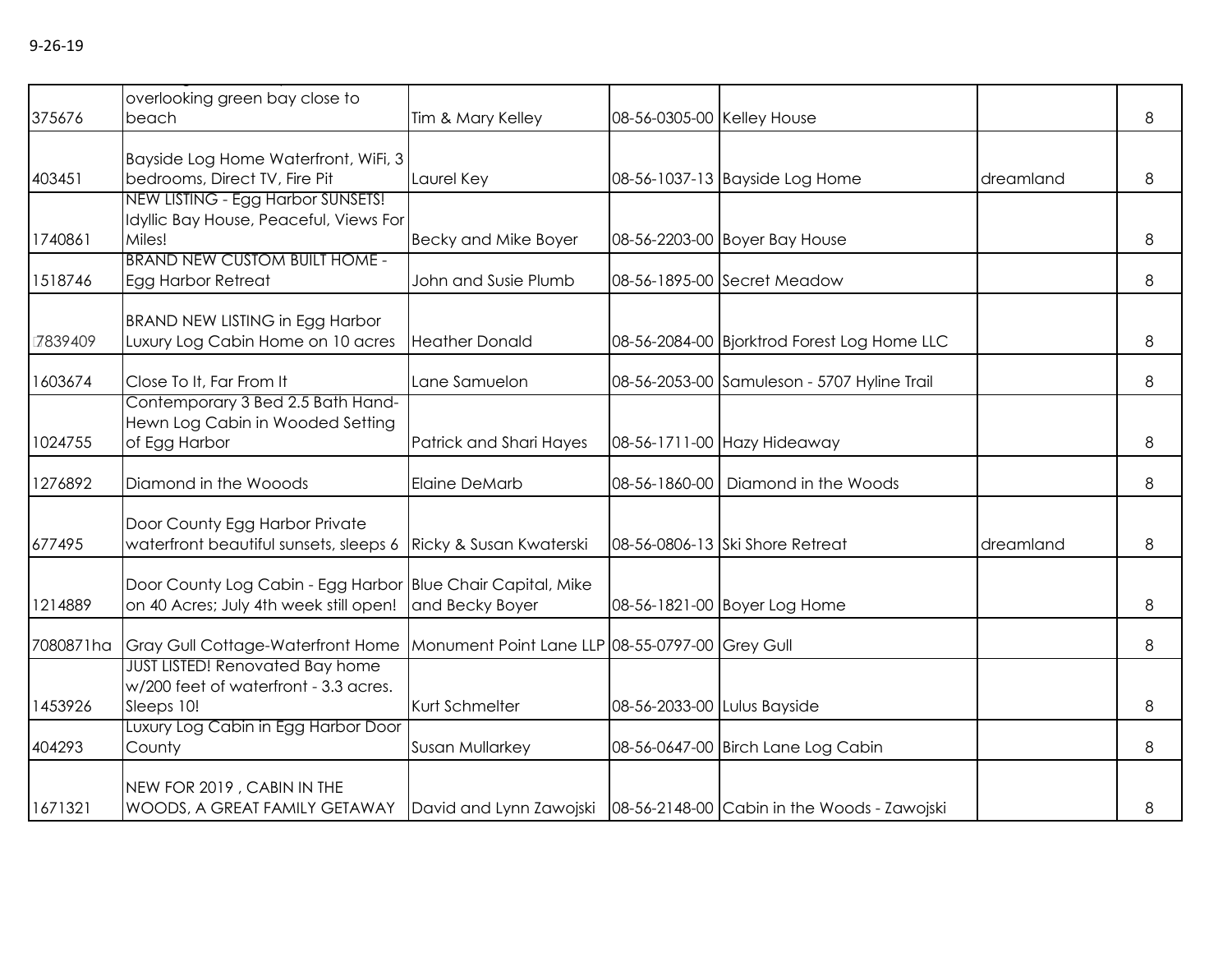|           | NEW LISTING! Charming Door County                                                                       |                                                                             |                            |                                            |             |   |
|-----------|---------------------------------------------------------------------------------------------------------|-----------------------------------------------------------------------------|----------------------------|--------------------------------------------|-------------|---|
| 1454913   | Cabin on the Shores of Green Bay!                                                                       | <b>Jeff Garber</b>                                                          | 08-56-1396-07 Stones Throw |                                            | simple life | 8 |
|           | NEW LISTING! Go back in time to<br>Grandmas cottage! Quaint Door<br>County Cabin with sunset views over |                                                                             |                            |                                            |             |   |
| 1454914   | the shores of Green Bay!                                                                                | <b>Jeff Garber</b>                                                          | 08-56-1395-07 Stoney Shore |                                            | simple life | 8 |
| 4647662ha | NEW! 2BR Egg Harbor House on 2<br>Acres!                                                                | Kerri Zergoski                                                              | 08-56-1768-00 Lodge 42     |                                            |             | 8 |
| 57138     | Panorama Waterfront Guest House<br>North of Sturgeon Bay                                                | Margaret Koenen                                                             |                            | 08-55-0155-00 Koenens Panorama Guest House |             | 8 |
| 78867     | Pet Friendly Private Cottage on 10<br>Acre Farm in Fish Creek                                           | Applewood Cottage<br>Property Managment LLC 08-55-0093-00 Applewood Cottage |                            |                                            |             | 8 |
| 655760    | Privacy In The Woods, Yet Close To<br>All The Fun!                                                      | <b>Butterfly House - Blosser</b>                                            |                            | 08-56-1580-00 Robert Blosser               |             | 8 |
| 1001072   | (3BR/2ba)                                                                                               | Patricia Culliton                                                           |                            | 08-56-1715-00 Green Apple Lodge            |             | 8 |
| 456464    | Secluded Waterfront Cottage                                                                             | <b>Robert Cowles</b>                                                        | 08-56-1375-00 Cherry Lodge |                                            | charnetski  | 8 |
| 230079    | Stunning Door County Cabin in the<br>Woods, Wi-Fi, firepit, fireplace, game<br>room                     | Charles Ireland                                                             |                            | 08-56-0925-00 Hidden Bear Cabin            |             | 8 |
| 1319701   | <b>SUNSETS ON THE BLUFF! NEW</b><br>CONSTRUCTION! WATERVIEW!                                            | Gail Bergman                                                                |                            | 08-56-1874-00 Bluff Cottage Sunset LLC     |             | 8 |
| 1445907   | The Cabin at Shady Grove                                                                                | Maureen Gribble                                                             |                            | 08-56-1925-00 Shady Grove - Gribble        |             | 8 |
| 1115406   | The Gull Cottage: New Construction,<br>Waterfront Home With Private Pier                                | Anne Neuhaus                                                                | 08-56-1773-00 Gull Cottage |                                            |             | 8 |
| 341406    | The Honey Dew Log Lodge at Egg<br>Harbor Door County Wisconsin                                          | Kim Bell                                                                    |                            | 08-56-0702-00 The Honey Dew Lodge          |             | 8 |
| 595501    | Unique Distinctive Cottage on the<br>Shores of Green Bay                                                | Sara Steinharted/Jon<br>Chapman                                             |                            | 08-56-1316-06 Whitestone at the Water      | dcpm        | 8 |
| 566840    | Views of Green Bay and Egg Harbor                                                                       | David Ohlson/ Charles<br>Chilcote                                           |                            | 08-56-0729-06 Ohlson Chateau2              | dcpm        | 8 |
|           | 7045122ha Villa Royer - Waterfront home                                                                 | Villa Royer                                                                 |                            | 08-56-1029-00 Barbara-Widder Lowry         |             | 8 |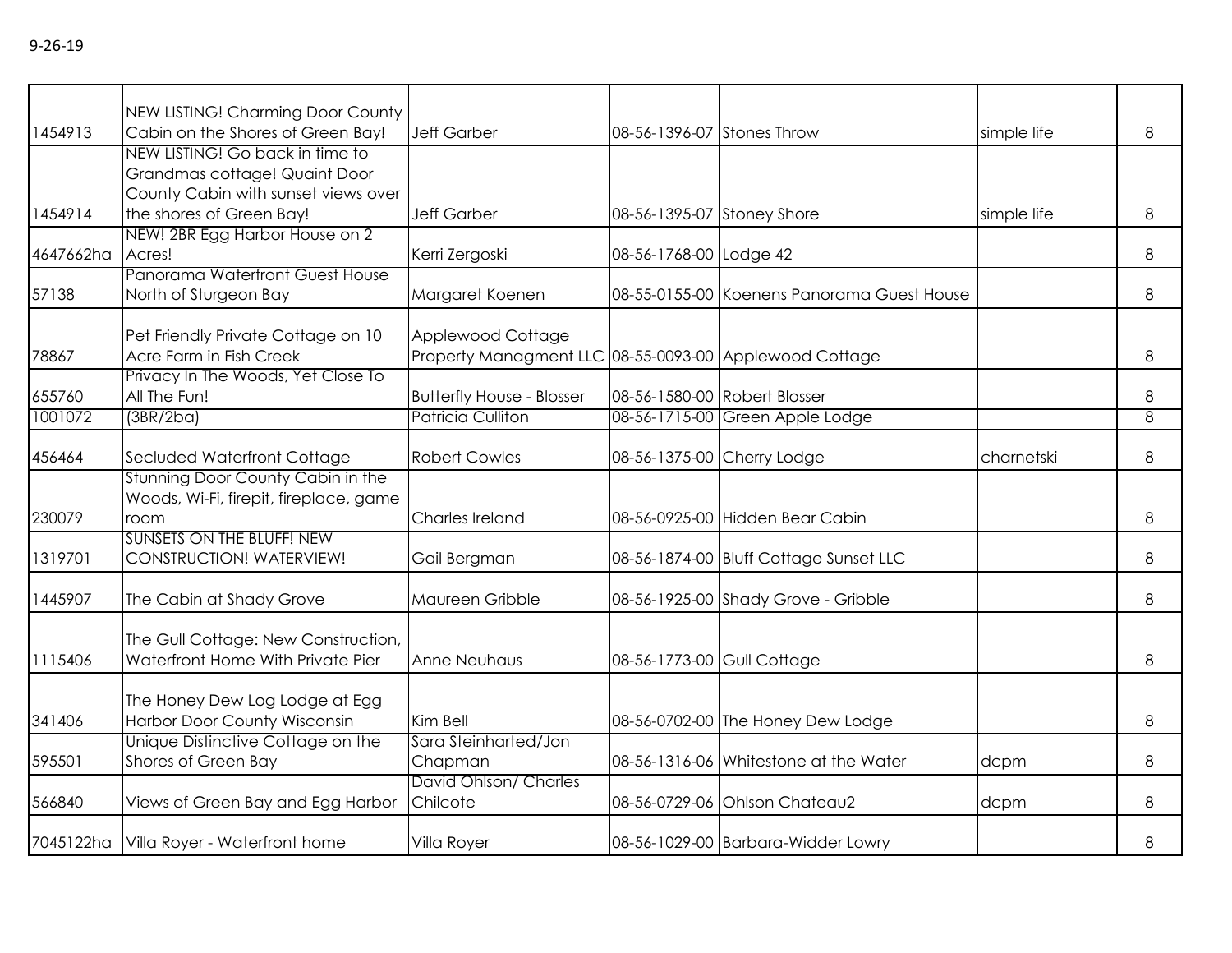| PU 1 |  |
|------|--|
|------|--|

|         | Wooded Beach Front Property that                   |                                                                     |                           |                                                                       |                 |   |
|---------|----------------------------------------------------|---------------------------------------------------------------------|---------------------------|-----------------------------------------------------------------------|-----------------|---|
| 456458  | sleeps 12                                          | <b>Robert Cowles</b>                                                | 08-56-1376-00 The Annex   |                                                                       | charnetski      | 8 |
|         |                                                    |                                                                     |                           |                                                                       |                 |   |
|         | Awesome Bluff Views of Green Bay in                |                                                                     |                           |                                                                       |                 |   |
|         | Egg Harbor from your private 2nd                   |                                                                     |                           |                                                                       |                 |   |
| 22662   | floor deck                                         | Robert Baudo                                                        |                           | 09-53-0253-00 Baudo - 7810 Ridgewood Bluff                            |                 | 9 |
|         | Luxurios Large Condo - Great Water                 |                                                                     |                           |                                                                       |                 |   |
| 114019  | Views Ac & WI FI                                   | Angie Vandenavond                                                   |                           | 09-53-0637-00 Eames Farm m6                                           |                 | 9 |
|         | Newly furnished condo w/exquisite                  |                                                                     |                           |                                                                       |                 |   |
|         | sunset/water view from balcony. Wifi               |                                                                     |                           |                                                                       |                 |   |
| 56038   | included.                                          | Angie Vandenavond                                                   |                           | 09-53-0640-00 Ridgewood Condo 2-B                                     | permitted for 2 | 9 |
|         | Summer of 2018 rentals-\$1350 per                  | Thomasan Christensen                                                |                           |                                                                       |                 |   |
| 309573  | week off season 140 per night                      | Harnack                                                             |                           | 09-53-0498-00 Eames Farm, #S-3 - Christensen                          |                 | 9 |
| 429685  | Waterfront Town Home in Egg Harbor Arthur R. Derse |                                                                     |                           | 09-53-1100-05 Derse's White Cliff Condo - Unit 5                      |                 | 9 |
|         | 'YOUR PLACE" 3-bedroom, 2-bath                     |                                                                     |                           |                                                                       |                 |   |
|         | ranch style home in the village of                 |                                                                     |                           |                                                                       |                 |   |
| 705682  | Egg Harbor                                         | <b>Joe Nimmer</b>                                                   | 09-56-1537-00 Your Place  |                                                                       |                 | 9 |
|         | <b>Bedroom Cape Cod-style Cottage</b>              |                                                                     |                           |                                                                       |                 |   |
| 1008131 | in Egg Harbor, WI                                  | Bertschinger Investments   09-55-0317-00   Bertschinger Investments |                           |                                                                       | permitted for 8 | 9 |
|         | 3 Bedroom Cape Cod-style Cottage                   |                                                                     |                           |                                                                       |                 |   |
| 1008132 | in Egg Harbor, WI                                  | <b>Bertschinger LLC</b>                                             |                           | 09-55-0316-00 Bertschinger LLC                                        | permitted for 8 | 9 |
|         |                                                    |                                                                     |                           |                                                                       |                 |   |
|         | 3 Bedroom, 2 Bath Ranch Home With                  |                                                                     |                           |                                                                       |                 |   |
| 647346  | A Great Egg Harbor Location.                       | <b>Shallows Resort</b>                                              | 09-56-1453-00 Falun House |                                                                       |                 | 9 |
|         | Breathtaking views of the bay                      |                                                                     |                           |                                                                       |                 |   |
| 1357071 | walking distance to town!                          | Massoud Maleki<br>Mark and Elizabeth                                |                           | 09-56-1086-06 Scenic Home in Egg Harbor<br>Door County Retreat-Sunset |                 | 9 |
|         | Door County Retreat, Sunset Views,                 |                                                                     |                           |                                                                       |                 |   |
| 1222367 | Egg Harbor<br>Door County three bedroom            | Sternig                                                             |                           | 09-56-2146-00 Views- Egg Harbor                                       |                 | 9 |
| 449353  | vacation home                                      | Shallows, Inc.                                                      | 09-56-0361-00 Bluffside   |                                                                       |                 | 9 |
|         | Door County Waterfront Home with                   |                                                                     |                           |                                                                       |                 |   |
| 626232  | Private Beach                                      | <b>RPO Holdings</b>                                                 | 09-56-1460-00 Mariner II  |                                                                       |                 | 9 |
|         |                                                    |                                                                     |                           |                                                                       |                 |   |
| 881025  | Egg Harbor Log Cabin, Door County                  | Karen Berndt                                                        |                           | 09-56-1646-00 Egg Harbor Log Cabin                                    |                 | 9 |
|         | Large Five Bedroom on the Water in                 |                                                                     |                           |                                                                       |                 |   |
| 672228  | Egg Harbor.                                        | Bertschinger Investments   09-55-0317-00 Bertschinger Investments   |                           |                                                                       | permitted for 8 | 9 |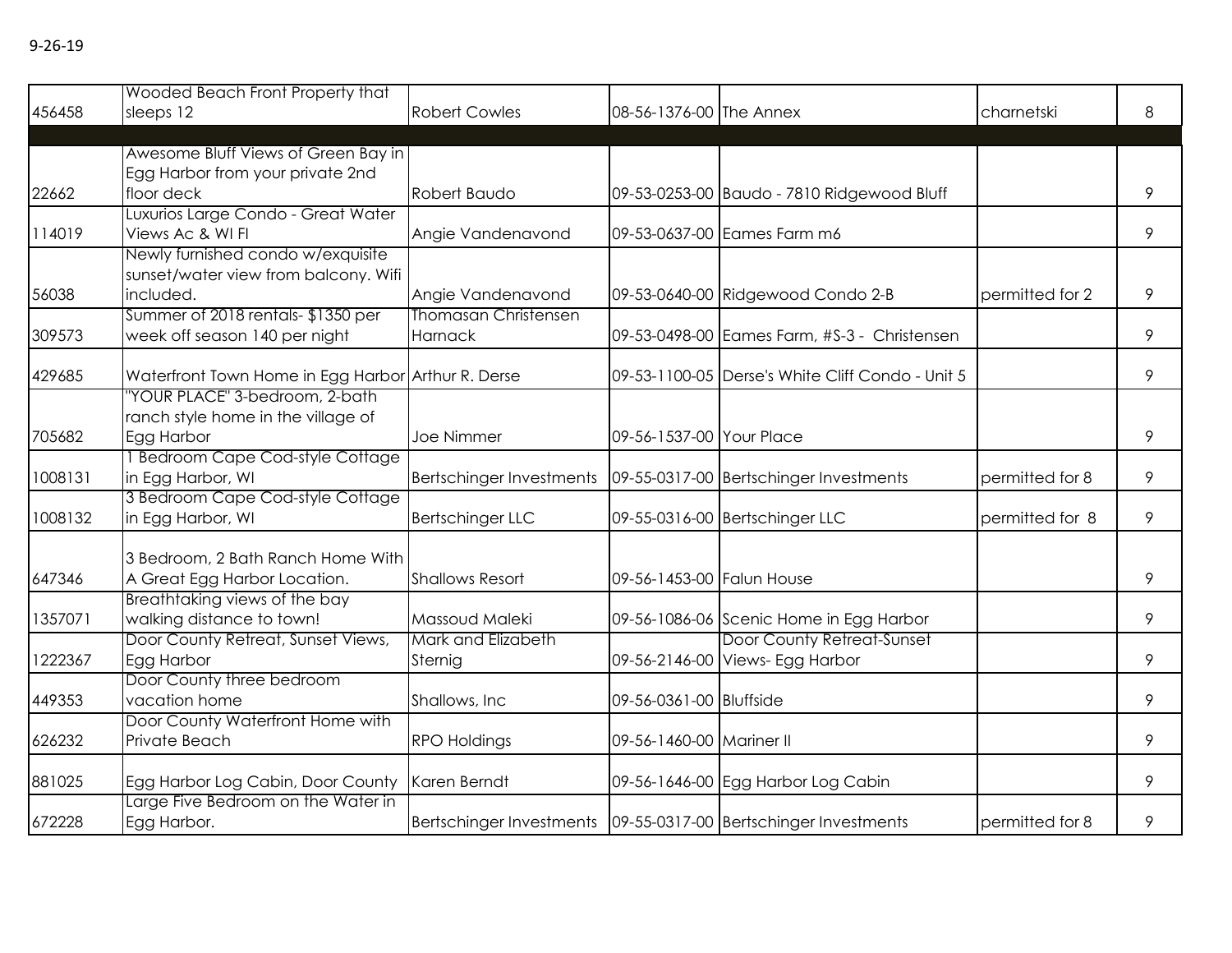|           | Larsen Log Cabin in the beautiful                 |                                                                     |                       |                                                |                 |   |
|-----------|---------------------------------------------------|---------------------------------------------------------------------|-----------------------|------------------------------------------------|-----------------|---|
| 427036    | Village of Egg Harbor                             | Paul Larsen                                                         |                       | 09-55-0381-00 Larsen Log Cabin                 | permitted for 2 | 9 |
|           | Lighthouse Place is the perfect place             |                                                                     |                       |                                                |                 |   |
|           | to enjoy Egg Harbor and all of Door               |                                                                     |                       |                                                |                 |   |
| 1341621   | County                                            | Claire Murphy                                                       |                       | 09-56-1830-16 Lighthouse Place                 |                 | 9 |
|           |                                                   |                                                                     |                       |                                                |                 |   |
|           | Luxurious Door County Waterfront                  |                                                                     |                       |                                                |                 |   |
| 591007    | Home with Private Beach                           | <b>RPO Holdings</b>                                                 | 09-56-1417-00 Mariner |                                                |                 | 9 |
|           | Luxury Craftsman in the Heart of Egg              | Robert and Suzanne                                                  |                       |                                                |                 |   |
| 1503315   | Harbor                                            | Esposito                                                            |                       | 09-56-1780-00 Egg Harbor Hideaway - Esposito   | permitted for 2 | 9 |
|           | Majestic Sunsets and Incredible                   |                                                                     |                       |                                                |                 |   |
| 4916534ha | <b>Views</b>                                      | <b>Trevor Farell</b>                                                |                       | 09-56-1897-00 Majestic Sunsets                 |                 | 9 |
|           | NEW on the VRBO Market 6/21/14,                   |                                                                     |                       |                                                |                 |   |
| 427037    | The Larsen House                                  | Paul Larsen                                                         |                       | 09-55-0381-00 Larson Log Cabin                 |                 | 9 |
|           | One Bedroom Cottage Near Central                  |                                                                     |                       |                                                |                 |   |
| 827152    | Egg Harbor                                        | Bertschinger Investments                                            |                       | 09-55-0317-00 Bertschinger Investments         | permitted for 8 | 9 |
|           |                                                   |                                                                     |                       |                                                |                 |   |
| 672229    | One Bedroom Cottage on the Water Bertschinger LLC |                                                                     |                       | 09-55-0316-00 Bertschinger LLC                 | permitted for 8 | 9 |
|           | Roomy Two Bedroom House Near                      |                                                                     |                       |                                                |                 |   |
| 1221143   | Central Egg Harbor                                | <b>Bertschinger LLC</b>                                             |                       | 09-55-0316-00 Bertschinger LLC                 | permitted for 8 | 9 |
|           | Roomy Two Bedroom House Near                      |                                                                     |                       |                                                |                 |   |
| 562683    | Egg Harbor Marina                                 | <b>Bertschinger LLC</b>                                             |                       | 09-55-0316-00 Bertschinger LLC                 | permitted for 8 | 9 |
|           | Roomy Two Bedroom House Near                      |                                                                     |                       |                                                |                 |   |
| 1221144   | Egg Harbor Marina                                 | <b>Bertschinger LLC</b>                                             |                       | 09-55-0316-00 Bertschinger LLC                 | permitted for 8 | 9 |
|           | Secluded, water front home on the                 |                                                                     |                       | Secluded Waterfront Home on                    |                 |   |
| 1005094   | Bay in Egg Harbor                                 | Julie Kowalkowski                                                   |                       | 09-56-1738-00 the Bay in Egg Harbor            |                 | 9 |
|           | Sleepy Hollow Cottage, the Perfect                |                                                                     |                       |                                                |                 |   |
| 571420    | Location                                          | Paula W Peterson                                                    |                       | 09-56-1349-00 Sleepy Hollow Cottage - Peterson |                 | 9 |
| 1357675   | Sounds of the Bay                                 | <b>Brian Fecteau</b>                                                |                       | 09-56-1725-06 Sounds of the Bay                |                 | 9 |
|           | Spacious four bedroom house near                  |                                                                     |                       |                                                |                 |   |
|           |                                                   |                                                                     |                       |                                                |                 |   |
|           | Alpine Golf Course and Egg Harbor                 |                                                                     |                       |                                                |                 |   |
| 452105    | beach.                                            | Bertschinger Investments   09-55-0317-00   Bertschinger Investments |                       |                                                | permitted for 8 | 9 |
|           | Spacious four bedroom house near                  |                                                                     |                       |                                                |                 |   |
|           | Alpine Golf Course and Egg Harbor                 |                                                                     |                       |                                                |                 |   |
| 1221145   | beach.                                            | <b>Bertschinger LLC</b>                                             |                       | 09-55-0316-00 Bertschinger LLC                 | permitted for 8 | 9 |
|           | Spacious four bedroom house on the                |                                                                     |                       |                                                |                 |   |
| 899706    | bay of Green Bay.                                 | <b>Bertschinger LLC</b>                                             |                       | 09-55-0316-00 Bertschinger LLC                 | permitted for 8 | 9 |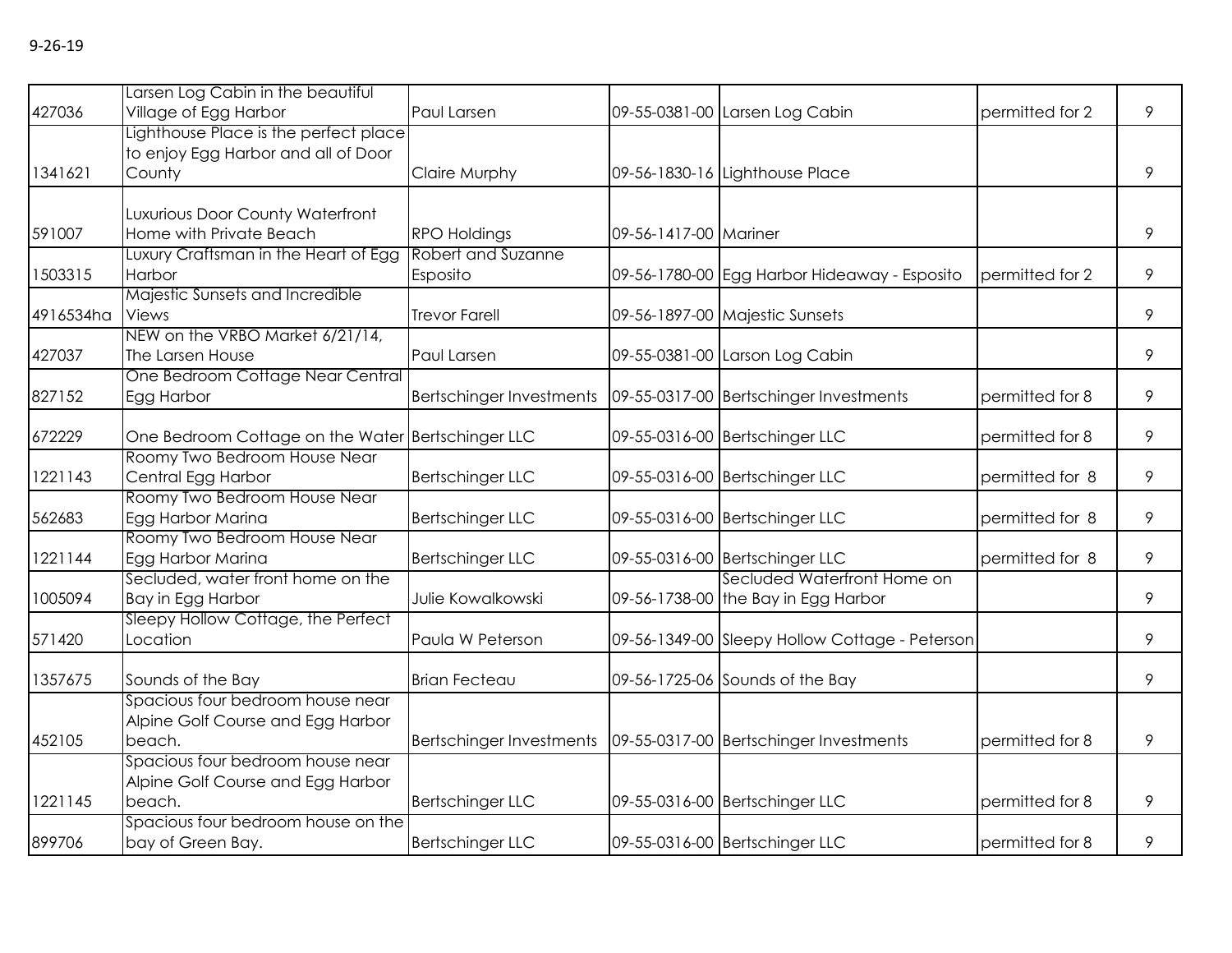|                  | Spacious waterfront home in Egg                   |                                                         |                              |                                             |                  |   |
|------------------|---------------------------------------------------|---------------------------------------------------------|------------------------------|---------------------------------------------|------------------|---|
| 4728373ha Harbor |                                                   | Mary Zeller                                             |                              | 09-56-1882-00 Point Beach House             |                  | 9 |
|                  | The 5th Hole- On a 36 hole golf                   |                                                         |                              |                                             |                  |   |
| 7081743ha course |                                                   | Kevin Murphy                                            | 09-55-0753-00 The Fifth Hole |                                             |                  | 9 |
|                  | The Flats on Church Street - Door                 |                                                         |                              |                                             |                  |   |
|                  | County's Modern Vacation Rental                   |                                                         |                              |                                             |                  |   |
| 1535497          | #101                                              | Egg Bnb LLC                                             |                              | 09-56-2071-00 Flats on Church Street        | permitted for 4  | 9 |
|                  | The Flats on Church Street - Door                 |                                                         |                              |                                             |                  |   |
|                  | County's Modern Vacation Rental                   |                                                         |                              |                                             |                  |   |
| 1546893          | #102                                              | Egg Bnb LLC                                             |                              | 09-56-2071-00 Flats on Church Street        | permitted for 4  | 9 |
|                  | The Flats on Church Street - Door                 |                                                         |                              |                                             |                  |   |
|                  | County's Modern Vacation Rental                   |                                                         |                              |                                             |                  |   |
| 1565071          | #103                                              | Egg Bnb LLC                                             |                              | 09-56-2071-00 Flats on Church Street        | permitted for 4  | 9 |
|                  | The Flats on Church Street - Door                 |                                                         |                              |                                             |                  |   |
|                  | County's Modern Vacation Rental                   |                                                         |                              |                                             |                  |   |
| 1578249          | #104                                              | Egg Bnb LLC                                             |                              | 09-56-2071-00 Flats on Church Street        | permitted for 4  | 9 |
|                  | The Yellow House in Egg Harbor -                  |                                                         |                              |                                             |                  |   |
|                  | beautifully remodeled & ready for                 |                                                         |                              |                                             |                  |   |
| 570970           | you!                                              | R Lynn & Sandi Rowe                                     |                              | 09-56-1404-00 The Yellow House              |                  | 9 |
|                  | Three bedroom cottage in Point                    |                                                         |                              |                                             |                  |   |
| 827151           | Beach area of Egg Harbor                          | Bertschinger Investments                                |                              | 09-55-0317-00 Bertschinger Investments      | permitted for 8  | 9 |
|                  | Trillium Gap Cottage - Woodland                   | Trillium Gap, LLC - Rick &                              |                              |                                             |                  |   |
| 401618           | Retreat - Walk to Beach                           | Susie Julison                                           |                              | 09-56-1182-00 Trillium Gap Cottage          |                  | 9 |
|                  |                                                   |                                                         |                              |                                             |                  |   |
|                  |                                                   |                                                         |                              |                                             | Combined listing |   |
|                  | <b>Two Luxurious Waterfront Door</b>              |                                                         |                              |                                             | for both mariner |   |
| 1618557          | <b>County Properties</b>                          | <b>RPO Holdings</b>                                     | 09-56-1460-00 Mariner II     |                                             | properties       | 9 |
| 660427           | Water Front Home With Spectacular<br>Sunset View! | Jan and Craig Bilgen                                    |                              |                                             |                  | 9 |
|                  | We offer "country-quiet" a short walk             |                                                         |                              | 09-55-0817-06 On the Water Escape           |                  |   |
|                  | from the village center and town                  |                                                         |                              |                                             |                  |   |
| 889272           | dock.                                             | <b>Richard Woldt</b>                                    |                              | 09-55-0365-00 Woldts Intowm Farmette        |                  | 9 |
|                  | White Cliff Water Front Home, the                 |                                                         |                              |                                             |                  |   |
| 236719           | Finest in Door County!                            | Michael & Dawn McCole 09-56-0894-06 White Cliff Cottage |                              |                                             |                  | 9 |
|                  | Best Waterview of Egg Harbor -                    |                                                         |                              |                                             |                  |   |
|                  | <b>Beautiful, Fully Appointed Ground</b>          |                                                         |                              |                                             |                  |   |
| 515418           | Level Condo                                       | JRCH, LLC                                               |                              | 09-59-1345-00 Eames Farm Condo - #M5 - JRCH |                  | 9 |
|                  |                                                   |                                                         |                              |                                             |                  |   |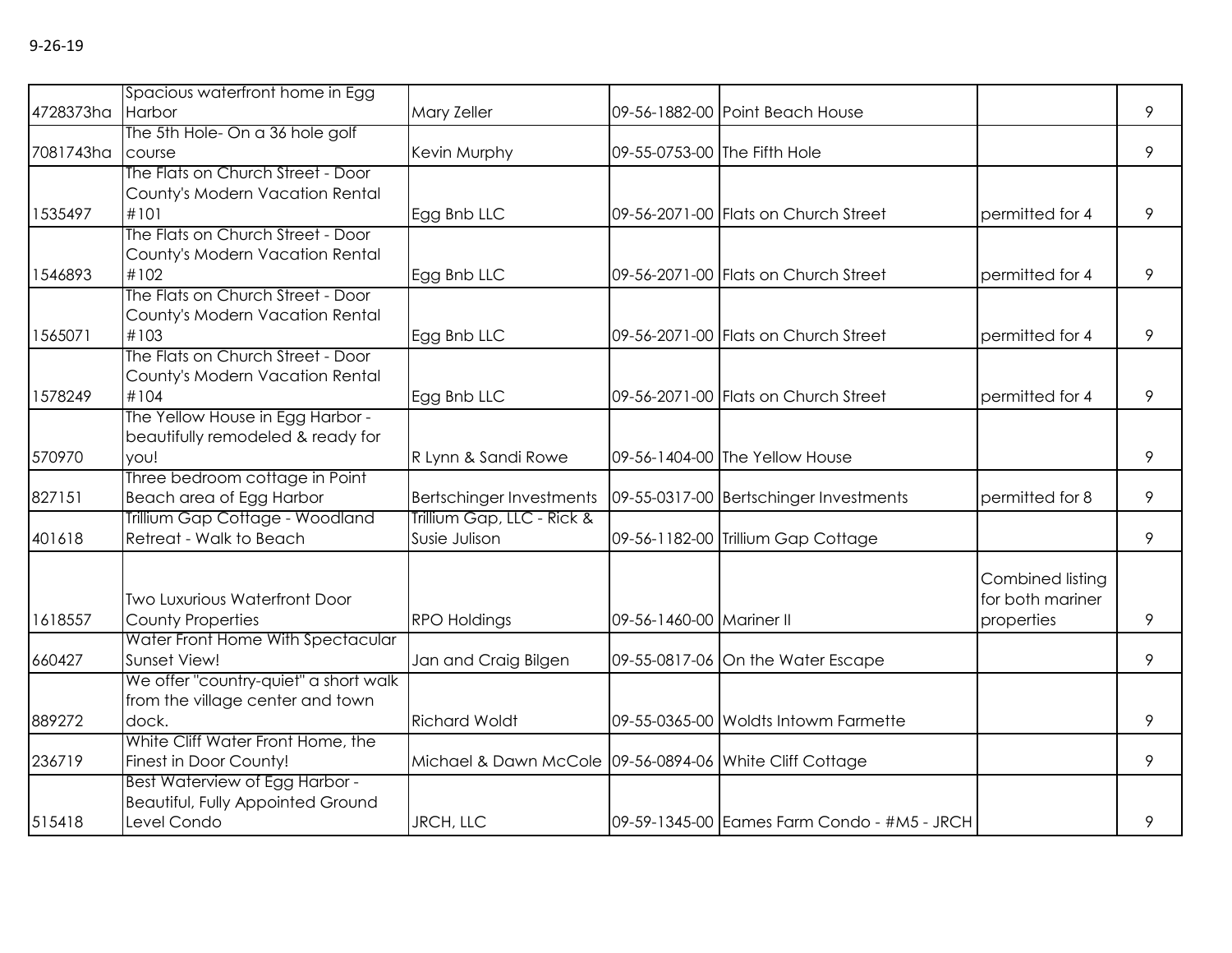|         | Meadow Ridge of Door County                                   |                                                             |                           |                                            |                 |    |
|---------|---------------------------------------------------------------|-------------------------------------------------------------|---------------------------|--------------------------------------------|-----------------|----|
| 1015419 | Resort                                                        | Peri Brown                                                  |                           | 09-59-1717-00 Peri Jackson - Meadow Ridge  |                 | 9  |
|         |                                                               | <b>Stuart Chomeau BTC</b>                                   |                           |                                            |                 |    |
| 471850  | 2 Bedroom Cottage                                             | <b>HOLDINGS II LLC</b>                                      |                           | 11-56-1295-19 Beach View Cottage           |                 | 11 |
|         | 2BR / Harbor House Guest Cottage /                            |                                                             |                           |                                            |                 |    |
| 982888  | <b>Water Access</b>                                           | <b>Elizabeth Frink</b>                                      |                           | 11-56-1383-00 Harbor House & Guest Cottage | permitted for 2 | 11 |
|         | 4 bedroom home on the water with                              |                                                             |                           |                                            |                 |    |
| 1050003 | westerly views of sunset                                      | <b>Windsor McCutcheon</b>                                   |                           | 11-56-1724-06 Harbor View on Northshore    |                 | 11 |
|         | 5 Star Rating! Check Out Our                                  |                                                             |                           |                                            |                 |    |
| 309251  | Reviews! Pet Friendly, Too!                                   | Kevin & Janell Hoey                                         |                           | 11-56-1381-00 mingary Cottage              |                 | 11 |
|         | Adorable Cottage in the heart of                              |                                                             |                           |                                            |                 |    |
| 795001  | Ephraim!<br>Beautiful Private, Modern Home,                   | <b>Kim Cassidy</b>                                          |                           | 11-56-1574-00 Cassidy's Cottages           |                 | 11 |
| 555709  | Sleeps 12                                                     | Patricia Sexton                                             |                           | 11-56-1448-00 Coral Hill Sexton            |                 | 11 |
|         |                                                               |                                                             |                           |                                            |                 |    |
|         | Beautifully Appointed 4+ Bedroom,                             |                                                             |                           |                                            |                 |    |
| 1025601 | Waterfront Home - Sleeps 12                                   | Parks Edge Lakeshore LLC 11-55-0411-06 Park's Edge Cottages |                           |                                            |                 | 11 |
|         | <b>Breathtaking Views of Eagle Harbor</b>                     |                                                             |                           | Cassidy's Cottage - 9963 S Dane            |                 |    |
| 1676970 | <b>Bay and Sunsets!</b>                                       | Kim Cassidy                                                 | 11-56-2061-00 St          |                                            |                 | 11 |
|         | Cedar Glen, a fresh, ephraim                                  |                                                             |                           |                                            |                 |    |
|         | cottage, one block from water and                             |                                                             |                           |                                            |                 |    |
| 185458  | sunset                                                        | John & Rachel Rothschild 11-55-0758-06 Cedar Glen           |                           |                                            |                 | 11 |
|         | Comfy Remodeled House a mile                                  |                                                             |                           |                                            |                 |    |
|         | north of downtown Ephraim on Hwy                              |                                                             |                           |                                            |                 |    |
| 617107  | 42. Great Location                                            | Fran Richter                                                |                           | 11-56-1386-00 Tuckaway Cottage             |                 | 11 |
|         |                                                               |                                                             |                           |                                            |                 |    |
| 249849  | Door County Log Cabin in Ephraim,<br>#1 Small Town in Midwest |                                                             |                           |                                            | permitted for 2 | 11 |
|         |                                                               | Steve & Susan Schroeder   11-56-1993-00 Log Cabin Place     |                           |                                            |                 |    |
|         | Door County Log Cabin in Ephraim,                             |                                                             |                           |                                            |                 |    |
| 424825  | #1 Small Town in Midwest                                      | Steve & Susan Schroeder   11-56-1993-00 Log Cabin Place     |                           |                                            | permitted for 2 | 11 |
|         |                                                               |                                                             |                           |                                            |                 |    |
| 442496  | Enjoy Door County at its finest!!                             | PKJ2 LLC - Jim Blair                                        | 11-56-1373-00 Evans Woods |                                            |                 | 11 |
|         | Enjoy Views Of Ephraim And Eagle                              |                                                             |                           |                                            |                 |    |
|         | Harbor While Sitting On The Porch Of                          |                                                             |                           |                                            |                 |    |
| 710960  | <b>Bayview</b>                                                | Parks Edge Lakeshore LLC 11-55-0411-06 Park's Edge Cottages |                           |                                            |                 | 11 |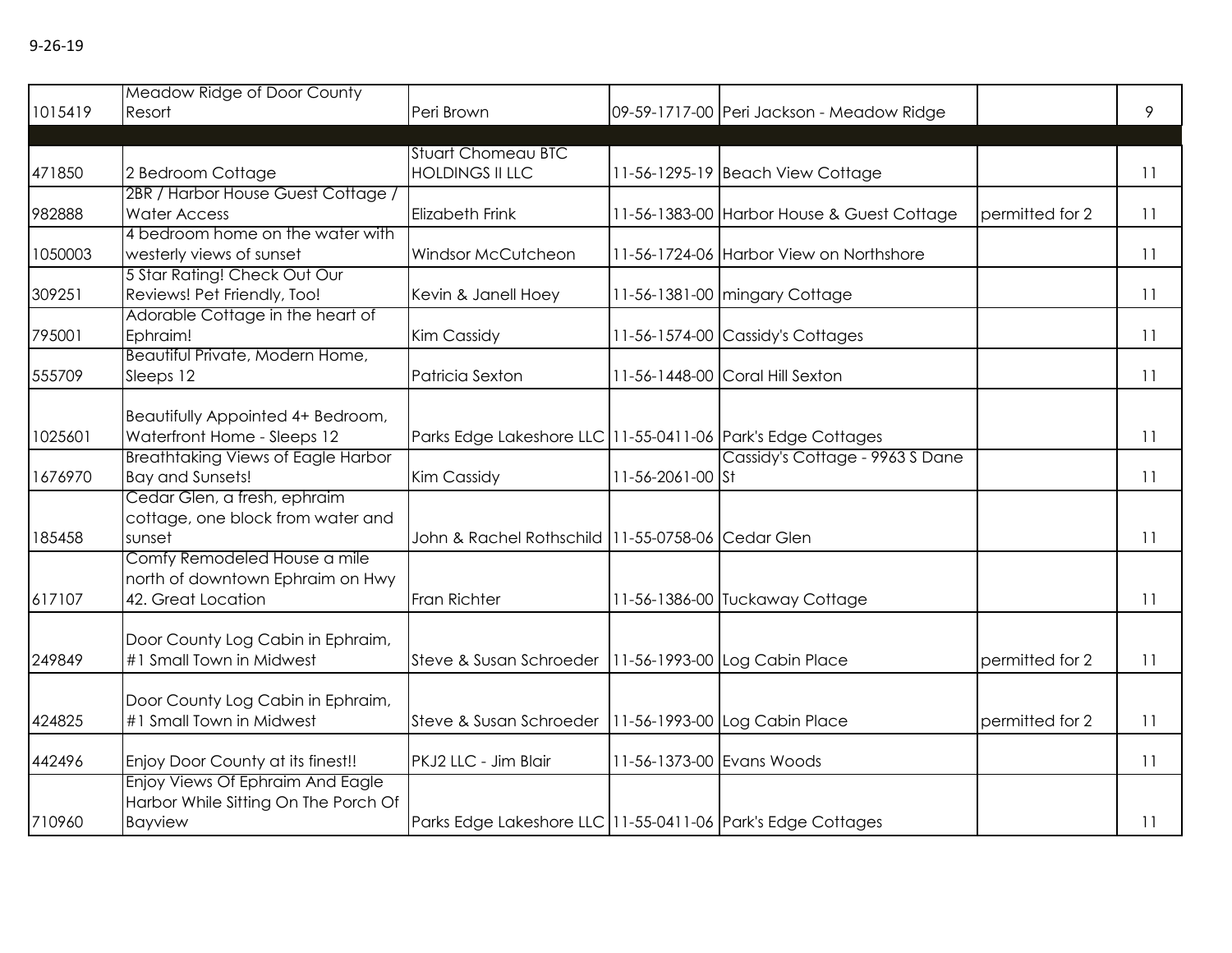| 677492    | Ephraim Home Away from Home                                   | John Maher                                             |                     | 11-56-1528-00 Ephraim Lodge               |                 | 11                      |
|-----------|---------------------------------------------------------------|--------------------------------------------------------|---------------------|-------------------------------------------|-----------------|-------------------------|
|           | Ephraim Waterfront Cottage With                               |                                                        |                     |                                           |                 |                         |
| 894251    | Private Dock On Green Bay                                     | Jaco Mgmt                                              |                     | 11-56-1662-00 The Shore - Schmeltz        |                 | 11                      |
|           | Experience the feel of staying in a                           |                                                        |                     |                                           |                 |                         |
|           | century old farm house with modern                            |                                                        |                     |                                           |                 |                         |
| 1371859   | amenities                                                     | Roy Elquist                                            |                     | 11-56-1069-06 Townline - 9895 Townline Rd |                 | 11                      |
| 485111    | <b>Experience True Door County Charm</b>                      | <b>BD Thorp</b>                                        | 11-56-0809-06 Thorp |                                           |                 | 11                      |
|           | Family getaway by the beach in                                |                                                        |                     |                                           |                 |                         |
| 349721    | beautiful Ephraim                                             | Kathy & Glenn Pentler                                  |                     | 11-56-1119-00 Larson Lane LLC             |                 | 11                      |
|           | Family Retreat in Heart of Door                               |                                                        |                     |                                           |                 |                         |
| 7339901ha | County - Norra Skogen                                         | Brian & Amanda Jenkins                                 | 11-56-1407-0        | Norra Skogen                              |                 | 11                      |
|           | Historic - Waterfront - Family/Pet                            |                                                        |                     |                                           |                 |                         |
| 307617    | Friendly                                                      | Brad & Amy Russell                                     |                     | 11-56-1265-00 Arbor Cottage               |                 | 11                      |
|           | Homestead Rental. Relax in Ephraim.                           |                                                        |                     |                                           |                 |                         |
|           | Convienent Home in center of                                  | Glenn Gerdman & Diane                                  |                     |                                           |                 |                         |
| 990768    | village.                                                      | Jacobson                                               |                     | 11-56-1630-00 Homestead Rental            |                 | 11                      |
|           | Ideally located between the towns                             | Leslee and Morrie                                      |                     |                                           |                 |                         |
| 836338    | of Ephraim and Sister Ba                                      | Goldman                                                |                     | 11-56-1258-06 Coral Hill Cottage          |                 | 11                      |
|           | Kulma Cottage in the Heart of                                 |                                                        |                     |                                           |                 |                         |
| 177706    | Ephraim, blocks away from beach                               | Gregg & Janice Kulma                                   |                     | 11-55-0279-06 Kulma Cottages              | permitted for 3 | 11                      |
|           | Location Location Location between                            |                                                        |                     |                                           |                 |                         |
| 711105    | Sister Bay and Ephraim                                        | Cynthia Bungert                                        |                     | 11-56-1515-00 Bungert Haven               |                 | 11                      |
|           | Modern Log Home In The Heart Of                               |                                                        |                     |                                           |                 |                         |
| 794986    | Ephraim                                                       | Kim Cassidy                                            |                     | 11-56-1574-00 Cassidy's Cottages          |                 | 11                      |
| 1323313   | <b>Natures Window</b>                                         | Bill and Heather Anderson 11-56-1958-00 Natures Window |                     |                                           |                 | $\overline{\mathbb{1}}$ |
|           | New Listing: Unequaled Door County                            |                                                        |                     |                                           |                 |                         |
|           |                                                               |                                                        |                     |                                           |                 |                         |
|           | Harborview Location For Family Or                             |                                                        |                     |                                           |                 |                         |
| 1221684   | Couples                                                       | Tim Christofferson                                     |                     | 11-56-1595-00 Heritage House              |                 | 11                      |
|           | New New New WATER View View                                   |                                                        |                     |                                           |                 |                         |
| 1591624   | View                                                          | Tim Christofferson                                     |                     | 11-56-1595-00 Heritage House              |                 | 11                      |
|           | NEW 'The Carriage House' Walk to                              |                                                        |                     |                                           |                 |                         |
| 7181525ha | Peninsula St Park                                             | Deborah Eckert                                         |                     | 11-55-0680-00 Park's Place Cottages       | permitted for 5 | 11                      |
|           | NEW! 'Butternut Cottage' in Central<br>7181473ha Door County! | Deborah Eckert                                         |                     | 11-55-0680-00 Park's Place Cottages       | permitted for 5 | 11                      |
|           |                                                               |                                                        |                     |                                           |                 |                         |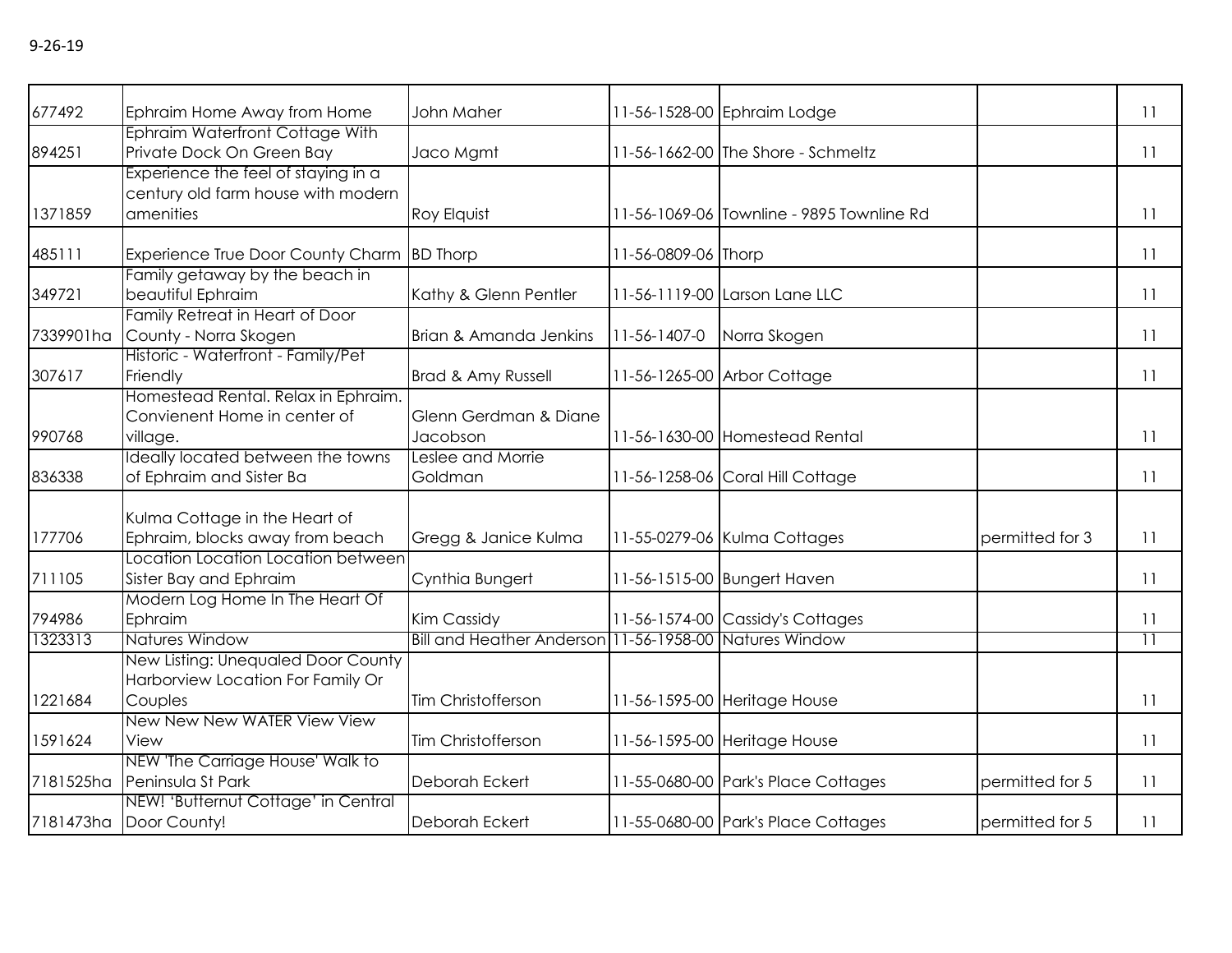|           | NEW! 'Cherry Cottage' near                     |                                  |                           |                                             |                    |    |
|-----------|------------------------------------------------|----------------------------------|---------------------------|---------------------------------------------|--------------------|----|
| 7181482ha | Peninsula State Park!                          | Deborah Eckert                   |                           | 11-55-0680-00 Park's Place Cottages         | permitted for 5    | 11 |
|           | NEW! 3BR Ephraim House w/ Harbor               |                                  |                           |                                             |                    |    |
| 4712540ha | Views!                                         | Carol Corbet                     |                           | 11-56-1806-00 Harbor View Ephraim - Corbett | permitted for 2    | 11 |
|           | NEW! Cozy Ephraim 'Cedar Cottage'              |                                  |                           |                                             |                    |    |
| 7181476ha | w/Private Deck!                                | Deborah Eckert                   |                           | 11-55-0680-00 Park's Place Cottages         | permitted for 5    | 11 |
|           | NEW! Ephraim Cottage w/Green Bay               |                                  |                           | <b>Blue Shutter and Mooring</b>             |                    |    |
| 7353778ha | View - Near Beach                              | <b>Tony Schmeltz</b>             | 11-56-1718-00 Cottage     |                                             | new evolve listing | 11 |
|           | NEW! Ephraim Home w/ Yard - Walk               |                                  |                           |                                             |                    |    |
| 9074890ha | to Lake Michigan!                              | Carol Corbet                     |                           | 11-56-1806-00 Harbor View Ephraim - Corbett | permitted for 2    | 11 |
|           | NEW! Lakefront Ephraim Cottage -               |                                  |                           | <b>Blue Shutter and Mooring</b>             |                    |    |
| 7353874ha | Walk to Beach!                                 | <b>Tony Schmeltz</b>             | 11-56-1718-00 Cottage     |                                             | new evolve listing | 11 |
| 7181486ha | NEW! Updated Ephraim 'Pine<br>Cottage' w/Deck! | Deborah Eckert                   |                           |                                             | permitted for 5    | 11 |
|           |                                                |                                  |                           | 11-55-0680-00 Park's Place Cottages         |                    |    |
|           | Newly Remodeled And Only Blocks                |                                  |                           |                                             |                    |    |
| 879597    | From Public Beach And Town!                    | Jennifer & Bjorn Larson          |                           | 11-56-1635-06 Cedar Barn Rental             |                    | 11 |
|           | Newly renovated in the heart of                |                                  |                           |                                             |                    |    |
| 1427259   | Ephraim, one block from water!                 | Robert & Nicole Collins          |                           | 11-56-1708-06 Ephraim Boat House, The       |                    | 11 |
|           | Nordic Hearth Cabin - Charming and             |                                  |                           |                                             |                    |    |
| 926758    | Historic Log Home                              | Thomas & Donna Moretti           |                           | 11-56-1677-00 Moretti - 10438 Water St      |                    | 11 |
|           |                                                |                                  |                           |                                             |                    |    |
| 690840    | Pine Cone Cottage, Ideal Location!             | Pam Mache                        |                           | 11-56-1517-00 Pine Cone Cottage             |                    | 11 |
|           | Private Sand Beach /5 Bedroom.                 |                                  |                           | <b>Harbor House and Guest</b>               |                    |    |
| 514956    | Harbor House & Guest Cottage                   | Randall & Elizabeth Frink        | 11-56-1383-00 Cottage     |                                             | permitted for 2    | 11 |
|           | Private Waterfront Property in the             | <b>Robert Beart/Beart Family</b> |                           |                                             |                    |    |
| 502544    | Woods                                          | <b>LLC</b>                       |                           | 11-56-1072-00 All American Green House      |                    | 11 |
|           | Professionally decorated home in               |                                  |                           |                                             |                    |    |
| 882561    | Ephraim!                                       | Daniel & Laurel Simons           |                           | 11-56-1656-00 Elegant Home Ephraim          |                    | 11 |
|           |                                                |                                  |                           |                                             |                    |    |
|           | Quaint and Quiet Cottage North of              |                                  |                           |                                             | permitted for two  |    |
| 475131    | Ephraim, Just of HWY 42 Easy to Find           | <b>Frances Richter</b>           |                           | 11-56-1386-00 Tuckaway Cottage/RBs House    | units              | 11 |
|           | Spacious Home On 1.5 Acres                     |                                  |                           |                                             |                    |    |
| 823896    | Overlooking The Bay In Ephraim                 | Sandy Van Sickle                 | 11-55-0057-00 Hobby Horse |                                             |                    | 11 |
|           | The beach across from public                   |                                  |                           |                                             |                    |    |
| 247187    | beach, views of eagle harbor                   | Chris & Kirsten Bungener         |                           | 11-56-0954-06 Beach - Bungener              |                    | 11 |
|           | The House at Green Gables - Nestled            |                                  |                           |                                             |                    |    |
| 1656219   | in the heart of Ephraim!                       | Colin Welford                    |                           | 11-56-2133-00 Green Gables                  | permitted for 2    | 11 |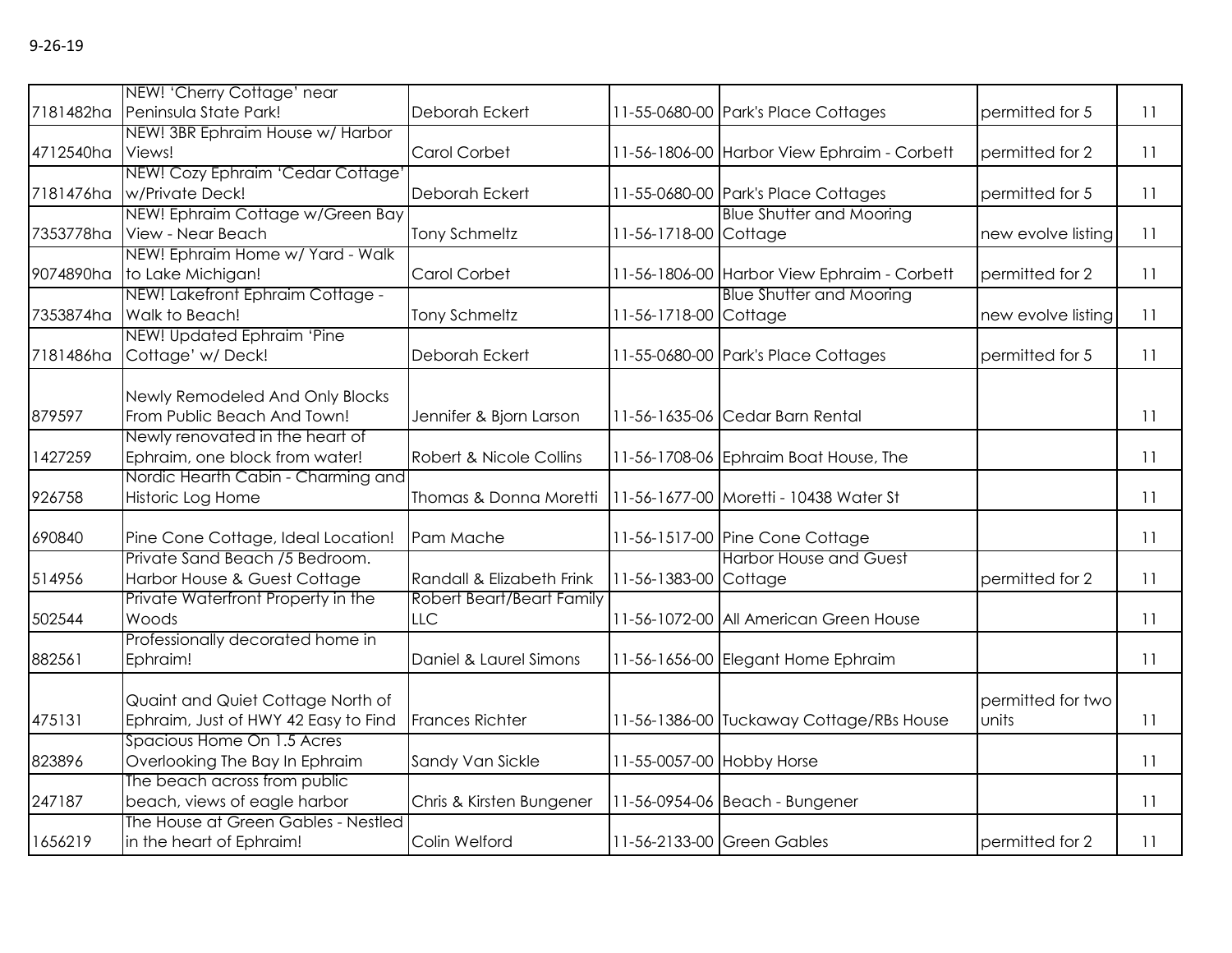|           | The House at Green Gables- a                         |                          |                      |                                                                   |                 |    |
|-----------|------------------------------------------------------|--------------------------|----------------------|-------------------------------------------------------------------|-----------------|----|
| 1658362   | dream retreat in the heart of<br>Ephraim!            | Colin Welford            |                      | 11-56-2133-00 Green Gables                                        | permitted for 2 | 11 |
|           | Unique rental in Ephraim! The                        | Cathcart Holdings LLC -  |                      | <b>Binkhaven The Rosemaling</b>                                   |                 |    |
| 1508507   | <b>Rosemailing Cottage</b>                           | <b>Elliot Taillon</b>    |                      | 11-56-2028-00 Cottage - 9697 Maple Grove                          |                 | 11 |
|           | Waterfront Historic Home, Views,                     |                          |                      |                                                                   |                 |    |
| 390442    | Private Beach, Walk to Town                          | <b>Charles Falwell</b>   |                      | 11-56-1185-00 Yeoman Cottage                                      |                 | 11 |
|           |                                                      |                          |                      |                                                                   |                 |    |
|           | Stunning 3800 square penthouse                       |                          |                      |                                                                   |                 |    |
| 7453010ha | condo                                                |                          |                      | Little Sweden Condo Assc 12-51-0298-00 Little Sweden Condominiums |                 | 12 |
|           | 4190 Cottage Row Ct. - New                           |                          |                      |                                                                   |                 |    |
|           | Contruction Downtown Fish Creek -                    |                          |                      |                                                                   |                 |    |
| 1360182   | Walk Everywhere!                                     | Kurt Doman et al         |                      | 12-53-1981-00 Cottage Row Court - Doman                           |                 | 12 |
|           | <b>Brook Point Luxurious 2 Bedroom 2</b>             |                          |                      |                                                                   |                 |    |
| 402228    | 1/2 Bath Home in Fish Creek                          | SMC Door County, LLC     |                      | 12-53-0626-19 Brook Point Condo #4- BRK4                          |                 | 12 |
|           |                                                      | Kathleen & Danny         |                      |                                                                   |                 |    |
| 224945    | Down town Fish Creek                                 | Stanton                  |                      | 12-53-0929-12 Birch Grove Condo Stanton                           |                 | 12 |
|           |                                                      | Downtown Fish Creek      |                      | <b>Magnificent Memories - Stacey</b>                              |                 |    |
| 4840082ha | Downtown Fish Creek with a view                      | with a view - Berndt     | 12-53-1855-00 Berndt |                                                                   |                 | 12 |
|           | Elegant Creekside Cottage in                         |                          |                      |                                                                   |                 |    |
| 1320444   | downtown Fish Creek!                                 | <b>Patricia Culliton</b> | 12-53-1890-00        | Elegant Creekside Cottage                                         |                 | 12 |
|           | Excellent water view from this                       |                          |                      |                                                                   |                 |    |
|           | apartment in perfect Fish Creek                      | Scott Schmitz & Karin    |                      |                                                                   |                 |    |
| 7542655ha | location                                             | <b>Skare</b>             |                      | 12-53-1764-00 Fish Creek Beach House, The                         |                 | 12 |
|           | Fish Creek Condo/Town Home at                        |                          |                      | Brook Point Condo - Unit 5 -                                      |                 |    |
| 946469    | <b>Brook Point, Door County</b>                      | Karen Berndt             | 12-53-1681-00 Berndt |                                                                   |                 | 12 |
|           | Fish Creek/Northhaven - Beautiful,                   |                          |                      |                                                                   |                 |    |
|           | newly furnished 3 bed, 2.5 bath                      |                          |                      |                                                                   |                 |    |
| 997926    | condo                                                | Nicholas M Peiffer       |                      | 12-53-1703-00 Northhaven Condo - Peiffer                          |                 | 12 |
|           | Fish Creek/Northhaven-3bd/2.5bt -                    |                          |                      |                                                                   |                 |    |
|           | in/Outdr Pools! - Like New-Great                     |                          |                      | Door County Retreat -                                             |                 |    |
| 710547    | Location-Wifi                                        | <b>Heather Paulis</b>    |                      | 12-53-1511-00 Northhaven Unit 17006                               |                 | 12 |
|           | Heart of Fish Creek!- Newer                          |                          |                      |                                                                   |                 |    |
|           |                                                      |                          |                      |                                                                   |                 |    |
| 257802    | Construction - 4BR, 4.5BA Condo-                     |                          |                      |                                                                   |                 | 12 |
|           | Sleeps 8-10                                          | Doman                    |                      | 12-56-0898-00 Bluffs at Cottage Row Court                         |                 |    |
|           | Luxury Tri-Level Condo Downtown<br><b>Fish Creek</b> |                          |                      | 12-53-1791-00 Luxury Tri-Level Fish Creek - Glapa                 |                 | 12 |
| 1151019   |                                                      | Jon and Katie Glapa      |                      |                                                                   |                 |    |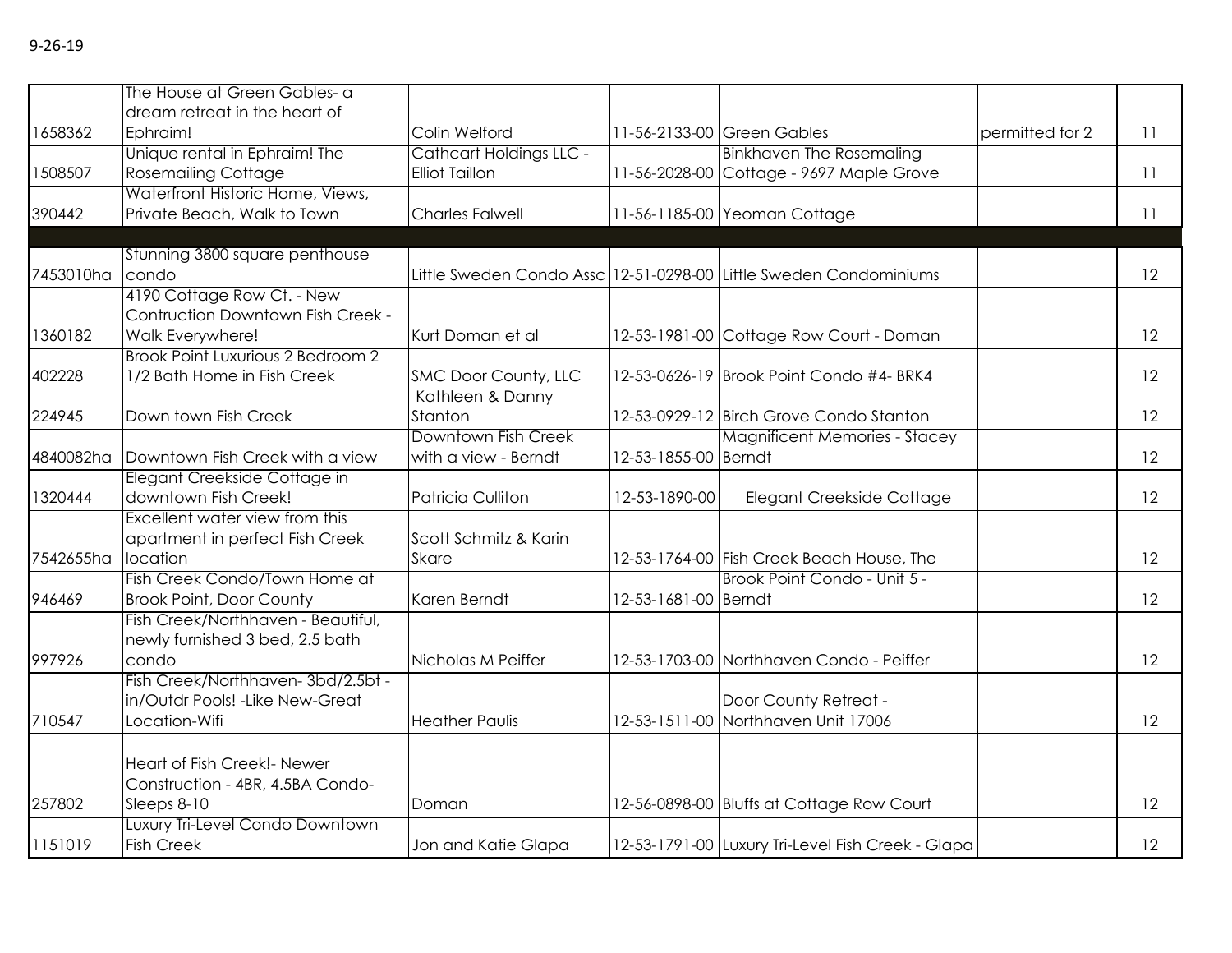| 1444754   | New Listing in Fish Creek! Quiet<br>Family Friendly Getaway with Access<br>to It All! |                               |                             | Quiet Family Friendly Getaway<br>12-53-2070-00 with Access to it all |                 | 12 |
|-----------|---------------------------------------------------------------------------------------|-------------------------------|-----------------------------|----------------------------------------------------------------------|-----------------|----|
|           | NEW!!! Spacious 3BR, 3 bath, 2                                                        | Leslie Vogel                  |                             |                                                                      |                 |    |
|           | balconies on Main Street! Walkable                                                    |                               |                             |                                                                      |                 |    |
| 1564582   | to everything!                                                                        | <b>Bob and Laurie Zanotti</b> | 12-53-2092-00               | Creekside Cove #3 Zanotti                                            |                 | 12 |
|           | Northhaven - Great Family Value                                                       |                               |                             |                                                                      |                 |    |
| 882273    | Retreat! Free WiFi                                                                    | Carolyn Ahmad                 |                             | 12-53-1643-00 Northhaven Fountain View                               |                 | 12 |
|           | Private 3 BR 3 Bath condo on the Fish Peter C Diltz, Sole                             |                               |                             | Creekside Cove Unit 11 - RRRP                                        |                 |    |
| 1080095   | Creek, overlooking private harbor                                                     | Member                        | 12-53-1712-00 LLC           |                                                                      |                 | 12 |
|           |                                                                                       | Amanda and Derek              |                             |                                                                      |                 |    |
| 1141807   | Quiet condo in heart of Fish Creek                                                    | Rhodes                        |                             | 12-53-2098-19 Cedar Court Condo #17                                  |                 | 12 |
|           | This is the best place we have ever                                                   |                               |                             |                                                                      |                 |    |
| 353378    | stayed at by far!'                                                                    | Jennifer & Michael Briggs     | 12-53-0424-00 R & R         |                                                                      |                 | 12 |
|           | Walking distance to downtown Fish<br>Creek and Minutes From Peninsula                 |                               |                             |                                                                      |                 |    |
| 920769    | <b>State Park!</b>                                                                    | Jack & Diane Holzman          |                             | 12-53-1687-00 Top of the Hills Shops - Holzman                       |                 | 12 |
|           | Walking distance to downtown Fish                                                     |                               |                             |                                                                      |                 |    |
|           | Creek, DC Auditorium and Peninsula                                                    | William and Kathleen          |                             |                                                                      |                 |    |
| 1595723   | State Park.                                                                           | Kunst                         |                             | 12-53-2082-00 Top of the Hill Shops - Kunst                          |                 | 12 |
|           | Walking distance to everything in                                                     |                               |                             |                                                                      |                 |    |
|           | Heart of Fish Creek! 3BR/4BA Sleeps 8-                                                |                               |                             |                                                                      |                 |    |
| 354913    |                                                                                       | Martone                       |                             | 12-56-1989-00 Bluffs at Cottage Row Court                            |                 | 12 |
|           | Water view from Beach House! Walk                                                     | Fish Creek Beach House,       |                             |                                                                      |                 |    |
| 3010889ha | anywhere in town.<br>Waterview apartment in downtown                                  | The                           |                             | 12-53-1764-00 Scott Schmitz & Karin Skare                            | permitted for 3 | 12 |
|           | Fish Creek, right across from the town Scott Schmitz & Karin                          |                               |                             |                                                                      |                 |    |
| 7528189ha | beach!                                                                                | <b>Skare</b>                  |                             | 12-53-1764-00 Fish Creek Beach House, The                            | permitted for 3 | 12 |
|           | Wonderful downtown Fish Creek                                                         |                               |                             |                                                                      |                 |    |
| 7633541ha | townhome.                                                                             | Ron and Melissa Schmitz       |                             | 12-53-2109-00 Noble Square #104                                      |                 | 12 |
| 469264    | Irish Hospitality In County Door!                                                     | Megan O'Meara                 |                             | 12-54-0685-00 O'Meara's Cottage Loft                                 |                 | 12 |
|           |                                                                                       |                               |                             |                                                                      |                 |    |
|           | Retro, Cozy Cottage - Peninsula St.                                                   |                               |                             |                                                                      |                 |    |
|           | Park, Family/Pet Friendly - Open year                                                 |                               |                             |                                                                      |                 |    |
|           | around                                                                                |                               |                             |                                                                      |                 |    |
| 1060002   |                                                                                       | <b>Brad Russell</b>           | 12-56-1744-00 Lille Cottage |                                                                      |                 | 12 |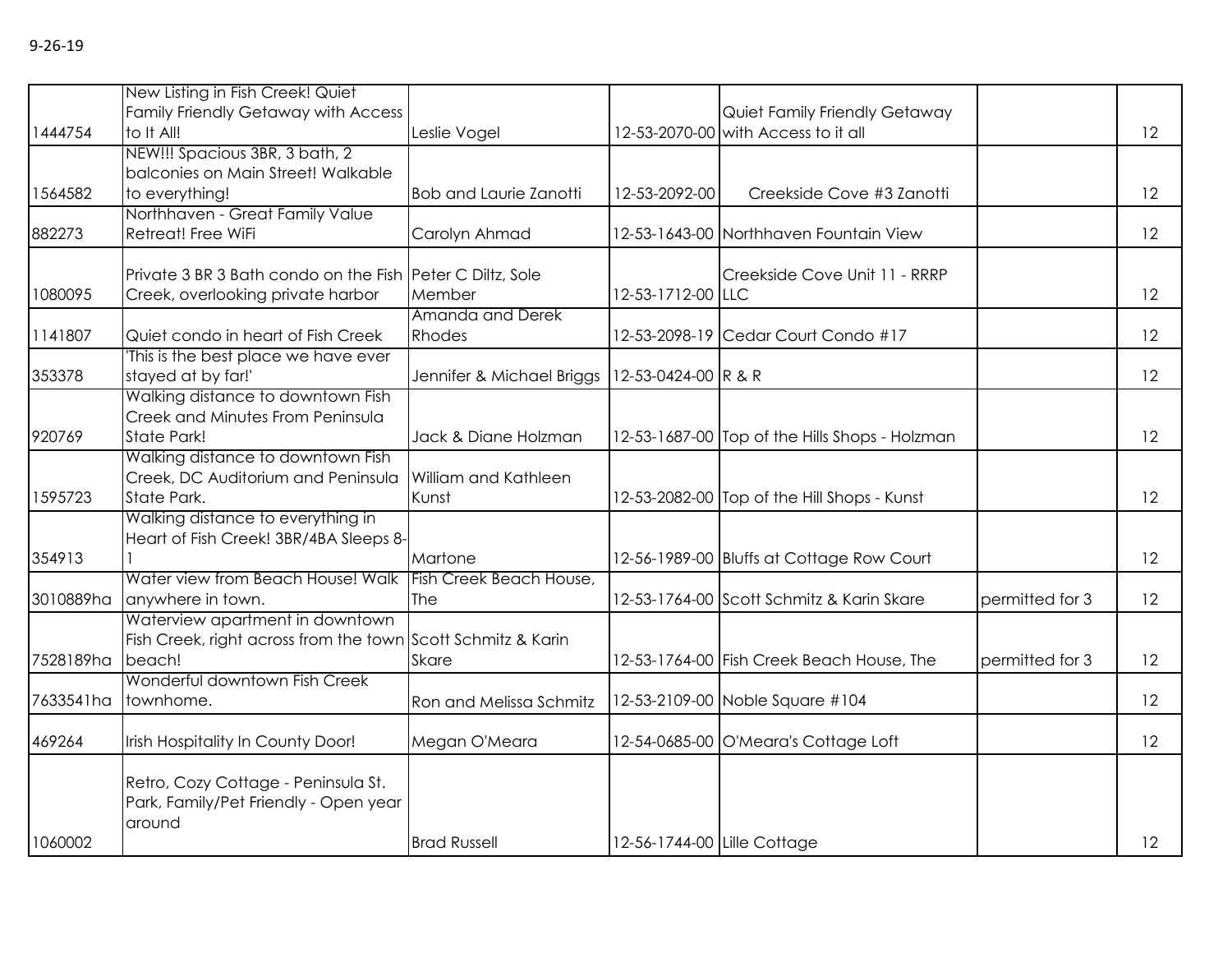| 4961062ha | 'Cliff Cottage' Door County Home -<br>Walk to Bay!                         | Jennifer Ciesar                                       |                            | 12-56-1979-00 Cliff Cottage LLC        |                 | 12 |
|-----------|----------------------------------------------------------------------------|-------------------------------------------------------|----------------------------|----------------------------------------|-----------------|----|
|           |                                                                            |                                                       |                            |                                        | permitted for 3 |    |
| 619373    | 2 bedroom, Across from the YMCA                                            | Troy and Carolee Lasecki   12-56-1450-00 The Treeport |                            |                                        | units           | 12 |
|           | 4188 Cottage Row Ct. - Beautiful                                           |                                                       |                            |                                        |                 |    |
|           | New Construction Condo Downtown                                            |                                                       |                            |                                        |                 |    |
| 1361191   | <b>Fish Creek</b>                                                          | Kurt Doman et al                                      |                            | 12-56-0898-00 Cottage Row Bluff House  | permitted for 2 | 12 |
|           | A deluxe vacation rental home in fish                                      |                                                       |                            |                                        |                 |    |
| 144492    | creek area open all year                                                   | Leon Hasenjager                                       |                            | 12-56-0588-00 Hasenjagers Country Home |                 | 12 |
| 1351038   | A Truly Luxurious Door County Retreat Carraig Cottages LLC                 |                                                       |                            | 12-56-1277-00 Carruag Nua              |                 | 12 |
|           |                                                                            |                                                       |                            |                                        |                 |    |
| 453464    | As seen in Door County Magazine!<br>Private, Family Friendly, Sat TV, WIFI | Todd and Lisa Mion                                    | 12-56-1261-00 Five Birches |                                        |                 | 12 |
|           | Bay View Lodge - Log Home                                                  | <b>Bay Breeze Resort Deb</b>                          |                            |                                        |                 |    |
|           |                                                                            |                                                       |                            |                                        |                 |    |
| 431472    | Overlooking Harbor                                                         | Krause                                                |                            | 12-56-0476-00 Bayview Lodge            |                 | 12 |
|           | Cedarwood, Rent 3 Nights & Get                                             |                                                       |                            |                                        |                 |    |
| 182426    | One Night Free through June 1                                              | Carla Marr                                            |                            | 12-55-0778-00 Cedarwood Marr           |                 | 12 |
|           |                                                                            |                                                       |                            | <b>Eckert Vacation Home Cape</b>       |                 |    |
| 1262366   | Charming Cape Cod in Fish Creek                                            | Deb Eckert                                            | 12-56-0679-00 House        |                                        |                 | 12 |
|           | Country Chalet, Sleeps 6 Adults, Book                                      |                                                       |                            |                                        |                 |    |
| 118184    | Your Mid-week Getaway!!                                                    | Dennis & Marla Sunstrom                               |                            | 12-55-0830-00 Country Chalet           |                 | 12 |
| 1219483   | Country Farm House - Fish Creek                                            | Roger and Jeni Ripley                                 | 12-56-2164-00              | Gibraltar Road Farm House              |                 | 12 |
|           | Cozy Cabin in the Woods: Between                                           |                                                       |                            |                                        |                 |    |
|           | Fish Creek and Ephraim-- Perfect                                           | Michelle and Kurt Van                                 |                            |                                        |                 |    |
| 396135    | location!                                                                  | Thiel                                                 |                            | 12-56-1206-00 Cozy Cabin in the Woods  |                 | 12 |
|           | Cozy Cottage in the woods: perfect                                         | Michelle and Kurt Van                                 |                            |                                        |                 |    |
| 1219104   | location fish creek                                                        | Thiel                                                 |                            | 12-56-1206-00 Cozy Cabin in the Woods  |                 | 12 |
|           | Cozy, Comfortable, Quiet Cottage in Pam Olafsson/ Beth                     |                                                       |                            |                                        |                 |    |
| 642394    | <b>Fish Creek</b>                                                          | Collins                                               |                            | 12-56-1275-00 Little Spring Cottage    |                 | 12 |
|           | Cozy, Tranquil Home Minutes Away                                           |                                                       |                            |                                        |                 |    |
| 1508518   | from the Heart of Fish Creek                                               | Paul and Tricia Kaye                                  |                            | 12-56-2054-00 Kayes Hideaway           |                 | 12 |
|           | <b>DOOR COUNTY HOME RETREAT IN</b>                                         | Steven and Lisa                                       |                            |                                        |                 |    |
| 976203    | <b>FISH CREEK</b>                                                          | Pachonphai                                            |                            | 12-56-1692-00 DC Home - Pachonphai     |                 | 12 |
|           | Exceptional Home in Tranquil Door                                          |                                                       |                            |                                        |                 |    |
| 1351075   | County Setting                                                             |                                                       |                            |                                        |                 | 12 |
|           |                                                                            | <b>Carraig Cottages LLC</b>                           | 12-56-1276-00 Carriag Dale |                                        |                 |    |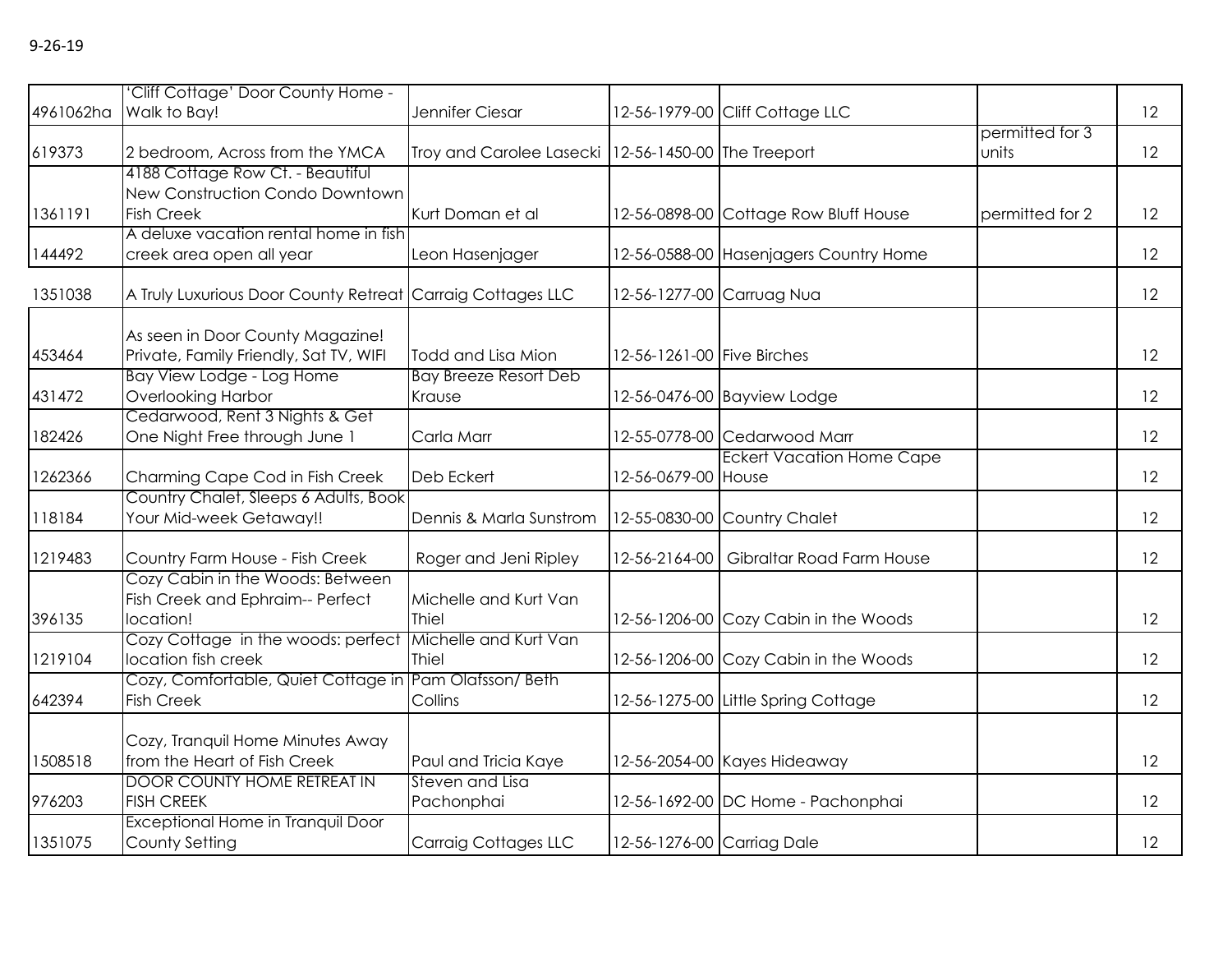|         | Family Friendly Cabin With Modern<br>Kitchen, Working Fireplace, Wrap                               |                                                       |                             |                                                               |                          |    |
|---------|-----------------------------------------------------------------------------------------------------|-------------------------------------------------------|-----------------------------|---------------------------------------------------------------|--------------------------|----|
| 896105  | Around Porch!                                                                                       | Eric Simonson                                         | 12-56-1572-00 DC Thunder    |                                                               |                          | 12 |
| 1497755 | FANTASTIC WATER VIEWS, Newly<br>Renovated, Secluded, Pet-Friendly                                   | Jennifer Ninivaggi                                    | 12-56-1748-00 Casita Vistas |                                                               |                          | 12 |
| 813262  | Fish Creek- Gibraltar Rd.- Near YMCA Roger & Jeni Ripley                                            |                                                       |                             | 12-56-1618-00 Gibraltar Road Ripley                           |                          | 12 |
| 503056  | Fish Creek- Near Peninsula State Park Rick Ripley                                                   |                                                       |                             | 12-56-1114-00 Ripley - 3802 & 3806 Gibraltar Rd               | permitted for 2          | 12 |
| 1071057 | Fish Creek WIFI Fire Pit                                                                            | Ryan and Karilyn Dayton                               |                             | 12-56-1743-13 Manistique Stone Cottage                        |                          | 12 |
| 347567  | Fish Creek, 4 Bed, Near Ymca/<br>Peninsula State Park.                                              | <b>Ripley Properties, LLC</b>                         |                             | 12-56-1114-00 Ripley - 3802 & 3806 Gibraltar Rd               | permitted for 2          | 12 |
| 42183   | Gingerbread Cottage - Forest<br>Setting - Available Winter Too!                                     | Daryle Capelle                                        |                             | 12-56-1266-00 Gingerbread Cottage                             |                          | 12 |
| 385243  | <b>Great Family Vacation Spot! Across</b><br>from Fish Creek Beach. Sept/Oct<br>Available!          | Marlin Volz Jr.-Karen Volz<br>Campbell                | 12-56-0321-00 Louisvilla    |                                                               |                          | 12 |
| 602669  | Great Location! Close to downtown<br>Fish Creek and Peninsula State Park                            | Troy and Carolee Lasecki   12-56-1450-00 The Treeport |                             |                                                               | permitted for 3<br>units | 12 |
| 1328037 | Guest Bedroom at the Quarry House                                                                   | Mitchel & Mary Heinrichs                              | 12-56-0805-00 Quarry House  |                                                               | permitted for 2          | 12 |
| 614537  | Home on 5 acres just 1 mile from<br>town                                                            | Paul & Amy Devine                                     |                             | 12-56-1439-06 Gibraltar House                                 |                          | 12 |
| 1671663 | In town, on the water, dock, sleeps<br>12, brand new construction!                                  | Wickman LLC                                           |                             | 12-56-2142-06 Fish Creek Beach House                          |                          | 12 |
| 1292282 | <b>Island View! Beautiful View Of The</b><br>Bay! Perfect Location. Hot Tub and<br><b>Boat Too!</b> | <b>Charles Paschke</b>                                |                             | Island View Vacation Home -<br>12-56-1894-00 8750 Island View |                          | 12 |
| 833837  | Large Guest House located within<br>the town of Fish Creek                                          | <b>Greg Lawler</b>                                    |                             | 12-56-1573-00 Lawler Guest House                              |                          | 12 |
| 1680472 | Located on the northside of town,<br>walking distance to beach,<br>shopping and more!               | <b>Brett Lecy</b>                                     |                             | 12-56-2147-06 Fish Creek Central Home                         |                          | 12 |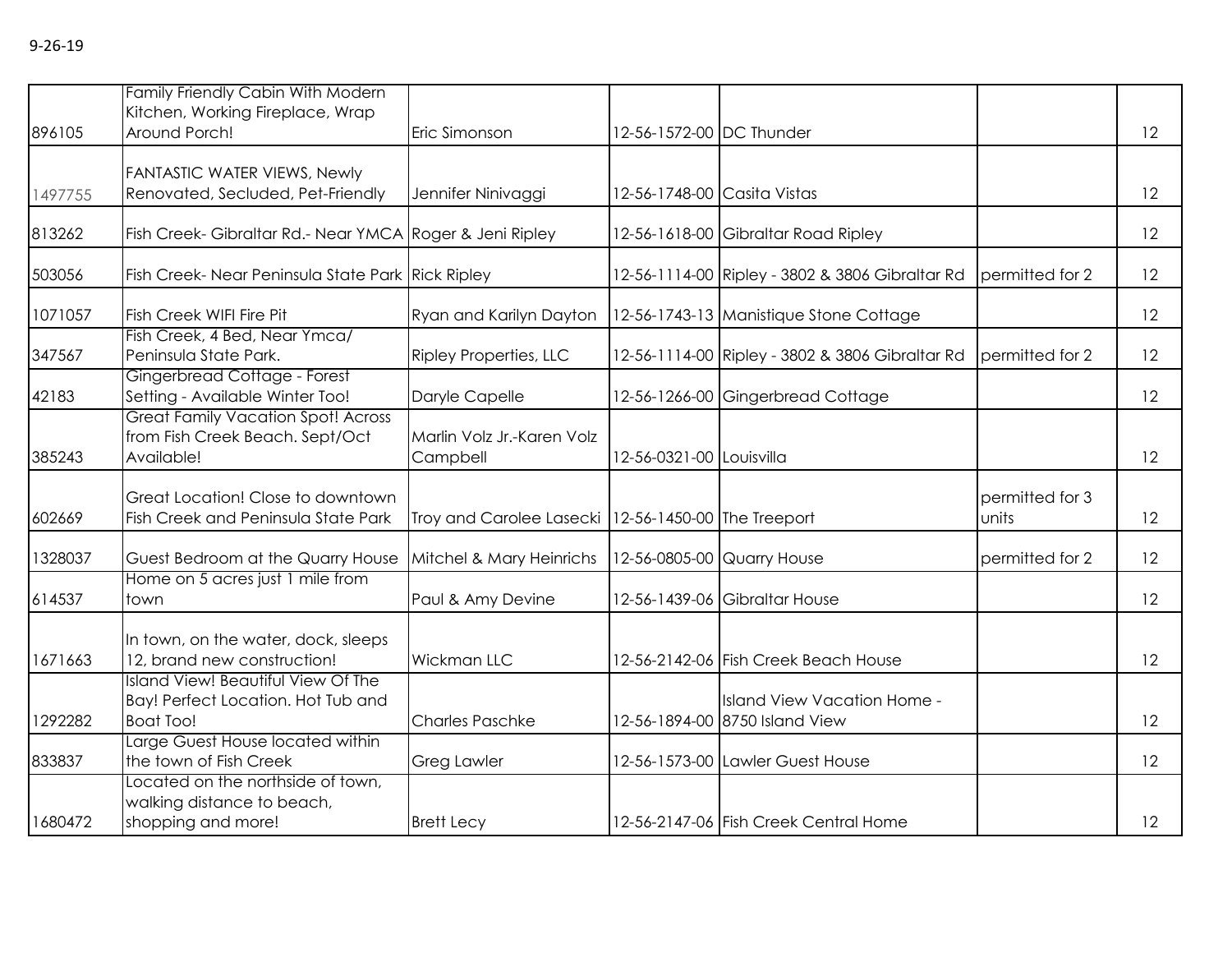| 426335         | Log Retreat At Fish Creek                                                                                        | <b>Bill Anderson</b>                                  |                          | 12-56-1225-06 Log Retreat at Fish Creek     |                          | 12 |
|----------------|------------------------------------------------------------------------------------------------------------------|-------------------------------------------------------|--------------------------|---------------------------------------------|--------------------------|----|
| 348054         | Modernized Classic Log Home Close<br>to Shopping and Sunset Walks                                                | James Graham                                          |                          | 12-56-1294-00 Modern Classic Log Home       |                          | 12 |
| 1216466        | New Construction - 2 Story - 4<br>bedroom, 3.5 bath                                                              | DCLife LLC - Pamela<br>Hoppe                          | 12-56-1840-00 DCLife LLC |                                             |                          | 12 |
| 7181479ha      | NEW Family-Friendly Fish Creek 'Cape Eckert Vacation Home<br>House' w/Yard                                       | Cape House                                            | 12-56-0679-00 Deb Eckert |                                             | duplicate listing        | 12 |
| 1671773 Creek! | New home sleeps 10 downtown Fish                                                                                 | <b>Wickman LLC</b>                                    |                          | 12-56-2141-06 The Road House                |                          | 12 |
| 1127055        | NEW home. GREAT location across<br>from YMCA. Can accommodate<br>LARGE groups<br>NEW! Custom 3BR Home 3 Min from | The Treeport                                          |                          | 12-56-1450-00 Troy and Carolee Lasecki      | permitted for 3<br>units | 12 |
| 4841776ha      | <b>Fish Creek Harbor</b>                                                                                         | <b>Bluff Barn</b>                                     |                          | 12-56-1858-00 Beth and Karen Ciesar         |                          | 12 |
| 4713533ha      | NEW-GREAT LOCATION-SLEEPS 14-<br><b>INDOOR &amp; OUTDOOR POOLS</b>                                               | Park House                                            |                          | 12-56-1801-00 PDW Rentals LLC               |                          | 12 |
| 7680927        | Newly renovated farmhouse in Fish<br>Creek!                                                                      | <b>JJ JETTS LLC</b>                                   |                          | 12-56-2078-00 Triangle Farmhouse            |                          | 12 |
| 1444826        | Nicely located Near Fish Creek,<br>Ranch home, 4 bedroom, 2 bath.<br>NEW OWNERSHIP.                              | Klems Investment<br>Properties LLC - Mary<br>Klimczyk | 12-56-2027-00 STH 42     | Klems Investments - Klimczyk 8580           |                          | 12 |
| 418193         | Perfect for Family Reunions &<br>Weekend Getaways, sleeps 12                                                     | Kenneth and Maxine<br>Riche                           |                          | 12-56-1241-00 Riche - 9419 Tree Top         |                          | 12 |
| 503970         | Perfect Location for Family, spotlessly<br>clean sleeps 18 friendly owners                                       | Michael Servais                                       |                          | 12-56-1357-00 Cedar Creek Lodge II          |                          | 12 |
| 723814         | Pine Cone Guest House                                                                                            | Minerva & Armando<br>Mejia                            |                          | 12-56-0525-00 Pine Cone Guest House         |                          | 12 |
| 223983         | Quiet Cottage in the Woods - Door<br>County Remote Seclusion                                                     | Charlie Eckhardt                                      |                          | 12-56-0910-00 Eckhardt - 3003 Sugar Bush Rd |                          | 12 |
| 410989         | Remodeled Cottage in Downtown<br>Fish Creek-the Cookery's Lodging                                                | <b>Richard Skare</b>                                  |                          | 12-55-0122-00 Cookery Suites & Cottages     | permitted for 2          | 12 |
| 997318         | Spacious Custom 4bedroom a Mile<br>from Fish Creek                                                               | Ross Lunn                                             |                          | 12-56-1033-00 Gibraltar Lodge               |                          | 12 |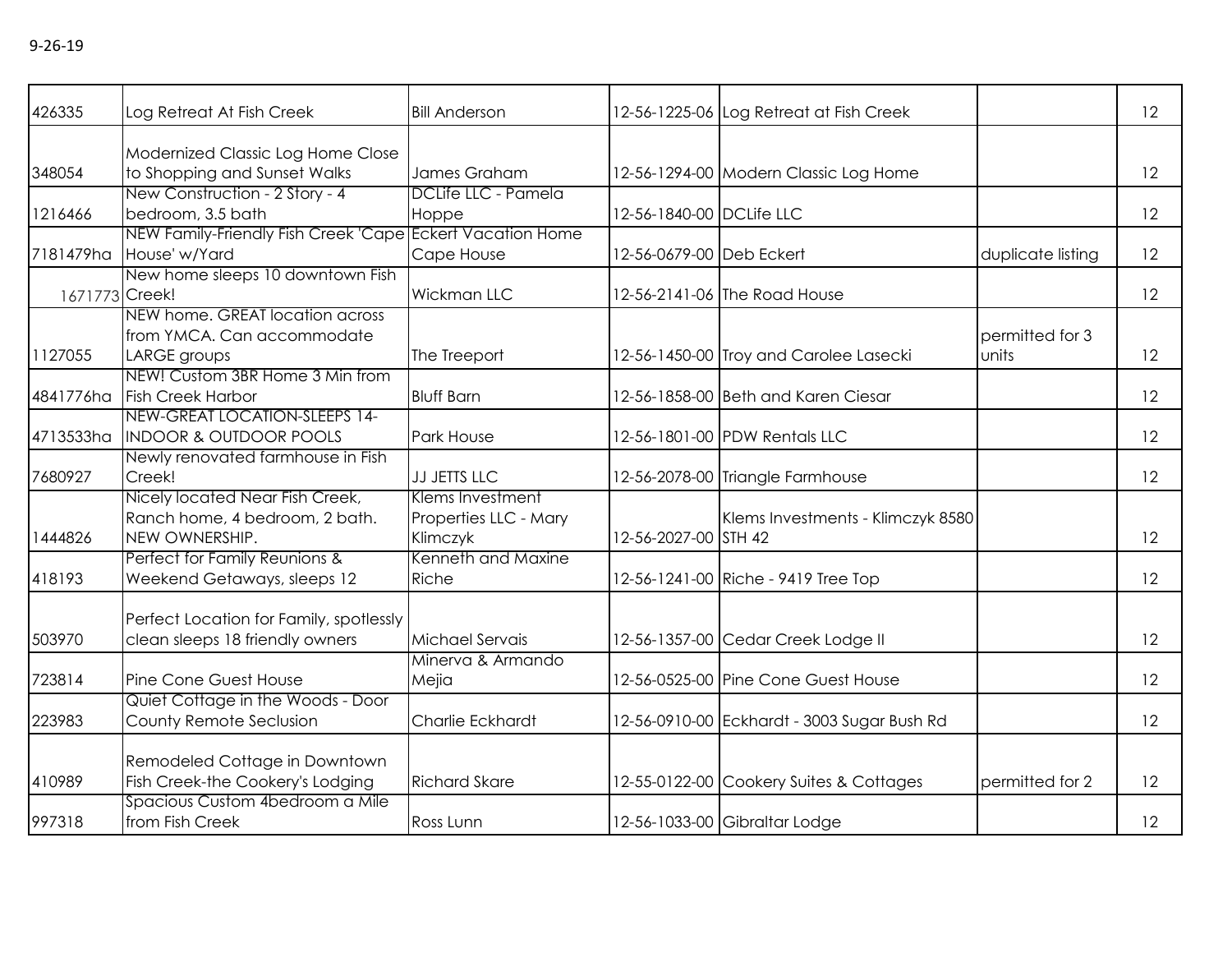| 824134  | Spectacular Views of Eagle Harbor<br>and Ephraim                                       | Nancy Claypool                                                                                                |                         | 12-56-1570-06 Eagle Harbor View          |                  | 12 |
|---------|----------------------------------------------------------------------------------------|---------------------------------------------------------------------------------------------------------------|-------------------------|------------------------------------------|------------------|----|
| 473918  | SPRING ROAD HOME, JUST MINUTES<br>FROM FISH CREEK                                      | <b>Jeff Herbst</b>                                                                                            |                         | 12-56-1318-00 Herbst Spring Road         |                  | 12 |
| 424315  | The Java Hut, a cottage with 'perks'                                                   | Coffee & Crossbones<br>LLC/Carina Helm                                                                        |                         | 12-56-1188-00 Java Hut, The              |                  | 12 |
| 272736  | The Log Home at Fish Creek-In the<br><b>Heart of Door County</b>                       | David & Linda Horne                                                                                           |                         | 12-56-1023-00 The Log Home at Fish Creek |                  | 12 |
| 90461   | The Perfect Year-Round Vacation<br>Home for All to Enjoy                               | Donald Rubin                                                                                                  |                         | 12-56-0645-00 Fish Creek Retreat         |                  | 12 |
| 238110  | Unique Setting - Built on Quarry Bed                                                   | Mitchel & Mary Heinrichs                                                                                      |                         | 12-56-0805-00 Quarry House               | permitted for 2  | 12 |
| 569210  | Updated Retro Retreat! Indoor &<br>Outdoor Fireplace, Backyard Oasis<br>With Waterfall | Mark Schneider                                                                                                |                         | 12-56-1719-00 Fish Creek Beginnings      |                  | 12 |
| 587050  | Walk to downtown Fish Creek and<br>Peninsula State Park!                               | Michael & Diane Cotter                                                                                        |                         | 12-56-1410-00 Birch Grove II - Unit #2   |                  | 12 |
| 391901  | Water View in Downtown Fish Creek -<br>The Cookery's Lodging.                          | Cookery Inc                                                                                                   |                         | 12-55-0122-00 Cookery Suites & Cottages  | permitted for 2  | 12 |
| 365869  | PEACE AND TRANQUILITY SETTING IN<br>THE WOODS                                          | Allen & Emelie Franke                                                                                         |                         | 12-55-0021-00 High Ridge Chalet          | Charnetski       | 12 |
| 715374  | Woodlands 3 Bedroom, 1 1/2 Bath<br><b>Fish Creek, Vacation Getaway</b>                 | Tim & Bonnie Mirkiewicz                                                                                       | 12-56-1363-00 Woodlands |                                          |                  | 12 |
| 559794  | 30+ day rental - no permit needed                                                      |                                                                                                               |                         |                                          |                  | 12 |
| 993369  | 30+ day rental - no permit needed                                                      | <b>WATERFRONT COTTAGE</b><br><b>ROW CONDO IN THE</b><br><b>HEART OF FISH CREEK!</b><br>SUNSETS! PET FRIENDLY! |                         |                                          |                  | 12 |
|         | 4 Bedroom, 4 Bath, 2 Story Home,                                                       |                                                                                                               |                         |                                          |                  |    |
| 585337  | Sand Beach, Handicapped Access,<br>Wifi, sleeps 12                                     | Sunrise Shores #7 -<br><b>DCRMAALLC</b>                                                                       |                         | 15-53-1431-00 DCRMAA LLC                 |                  | 15 |
|         | Door County June 1-8 2 bedroom 2<br>bath Condo at The Rushes Baileys                   |                                                                                                               |                         |                                          |                  |    |
| 1335047 | Harbor                                                                                 |                                                                                                               |                         | owner info unfound                       | \$0 nightly rate | 15 |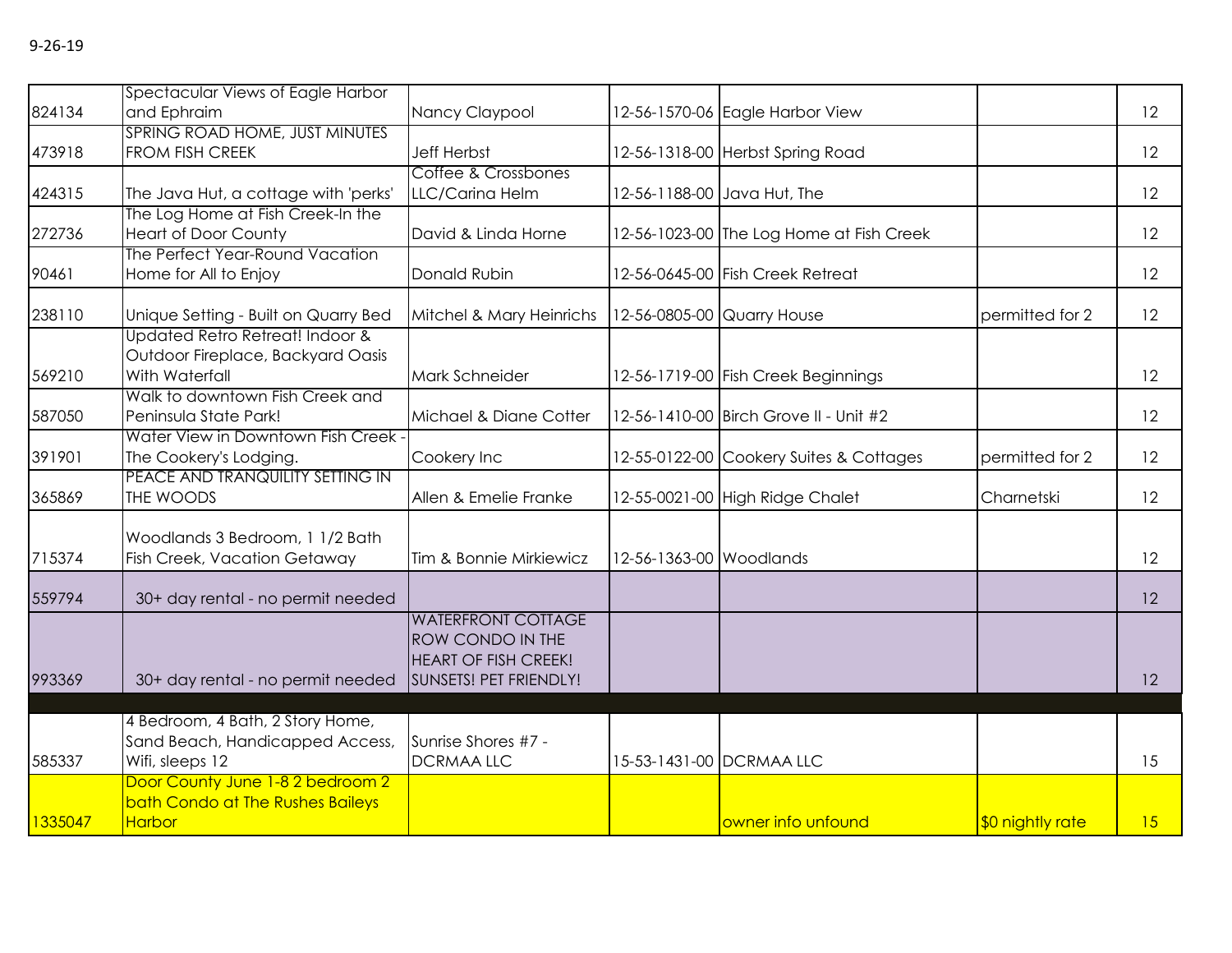|         | Fantastic Sandy Beach Condo for        |                            |                        |                                            |                      |                 |
|---------|----------------------------------------|----------------------------|------------------------|--------------------------------------------|----------------------|-----------------|
|         | Family and Friends. Spectacular        |                            |                        |                                            |                      |                 |
| 505152  | Sunrises!                              | Sanata & Catherine Lau     |                        | 15-53-1362-00 Sunrise Shores #6 - Lau      |                      | 15              |
|         |                                        |                            | 15-53-2210-            |                                            | switching from 2     |                 |
| 1730634 | Gorgeous Sandy Beach Condo             | Sunrise Shores #2 - Tiedke | 04                     | <b>Gary Tiedke</b>                         | to 04                | 15              |
|         | Special \$150/nt Thru 6/17:            |                            |                        |                                            |                      |                 |
|         | Beautiful, Clean, Sand Beach Condo,    |                            |                        |                                            |                      |                 |
| 171303  | Amazing Views, Wifi                    | Sunrise Shores #4          |                        | 15-53-1153-00 Jeanne & Paul Wiesner        |                      | 15              |
| 125749  | Sand Beach, CLEAN condo                | <b>Sunrise Shores ASH</b>  | 15-53-0492-00 Mark Ash |                                            |                      | $\overline{15}$ |
| 414415  | Arts & Crafts Masterpiece              | Craig Nelson               |                        | 15-56-0235-00 Nelson House                 |                      | 15              |
|         | Beachfront Cottage, Spring 2018        |                            |                        | Quietside Cottages "the beach              |                      |                 |
|         |                                        |                            |                        |                                            |                      |                 |
| 352035  | Special 3 nights w/ 4th night free     | Quietside Leadership LLC   | 15-55-0398-00          | house"                                     | permitted for 2      | 15              |
|         |                                        |                            |                        | <b>Beautiful Waterfront Cottage on</b>     |                      |                 |
| 1432604 | <b>Beautiful Clark Lake Cottage</b>    | Scot and Kerri Hunt        | 15-56-1998-00          | <b>Clark Lake</b>                          |                      | 15              |
|         | <b>Beautiful Sunsets On Clark Lake</b> |                            |                        |                                            |                      |                 |
| 744695  | Located in Door County, Wi             | Kaufman                    |                        | 15-56-1536-00 Kaufman - 5543 Clark Lake Dr |                      | 15              |
|         | Book Summer '18 Now! - Prime Weeks     |                            |                        |                                            |                      |                 |
| 97026   | <b>Book Quickly!</b>                   | Mary Jo Jump               | 15-56-1263-04 Jump Inn |                                            | permitted for 2      | 15              |
|         | CEDAR SHORES IS EXPANDING!-ON          |                            |                        |                                            |                      |                 |
|         | SCHEDULE!1 Aug Wk Open. Book           |                            |                        |                                            |                      |                 |
| 216654  | <b>CHOICE FALL DATES.</b>              | Linda Schaap               |                        | 15-55-0831-00 Cedar Shores - Beach Front   |                      | 15              |
| 852534  | Springl Special 3 Nights/4th free      | Quietside Leadership LLC   | 15-55-0398-00 house"   |                                            | permitted for 2      | 15              |
| 717637  | Lake Michigan Sand Beach!!             | Les Kiehnau                |                        | 15-56-1531-12 The Beach at Lakeside Park   |                      | 15              |
|         | Lakefront Cottage with Sensational     |                            |                        |                                            |                      |                 |
| 848144  | Sunsets!                               | Paul & Tricia Kaye         |                        | 15-56-1621-00 Kaye Cottage                 |                      | 15              |
|         | Lakefront Home, Architect Designed     |                            |                        |                                            |                      |                 |
| 244227  | for His Family and Friends             | Janet Slater               |                        | 15-56-1085-00 Lakeside Paradise - Slater   |                      | 15              |
|         |                                        |                            |                        |                                            |                      |                 |
| 1665895 | Logan Creek Cottage - Jacksonport      | <b>Rob Geitner</b>         |                        | 15-56-2105-00 Logan Creek Cottage          |                      | 15              |
|         |                                        |                            |                        |                                            | permitted for 3:     |                 |
|         |                                        |                            |                        |                                            | 1) Shadow of         |                 |
|         |                                        |                            |                        |                                            | Seagulls 2) It's All |                 |
|         |                                        |                            |                        |                                            |                      |                 |
|         |                                        |                            |                        |                                            | About the            |                 |
|         | Neat Cottage getaway on the Lake       |                            |                        |                                            | Lakeshore            |                 |
|         | Michigan Rugged Shore=Relax-           | Sommer Property Mgmt       |                        | All about the lake shore Door              | 3) same time         |                 |
| 746483  | Romantic-Restore-ah                    | <b>LLC</b>                 |                        | 15-56-0023-00 County Cottages              | next year            | 15              |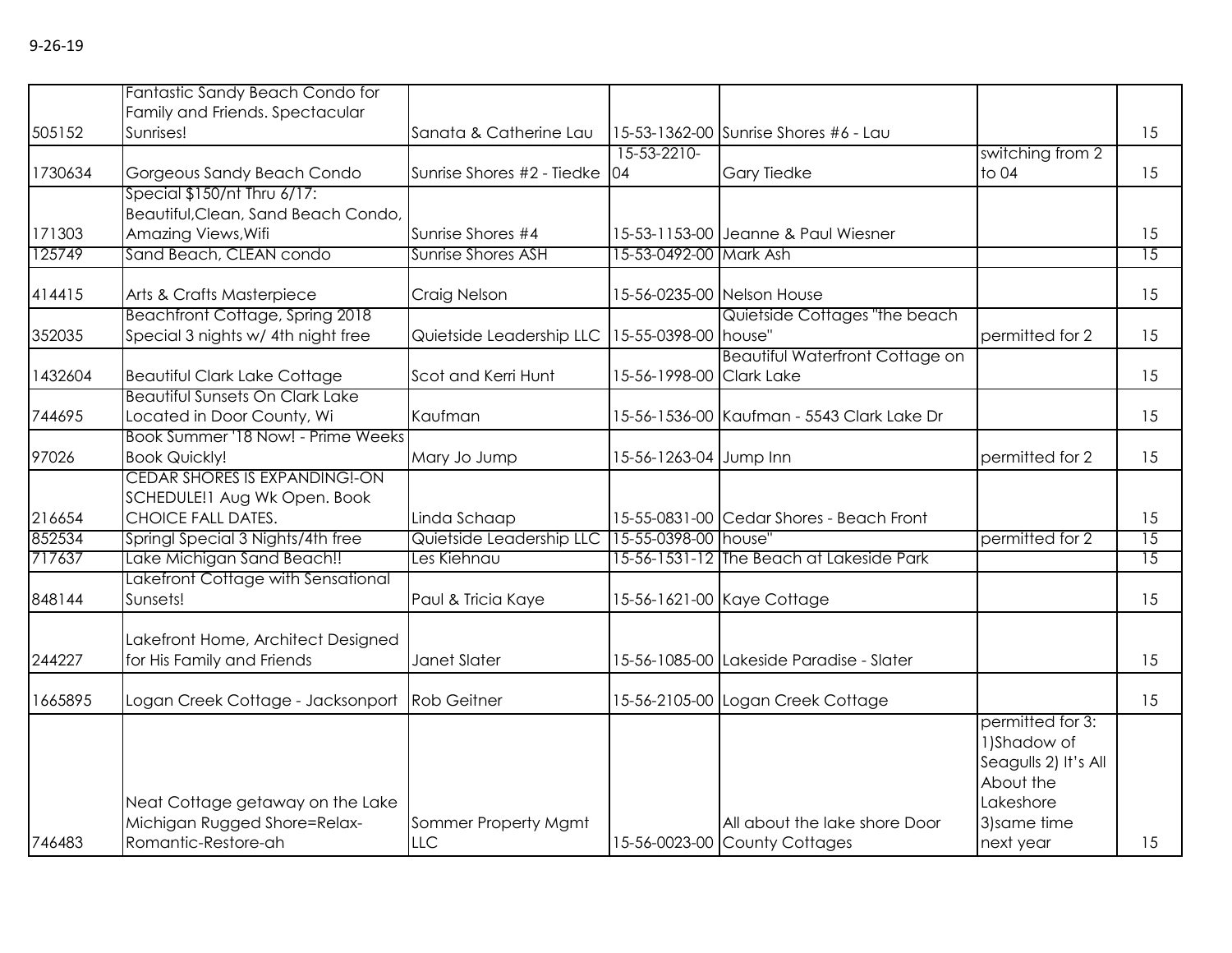|         | Neat Cottage Getaway On The Lake                          |                            |                   |                                               |                 |    |
|---------|-----------------------------------------------------------|----------------------------|-------------------|-----------------------------------------------|-----------------|----|
|         | Michigan Rugged Shore=relax-                              | Sommer Property Mgmt       |                   | All about the lakeshore Door                  |                 |    |
| 1055782 | romantic-restore-ah                                       | <b>LLC</b>                 |                   | 15-56-0023-00 County Cottages                 |                 | 15 |
|         | <b>NEW LISTING: Spacious Cottage</b>                      |                            |                   |                                               |                 |    |
|         | Close to Lake Michigan with Heated                        | Michael and Amanda         |                   |                                               |                 |    |
| 1361580 | Pool!                                                     | Warecki                    |                   | 15-56-1948-00 Cottage at Cave Point, The      |                 | 15 |
|         |                                                           |                            |                   |                                               |                 |    |
|         |                                                           | Dan Rehberg - Rehberg      |                   |                                               |                 |    |
| 825405  | New Rental w/Lake & Beach Access                          | <b>Boathouse LLC</b>       |                   | 15-56-1593-12 Cottage at Trails End           |                 | 15 |
|         | New! Door County Cottage on Lake                          | Tamara Faulkner Milgen     |                   |                                               |                 |    |
| 1697009 | Michigan                                                  | Woods LLC                  |                   | 15-56-2086-04 Milgen Woods LLC - Rustic Charm |                 | 15 |
|         | NEW! Door County Lake Cabin on                            |                            |                   |                                               |                 |    |
|         | Private Peninsula with an East & West Jeremy and Caitlyn  |                            |                   |                                               |                 |    |
| 1621220 | <b>Facing Dock</b>                                        | Jeffery                    |                   | 15-56-2060-00 The Point on Clark Lake         |                 | 15 |
|         | Newer Log Home on Clarks Lake with Vans Log Home on Clark |                            |                   |                                               |                 |    |
| 333509  | Dock and Boats                                            | Lake                       |                   | 15-56-0308-06 Vans Log Home                   |                 | 15 |
|         | Prime Time Going Fast! May/June                           | Kris Zeile et al & Mary Jo |                   | Shoreline Ventures Inc & Jump                 |                 |    |
| 414043  | Dates Still Available!                                    | Jump                       | 15-56-1263-04 Inn |                                               | permitted for 2 | 15 |
|         | Quintessential Door County Cabin on                       |                            |                   |                                               |                 |    |
| 34399   | Lake Michigan                                             | Carolyn Brzezinski         |                   | 15-56-0713-00 Killasonna Lodge - Brzezinski   |                 | 15 |
|         | Romantic Classic Cedar Cottage-                           |                            |                   |                                               |                 |    |
|         | door-county-rentals.com//-                                | Sommer Property Mgmt       |                   | All about the lakeshore Door                  |                 |    |
| 1055804 | Brochure.pdf                                              | LLC                        |                   | 15-56-0023-00 County Cottages                 |                 | 15 |
|         | Sand Beach for 14 on Lake                                 | Carrington Family Trust    |                   | Sandy Shores Beach House -                    |                 |    |
| 1765230 | Michigan!                                                 | c/o Fergus                 |                   | 15-56-2209-04 Shoreline Ventures              |                 | 15 |
|         | Sand beach retreat. Play in the sand                      |                            |                   |                                               |                 |    |
|         | or just look at the water. Great                          |                            |                   |                                               |                 |    |
| 114970  | location!                                                 | <b>Emerald Surf</b>        |                   | 15-56-0501-00 Eugene Takle                    |                 | 15 |
|         |                                                           |                            |                   |                                               |                 |    |
|         |                                                           |                            |                   | Stella Maris Beach House/Stella               |                 |    |
| 369476  | <b>Stella Maris Beach House</b>                           | Michael & Valerie Schierl  |                   | 15-56-1170-00 Vista Beach House               | permitted for 2 | 15 |
|         |                                                           |                            |                   |                                               |                 |    |
|         |                                                           |                            |                   | Stella Maris Beach House/Stella               |                 |    |
| 432667  | Stella Vista Beach House                                  | Michael & Valerie Schierl  |                   | 15-56-1170-00 Vista Beach House               | permitted for 2 | 15 |
|         |                                                           | Anthony & Patricia         |                   |                                               |                 |    |
| 1655426 | The Sunrise Beach House                                   | Waldron                    |                   | 15-56-2135-12 The Sunrise Beach house         |                 | 15 |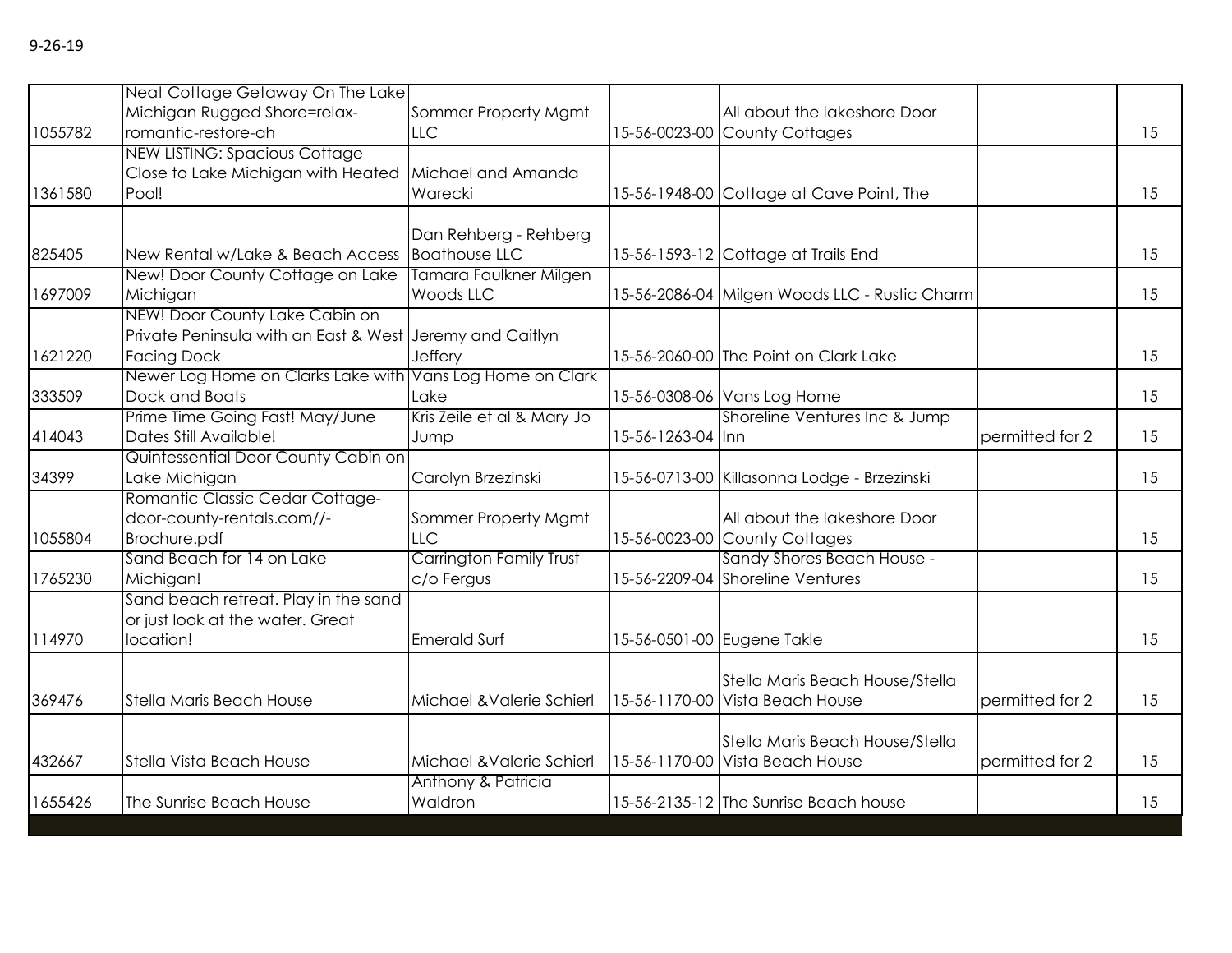| 1397692 | Beach House at Beach Harbor                                                                      | <b>Beach Harbor Resort</b>                                    | 27-51-0807-00 Jon Hanson   |                                            | 27 |
|---------|--------------------------------------------------------------------------------------------------|---------------------------------------------------------------|----------------------------|--------------------------------------------|----|
| 921123  | Cozy Studio Cottage Near Water                                                                   | <b>Beach Harbor Resort</b>                                    | 27-51-0807-00 Jon Hanson   |                                            | 27 |
| 1493156 | 1930 Door County Home on the<br>Water   175' dock                                                | Steve Sullivan                                                |                            | 27-55-0471-17 Merdith House                | 27 |
| 112606  | Country setting just outside the city!!! Terry Kinney                                            |                                                               |                            | 27-55-0737-00 Door County Country Home     | 27 |
| 747958  | Cozy retreat Off the beaten path.                                                                | <b>Hideaway Cottage</b><br>Smola                              | 27-56-1542-0               | Connel Smola                               | 27 |
| 409619  | Eagle View a Year-Round Country<br>Home Sleeps 8                                                 | Lisa B Goldney                                                | 27-56-1228-00 Eagleview    |                                            | 27 |
| 1405853 | Family friendly updated home in<br>Idlewild Peninsula, Door County, WI                           | <b>Richard and Judith</b><br>Laessig                          |                            | 27-56-1995-00 Uncle Bob's Guest House      | 27 |
| 1062307 | Located at the end of the road,<br>waterfront home with quiet feel of<br>northwoods!             | Cabot's Point                                                 |                            | 27-56-1729-06 Cabot's Point Properties LLC | 27 |
| 1688165 | Log Cabin House on the Water<br>(Waterfront)                                                     | <b>Rachel Messner</b>                                         |                            | 27-56-2184-00 Log Cabin House on the Water | 27 |
| 1368363 | Nasewaupee Trail Log Home                                                                        | Nasewaupee Trail Log<br>Home react 5/29/18                    | 27-56-1841-00 Terry Kinney |                                            | 27 |
| 1449030 | NEW LISTING • Great Getaway with<br>Lots of Comfort and Charm!                                   | Steve and Joan Rockwell 27-56-2008-00 The Doorstop - Rockwell |                            |                                            | 27 |
| 1705210 | New Rental - Breathtaking Water<br>View                                                          | Robert Kersher                                                |                            | 27-56-2170-12 Sunrise Shore - Kersher      | 27 |
| 1450867 | Newly updated cottage on 12 acres<br>only minutes from Potawatomi State<br>Park!                 | <b>Bungalow at Potawatomi</b><br>Park-Isaacson                |                            | 27-56-2011-00 Andrew and Erin Isaacson     | 27 |
| 267726  | One of a Kind Door County<br><b>Boathouse Waiting for Your Visit</b>                             | Deb Robinson                                                  | 27-56-1050-00 House        | One of a kind Door County Boat             | 27 |
| 1773717 | County Retreat - 100ft From the                                                                  | <b>B</b> Yount                                                |                            | 27-56-2153-00 Robertsons Cottages          | 27 |
| 1766707 | Dog Friendly - Cozy, Autumn Door<br>County Retreat - Feet From the<br>Water's Edge <sup>11</sup> | John Yount Jr and Sarah<br><b>B</b> Yount                     |                            | 27-56-2153-00 Robertsons Cottages          | 27 |
|         | Outback Cottages in Door County -<br>near beach, modern, private,                                |                                                               |                            |                                            |    |

peaceful peaceful performance of Dutback Cottages 27-56-1143-00 Galen & Pam Carpenter 27

9-26-19

902029ha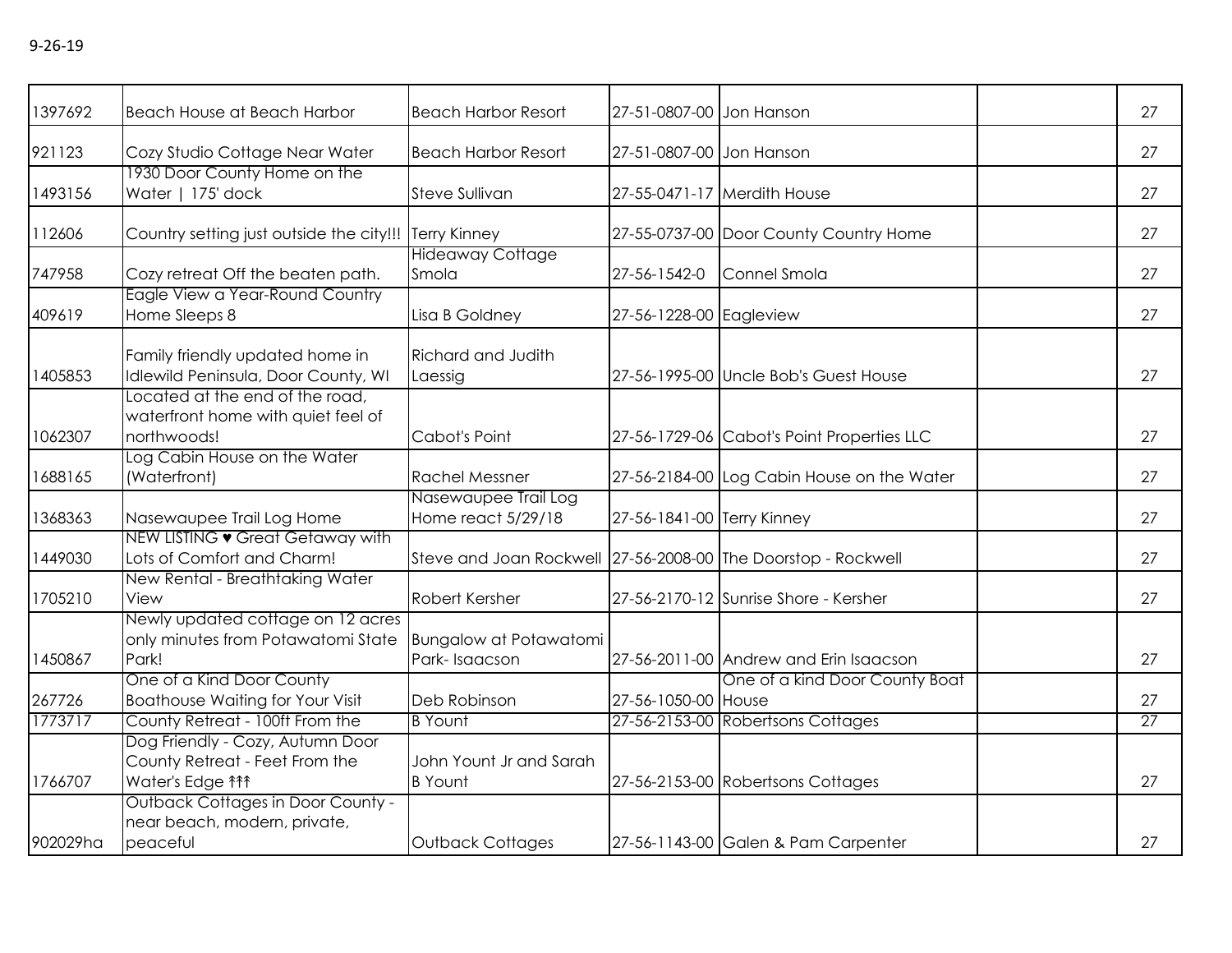| 312662    | Sand Bay Lodge And Cottages<br><b>Waterfront Sleeps 23</b> | Sand Bay Lodge            | 27-55-0667-00 Dan Farah |                                              | 27 |
|-----------|------------------------------------------------------------|---------------------------|-------------------------|----------------------------------------------|----|
|           |                                                            |                           |                         |                                              |    |
| 735264    | <b>Spectacular Water View</b>                              | Karen Hyttel              |                         | 27-56-1540-00 Bay House - Hyttel             | 27 |
|           | Trillium Cottage - Family Friendly                         |                           |                         |                                              |    |
|           | Retreat on Sand Bay Point in Door                          | Trillim Cottage - 4088    |                         |                                              |    |
| 1629251   | County                                                     | Snake Island Road         |                         | 27-56-2118-00 Andrew Swartz and Kristin Long | 27 |
|           | Waterfront 2 b.r. Bay View                                 |                           |                         |                                              |    |
|           | Cottage/sunsets/wineries/lighthouses                       |                           |                         |                                              |    |
| 642597    | /beaches/fishing                                           | Sand Bay Lodge            | 27-55-0667-00 Dan Farah |                                              | 27 |
|           | Waterfront 4 b.r./3                                        |                           |                         |                                              |    |
|           | ba/beaches/fishing/sunsets/wineries                        |                           |                         |                                              |    |
| 642598    | /lighthouses/state parks                                   | Sand Bay Lodge            | 27-55-0667-00 Dan Farah |                                              | 27 |
|           | Waterfront Cottage: 2 bedroom, 1.5                         | McComb's= 4143 Snake      |                         |                                              |    |
| 802382    | bathrooms                                                  | <b>Island Road</b>        |                         | 27-56-1598-00 John McCombs                   | 27 |
|           | Waterfront Swedish-style Log Cabin                         |                           |                         |                                              |    |
|           | on Sand Bay, Door County -                                 |                           |                         |                                              |    |
| 135683    | Moonlight Magic                                            | Tammy M Leemon            |                         | 27-56-1014-00 Moonlight Magic                | 27 |
|           | Waterside Retreat -- Swedish Stuga                         |                           |                         |                                              |    |
| 154010    | (Cottage)                                                  | Barbro & Glen Wilson      |                         | 27-56-0948-00 Wilson Sherwood Point          | 27 |
|           |                                                            |                           |                         |                                              |    |
|           |                                                            | Shoreline Resort and      |                         |                                              |    |
| 1576440   | <b>Beautiful Shoreline Condominium</b>                     | Condos                    |                         | 32-51-0796-00 Rockton-Shoreline LLC          | 32 |
|           | Water View Condominium at                                  | Shoreline Resort and      |                         |                                              |    |
| 294853    | Shoreline Resort in Gills Rock                             | Condos                    |                         | 32-51-0796-00 Rockton-Shoreline LLC          | 32 |
|           | Ellison Bay Bluff Waterview Condo                          |                           |                         | Daniel & Cynthia Shaulis                     |    |
| 3915169ha | Retreat                                                    | Ellison Bay Bluff Retreat |                         | 32-53-1533-00 Revocable Trust                | 32 |
|           |                                                            |                           |                         |                                              |    |
|           | Great Waterview Home in Door                               |                           |                         |                                              |    |
| 84278     | County. Fabulous Home Sleeps 14!!                          | Hale - 1615 Big Pine Ln   | 32-53-0717-00 Lyn Hale  |                                              | 32 |
|           | The Hideaway: New Construction                             |                           |                         |                                              |    |
| 340966    | walk to Beach and Town                                     | Hideaway the Herman       |                         | 32-53-0955-06 Greg Herman                    | 32 |
|           | 2500 sq ft open floor plan short walk                      |                           |                         |                                              |    |
| 567511    | to water!                                                  | <b>Arnies Sanctuary</b>   |                         | 32-56-1352-06 James Arneson                  | 32 |
|           | 4 Bedrm, 3 Bath! Between Sister Bay                        |                           |                         |                                              |    |
|           | & Ellison Bay. New on VRBO, Spring,                        |                           |                         |                                              |    |
| 1161665   | 2018.                                                      | <b>Woodfield House</b>    |                         | 32-56-1710-00 Susanne Beaumont               | 32 |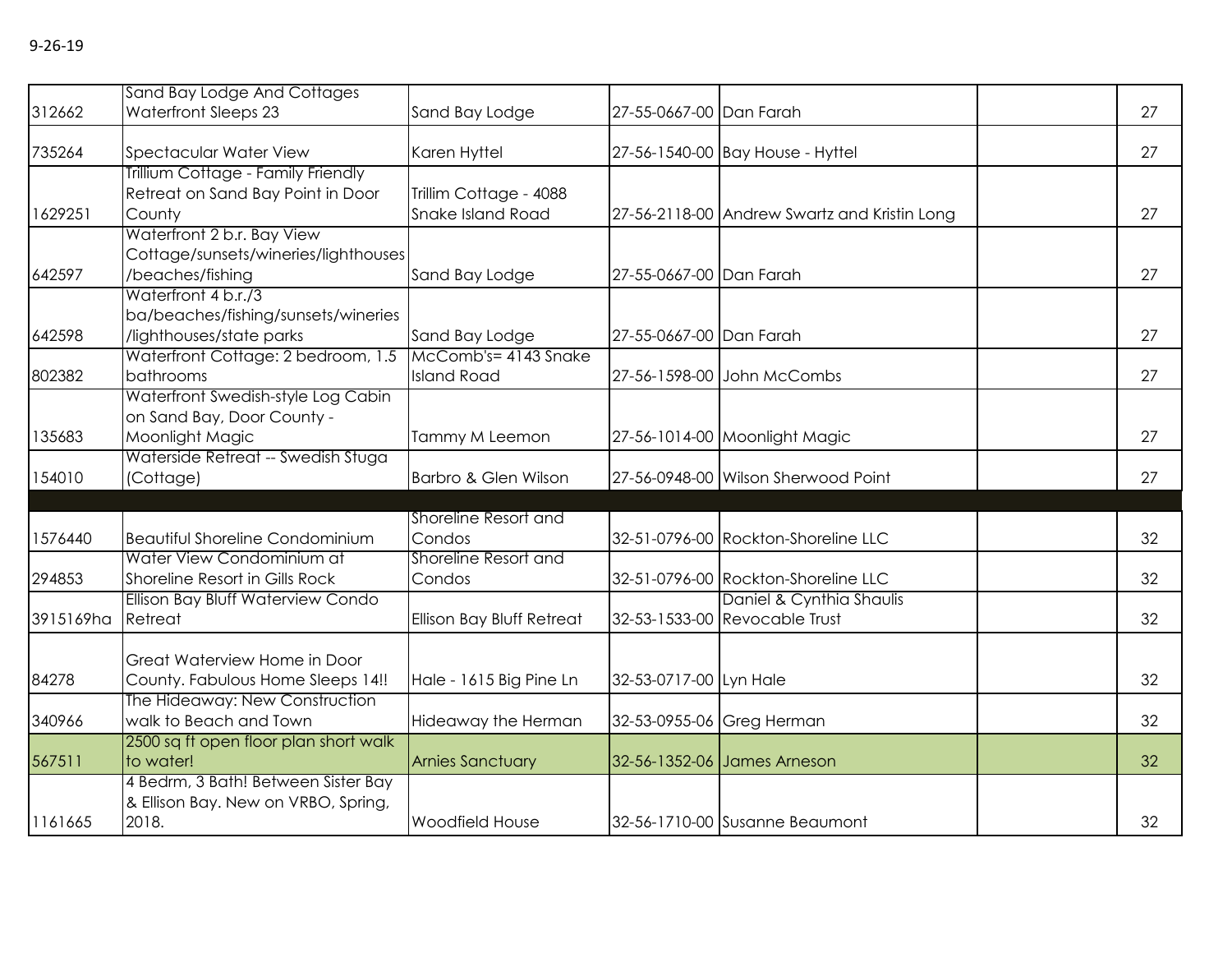| 1691117   | 4 bedroom countryside home yet<br>close to town!                                            | Greg & Suzanne Sunstrom 32-56-2144-06 Counry Lane Home |                             |                                          |                 | 32 |
|-----------|---------------------------------------------------------------------------------------------|--------------------------------------------------------|-----------------------------|------------------------------------------|-----------------|----|
| 1650318   | 4 Bedroom Water Front Home, Sunset<br>Views!                                                | Windermere                                             |                             | 32-56-2103-06 Barton Warner              |                 | 32 |
| 1739000   | 4 bedroom waterfront home on 100<br>feet of shorefront!                                     | Krause Cottage                                         |                             | 32-56-1466-06 Douglas & Elln Krause      |                 | 32 |
| 177327ha  | Beach @ Sky Ledge - Spectacular<br><b>Water Views</b>                                       | Beach at Sky Ledge                                     |                             | 32-56-0403-00 Daniel & Cynthia Schaulis  |                 | 32 |
| 1140156   | Beautiful 3 Bedroom Door County,<br>Heavily Wooded, Pet Friendly, NOW<br><b>OFFERS WIFI</b> | Door Stop                                              |                             | 32-56-1612-00 Terrence Rogers            | permitted for 2 | 32 |
| 4039459ha | <b>Beautiful Bayfront Sunset Views</b>                                                      | On the Rocks - Gills Rock-<br>Steeno                   |                             | 32-56-1464-00 David and Susan Steeno     |                 | 32 |
| 133165    | Beautiful Cottage on the Green Bay<br>Waterfront                                            | Schwandt Cottage                                       |                             | 32-55-0177-00 Georgina Schwandt          |                 | 32 |
| 880863    | <b>Beautiful Home with specatcular</b><br>views of Garrett Bay and Gills Rock!              | <b>Garret Bay Bluff</b>                                | 32-56-1641-06 William Berry |                                          |                 | 32 |
| 996903    | <b>Beautiful Home With Water Views in</b><br><b>Peaceful Gills Rock</b>                     | <b>Hedgehog Harbor House</b><br>& Cottage              |                             | 32-56-1506-00 David & Patricia Bernhard  |                 | 32 |
| 659326    | Beautiful log home on 5 acres just<br>steps away from Lake Michigan                         | <b>Hoffmans Up North</b>                               | 32-56-1463-06 Hoffman       | Hoffman's Up North LLC - Matthel         |                 | 32 |
| 116351    | Beautiful Log Home on 5 quiet acres                                                         | The Refuge/Appleport<br>Enterprises                    |                             | 32-55-0623-00 Marc & Lori Maillefer      |                 | 32 |
| 788481    | <b>Beautiful, Newly Renovated Peaceful</b><br>Place                                         | <b>Beach Road Rentals</b>                              |                             | 32-56-1541-00 Alma Vaicekauskas          |                 | 32 |
| 340765    | Cappy Cottage, Over 300 Ft. of<br>Private Shoreline on North Bay                            | Cappy Cottage                                          |                             | 32-56-1132-06 Hakes Family Trust         |                 | 32 |
| 601468    | Cedar Dell Chalet is the<br>quintessential Door county cabin                                | <b>Cedar Dell Chalet</b>                               |                             | 32-56-1203-06 Vicky Kalscheur            |                 | 32 |
| 1217459   | Charming cedar log cabin nestled in<br>the woods, footsteps from Rowley's<br>Bay            | Wagon Trail Dombrowski -<br>Unit 1                     |                             | 32-56-1831-00 Edward and Jill Dombrowski |                 | 32 |
| 482895    | Charming Cottage On The Shore Of<br>Lake Michigan!                                          | Appleport Sunrise                                      |                             | 32-56-1913-06 Kathleen & Edward Callahan |                 | 32 |
| 343690    | <b>Charming Traditional Cottages</b><br>Affordable and Travel Green                         | <b>Terra Cottages</b>                                  |                             | 32-55-0124-00 Deborah Taubert Gehan      | permitted for 5 | 32 |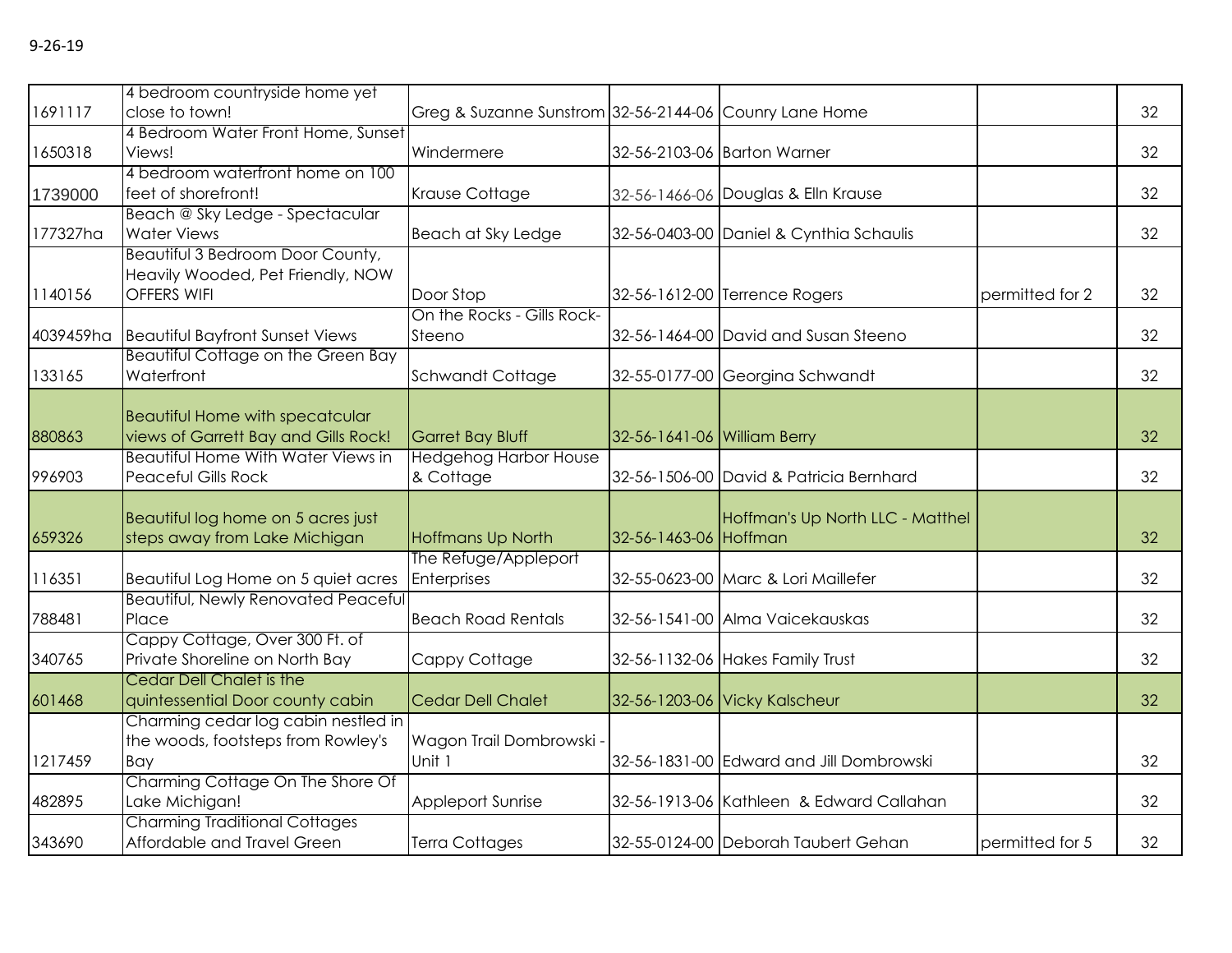| 706539    | Charming, Warm, and Naturally Well- Wagon Trail #26 Lengh-<br>Lit with Wooded Privacy             | Little House in the Woods                           |                            | 32-56-1589-00 Carolyn Lengh                   |                 | 32 |
|-----------|---------------------------------------------------------------------------------------------------|-----------------------------------------------------|----------------------------|-----------------------------------------------|-----------------|----|
| 571419    | Classic 1927 Shore Log Home. Sleeps<br>8. Enjoy water views from 7 of 9<br>rooms!                 | Northern Lights Properties<br>Summer Joy & Windsong | 32-56-1325-00 Alan Frisoni |                                               | permitted for 2 | 32 |
|           |                                                                                                   |                                                     |                            |                                               |                 |    |
| 1603939   | Classic Waterfront Estate,<br>Spectacular Sunset Views, Sleeps 20                                 | Shadow Lawn                                         |                            | 32-56-0190-06 John Peterson                   |                 | 32 |
| 7064918ha | Country Haven on Mink River Road                                                                  | Country Haven                                       |                            | 32-55-0329-00 Myron & Andrea Beard            | permitted for 2 | 32 |
| 571451    | Ellison Bay bluff retreat with water<br>views                                                     | The Refuge/Appleport<br>Enterprises                 |                            | 32-55-0623-00 Marc & Lori Maillefer           |                 | 32 |
| 4555418ha | Ellison Bay tranquility close to Europe<br>Lake and Newport State Park!                           | Country Comfot                                      |                            | 32-56-1753-00 Daniel & Valerie Austgen        |                 | 32 |
| 724130    | Enjoy Your Own Private View Of Sister<br>Bay Sunsets on the Waterfront                            | The Nest                                            |                            | 32-56-1514-06 Paul O'Keeffe & Tiffany Hubbard |                 | 32 |
| 1022944   | Family Retreat Lake Front Wifi Bikes<br>Grill Lakeshore Fire Pits                                 | <b>Sunset Shore Cottages</b>                        |                            | 32-56-1720-00 David & Deborah Cresto          | permitted for 2 | 32 |
| 1036054   | Family Retreat Lake View Wifi Cable<br>Tv Grill Lakeshore Fire Pits Dog<br>Friendly               | <b>Sunset Shore Cottages</b>                        |                            | 32-56-1720-00 David & Deborah Cresto          | permitted for 2 | 32 |
| 998960    | Great water view in peaceful<br>Northern Door                                                     | <b>Hedgehog Harbor House</b><br>& Cottage           |                            | 32-56-1506-00 David & Patricia Bernhard       | permitted for 2 | 32 |
| 254081    | Historic Log Cabin (winter rate)                                                                  | Docs Hideaway                                       |                            | 32-55-0770-00 Terry & Kermit Bott             |                 | 32 |
| 396817ha  | Little House on the Bay---Door<br>County Retro Style/ Comfortable--                               | Little House on the Bay                             | 32-56-1142-00 Schaulis     | Schaulis & Schaulis & Werdeard &              |                 | 32 |
| 821538    | Located in Ellison Bay, less than $\frac{1}{4}$<br>mile from a public boat launch on<br>beautiful | <b>Beechers Cabin</b>                               |                            | 32-56-1571-06 Susan Szabo & Mark Beecher      |                 | 32 |
| 1459031   | Lovely Moonbird Cottage                                                                           | Moonbird                                            |                            | 32-56-2015-00 Desire Bromstad                 |                 | 32 |
| 1185191   | Murphy's "KipDee" Cottage                                                                         | Murphy's Kipdee Cottage 32-56-1827-00 Jon Murphy    |                            |                                               |                 | 32 |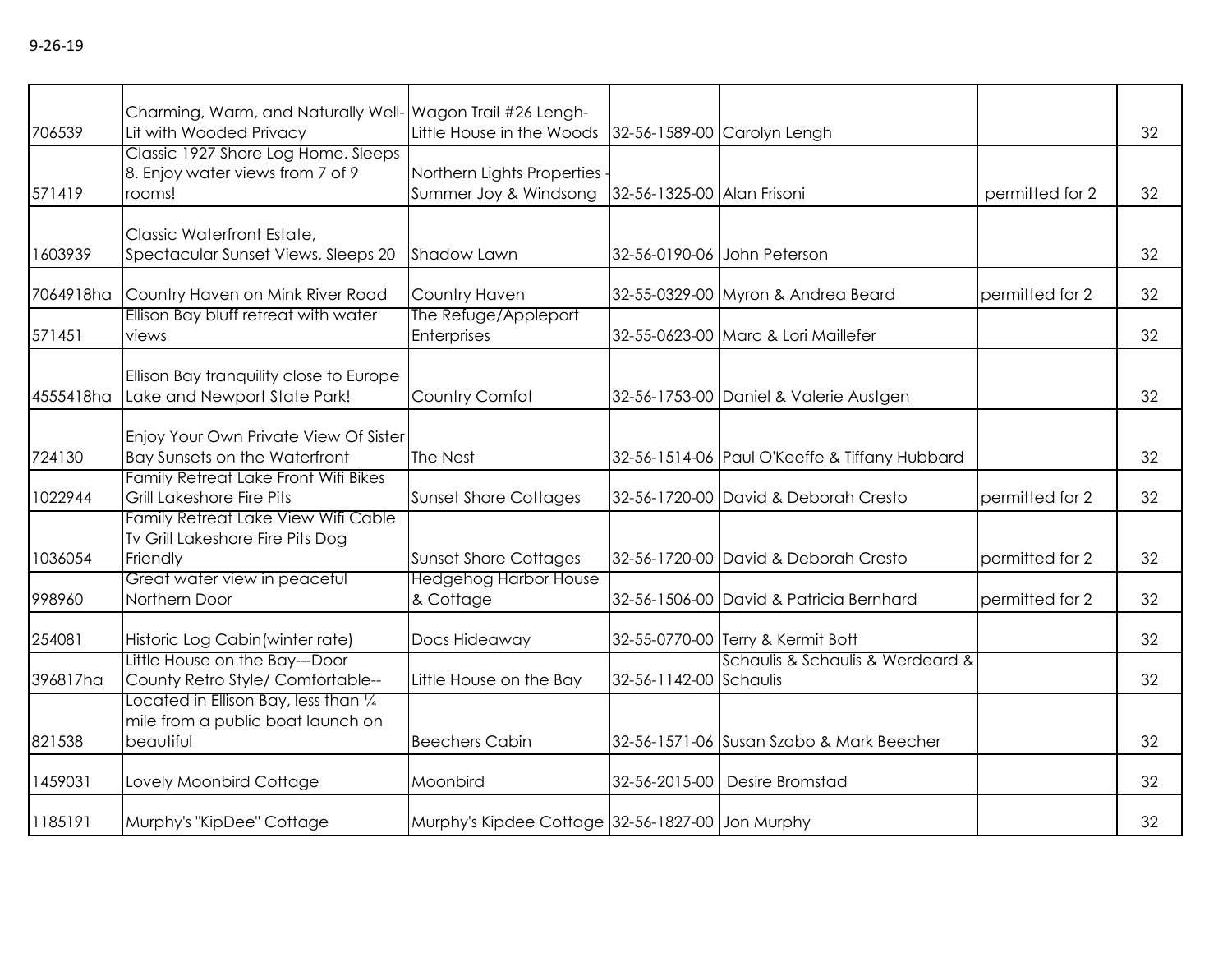|         | Nestled amongst the trees with                                                                             |                                                                 |                             |                                                                 |                 |    |
|---------|------------------------------------------------------------------------------------------------------------|-----------------------------------------------------------------|-----------------------------|-----------------------------------------------------------------|-----------------|----|
| 581649  | commanding views of Green Bay!                                                                             | A Pearl                                                         |                             | 32-56-1409-06 Jeffrey & Allison Ockwood                         |                 | 32 |
| 1362190 | serendipity Meadow: Family-friendly,<br>7-acre oasis                                                       | Serendipity Meadow                                              |                             | 32-56-1963-00 Cecilia & Dennis Lindell                          |                 | 32 |
| 7921159 | NEW! Cottage in Roweleys Bay w/<br>Deck & Grill!                                                           | <b>Rowleys Bay Cabins</b>                                       | 32-55-0014-00 Mary Cole     |                                                                 | evolve          | 32 |
| 1409799 | NEW! DOOR 42- minutes away from<br>the hustle and bustle of Sister Bay!                                    | Door 42                                                         |                             | 32-56-1976-00 Shawn and Kim Marshall                            |                 | 32 |
| 9127709 | NEW! Updated Home w/Deck, 2 Mi<br>to Sister Bay Beach                                                      | <b>Beach Road Cottage -</b><br>Schwalbach                       |                             | 32-56-2200-00 Brian and Alissa Schwalbach                       | evolve          | 32 |
| 7921221 | NEW! Rowleys Bay Cottage w/Grill &<br>Fire Pit!                                                            | <b>Rowleys Bay Cabins</b>                                       | 32-55-0014-00 Mary Cole     |                                                                 | evolve          | 32 |
| 1032665 | On the Shore of Deaths Door                                                                                | On the Shore of Deaths<br>Door                                  | 32-56-1745-00 Todd Frisoni  |                                                                 |                 | 32 |
| 886997  | Porcupine Shores Has An Elevated<br>View And Access To The Water                                           | Porcupine Shores                                                |                             | 32-56-1603-06 Brian Bartell & Kim Winburn                       | dcpm            | 32 |
| 1177141 | Walk to The Heart of Sister Bay!!                                                                          | Sister Bay Respite                                              |                             | 32-56-1838-00 Todd and Michelle Cox                             |                 | 32 |
| 835033  | Premier Vacation Rental, Pet<br>Friendly, Walk to Water, Restaurant,<br>Shopping, WiFi                     | Door Stop                                                       |                             | 32-56-1612-00 Terrence Rogers                                   | permitted for 2 | 32 |
| 1711483 | Romantic getaway for 2 With all the<br>charm & comfort for an<br>unforgettable getaway                     | Forget me not cottage                                           | 32-56-2177-00 Darla Yanny   |                                                                 |                 | 32 |
| 403817  | Romantic Waterfront Suite with<br>amazing water views (Cherry)                                             | Dan's Fish, Inc. d/b/a                                          |                             | Hedgehog Harbor Rental 32-56-1195-00 Daniel and Sherrie Schwarz |                 | 32 |
| 981731  | Serenity House located in quiet<br>Rowleys Bay offering water, woods<br>and beauty                         | <b>Serenity House</b>                                           |                             | 32-56-0438-00 James K Larson                                    |                 | 32 |
| 59435   | Sister Bay Door County Private<br><b>Vacation Paradise</b>                                                 | <b>Dovetail Acres</b>                                           | 32-55-0422-00 Terry Wurster |                                                                 |                 | 32 |
| 1153343 | Spacious Lakefront Home Minutes<br>From Sister Bay                                                         | Wagon Trail #20 - DiSalvo 32-56-1786-00 Michah & August DiSalvo |                             |                                                                 |                 | 32 |
| 482130  | Summer Joy Cottage in Sister Bay,<br>WIYou Can't Get Any Closer to the Northern Lights Properties<br>Water | Summer Joy & Windsong 32-56-1325-00 Alan Frisoni                |                             |                                                                 | permitted for 2 | 32 |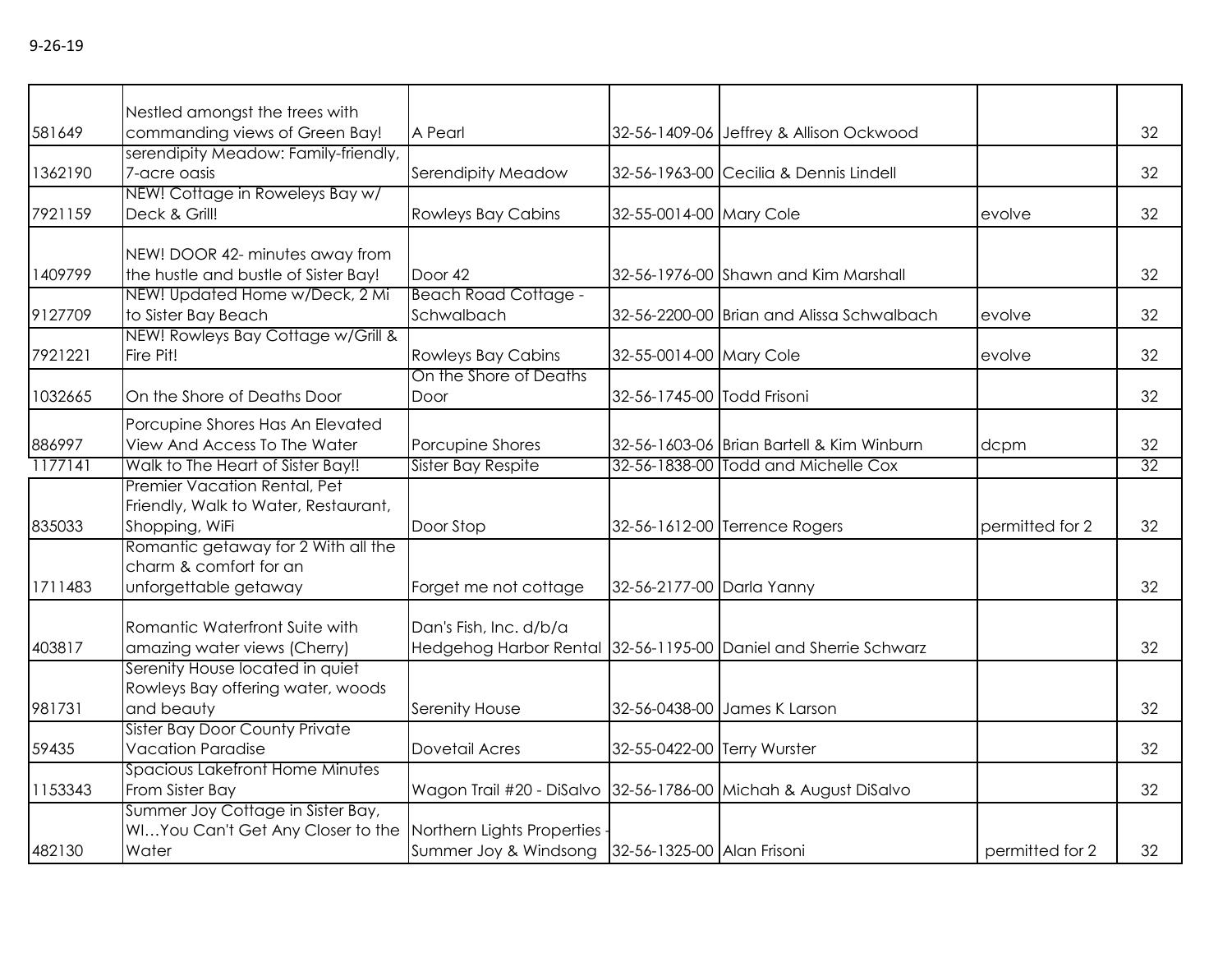| х. |  |
|----|--|
|----|--|

| 738760   | Sunny Cottage in Ellison Bay          | Terra Cottages              |                           | 32-55-0124-00 Deborah Taubert Gehan                             | permitted for 5   | 32 |
|----------|---------------------------------------|-----------------------------|---------------------------|-----------------------------------------------------------------|-------------------|----|
|          | The Cro's Nest - The Rat Race Stops   |                             |                           |                                                                 |                   |    |
| 245293ha | here!                                 | The Cros Nest               |                           | 32-56-0486-00 Nicholas J Kerpan                                 |                   | 32 |
|          | The Goddess Door Family Home near     |                             |                           |                                                                 |                   |    |
| 1639724  | The Clearing                          | <b>Goddess Door</b>         |                           | 32-56-2126-00 Jennifer Gaddes                                   |                   | 32 |
|          | Three Sisters Meadow Sweet Retreat-   |                             |                           |                                                                 |                   |    |
|          | a quiet, spacious relaxation haven to |                             |                           |                                                                 |                   |    |
| 4465521  | unwind                                | <b>Three Sisters Farm</b>   |                           | 32-56-1523-00 Tim and Kathleen Kay                              |                   | 32 |
|          | <b>Totally Remodeled 2012 Brenner</b> |                             |                           |                                                                 |                   |    |
| 611204   | Tower!                                | <b>Brenner Tower</b>        |                           | 32-56-1227-06 Brenner Tower, LLC                                | dcpm              | 32 |
|          | Two person efficiency cottage on      | <b>Door County Vacation</b> |                           |                                                                 |                   |    |
| 431068   | green bay                             | Cottage                     |                           | 32-56-0932-00 John Finn & Carol Molepske                        | permitted for 2   | 32 |
|          | View the Lake from Every Room -       | <b>Hedgehog Harbor</b>      |                           |                                                                 |                   |    |
| 336228   | <b>Hedgehog Harbor--</b>              | Retreat                     |                           | 32-56-0404-00 Daniel & Cynthia Schaulis                         |                   | 32 |
| 839291   | Water Front Log Cabin!                | East Haven                  |                           | 32-56-1592-06 Barbara Moline                                    |                   | 32 |
|          | Waterfront Cottage Nestled in         |                             |                           |                                                                 |                   |    |
| 241353   | Picturesque Setting, Gills Rock       | <b>Teskies Cottage</b>      | 32-56-0962-00 Lyle Teskie |                                                                 |                   | 32 |
|          | Waterfront Cottage with Views of      | Bells Cottage - 12748 N     |                           |                                                                 |                   |    |
| 350098   | Deaths Door, New Kitchen              | Port Des Mortes             |                           | 32-56-1131-06 Matt & Ryan Bell                                  | dcpm              | 32 |
|          |                                       |                             |                           |                                                                 |                   |    |
|          | Waterfront Dream Cottage with a       | Dan's Fish, Inc. d/b/a      |                           |                                                                 |                   |    |
| 403462   | Million Dollar View (Apple)           |                             |                           | Hedgehog Harbor Rental 32-56-1195-00 Daniel and Sherrie Schwarz |                   | 32 |
|          |                                       |                             |                           |                                                                 |                   |    |
|          | Your own sandy shore on the most      |                             |                           |                                                                 |                   |    |
| 1351557  | pleasant bay in Door County!          | Vandelay Shore              |                           | 32-56-1870-06 Matthew P Shumway                                 | dcpm              | 32 |
|          |                                       |                             |                           |                                                                 |                   |    |
|          | 240' of Lake Michigan Sandy Beach     |                             |                           |                                                                 |                   |    |
|          | awaits! Have some fun in the sun      |                             |                           |                                                                 |                   |    |
| 847672   | and sand!                             | Linzmeier's on Glidden      |                           | 33-56-1604-00 Mark & Margaret Linzmeier                         |                   | 33 |
|          | 8 miles of Sand Beach and 1/2 price   |                             |                           |                                                                 |                   |    |
| 130307ha | rates Monday - Thurs                  | Mary Spangler               |                           | 33-56-0400-00 Mary's Beach House                                |                   | 33 |
|          | A Waterfront Home for All-Seasons in  |                             |                           |                                                                 |                   |    |
| 137311   | Door County!                          | Killkare                    | 33-55-0483-00 Tom Nebel   |                                                                 | 369083ha          | 33 |
|          | A Waterfront Home for All-Seasons in  |                             |                           |                                                                 |                   |    |
| 369083ha | Door County!                          | Killkare                    | 33-55-0483-00 Tom Nebel   |                                                                 | duplicate listing | 33 |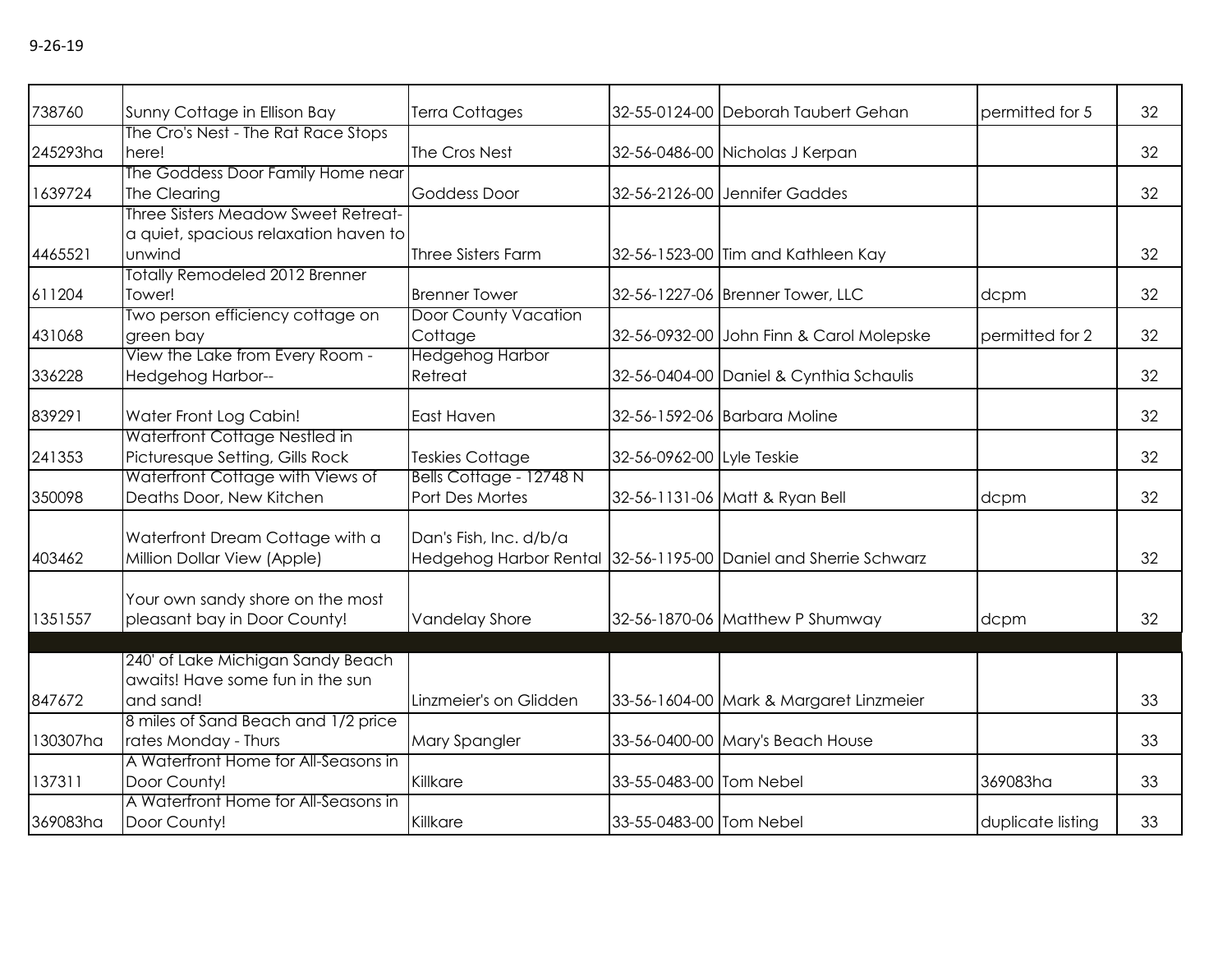|           | At-The-Lake Lake Michigan Cape                                |                                                      |                           |                                                               |                 |    |
|-----------|---------------------------------------------------------------|------------------------------------------------------|---------------------------|---------------------------------------------------------------|-----------------|----|
|           | Cod Home with Sand Beach Access                               |                                                      |                           |                                                               |                 |    |
| 371719    | to Lake Mich.                                                 | At the Lake                                          | 33-56-0350-00 Sally Jilot |                                                               |                 | 33 |
|           | <b>Beachfront Cottage with Rustic</b>                         |                                                      |                           |                                                               |                 |    |
| 114234    | Charm and Beautiful Sunsets                                   | BayShore Sunset Cottage 33-55-0240-00 Paul Peot      |                           |                                                               |                 | 33 |
|           |                                                               |                                                      |                           |                                                               |                 |    |
|           | Best Location, ON THE BEACH.                                  |                                                      |                           |                                                               |                 |    |
| 330470    | borders Whitefish Dunes State Park                            | William Thornton                                     |                           | 33-56-2075-00 Door County Beach Home                          |                 | 33 |
|           | Big Sully's Bay Shore House! July is                          |                                                      |                           |                                                               |                 |    |
|           | Booked. August Has Limited                                    |                                                      |                           |                                                               |                 |    |
| 3554564ha | Availability.                                                 | Tim Sullivan                                         |                           | 33-55-0829-00 Hidden Gem Cottages                             |                 | 33 |
|           | Borders the Whitefish Dunes State                             |                                                      |                           |                                                               |                 |    |
|           | Park, Private Sand Beach - Best                               |                                                      |                           |                                                               |                 |    |
| 327497ha  | Beach in Dc!!                                                 | William Thornton                                     |                           | 33-55-0726-00 Door County Beach Retreat                       |                 | 33 |
|           | <b>Camelot Cliffs-Making Magical</b>                          |                                                      |                           |                                                               |                 |    |
| 1024399   | Memories                                                      | <b>Brian Dougal</b>                                  |                           | 33-56-1740-00 Camelot Cliffs                                  |                 | 33 |
|           | Clark Lanke - Door County's Best                              |                                                      |                           |                                                               |                 |    |
| 804324    | Kept Secret                                                   | Chuck & Kathy Steinmetz 33-56-1581-12 Steinmetz Home |                           |                                                               |                 | 33 |
|           |                                                               |                                                      |                           |                                                               |                 |    |
|           | Clean Cozy Cottage On Waterfront                              | Andrew J & Annette J                                 |                           | Andropolis Waterfront Cottages -                              |                 |    |
| 1154220   | Property Privacy Yet Close To Town                            | Andropolis                                           |                           | 33-55-0030-00 4309 Bay Shore                                  | permitted for 4 | 33 |
|           |                                                               |                                                      |                           |                                                               |                 |    |
|           | Clean Cozy Door County Cottage                                | Andropolis Waterfront                                |                           |                                                               |                 |    |
| 1154198   | On A Quiet Resort Property<br>Clean Cozy Door County Cottage. | Cottages                                             |                           | 33-55-0030-00 Andrew J & Annette J Andropolis permitted for 4 |                 | 33 |
|           |                                                               |                                                      |                           |                                                               |                 |    |
| 1123981   | Waterfront Property, Free row boat<br>use + WiFi.             | Andropolis Waterfront                                |                           |                                                               |                 | 33 |
|           | Coastal Cottage Resort. Comfy Cozy                            | Cottages                                             |                           | 33-55-0030-00 Andrew J & Annette J Andropolis Permitted for 4 |                 |    |
|           | Cottage. Sleeps upto 5, Free WiFi,                            | Andropolis Waterfront                                |                           |                                                               |                 |    |
| 1108105   | secluded                                                      | Cottages                                             |                           | 33-55-0030-00 Andrew J & Annette J Andropolis permitted for 4 |                 | 33 |
|           | Country Charm-North Of Sturgeon                               |                                                      |                           |                                                               |                 |    |
| 569474    | Bay On Hwy 42                                                 | Country Charm                                        | 33-56-1436-00 Nancy Raye  |                                                               |                 | 33 |
|           | Cozy Cottage Newly Available for                              |                                                      |                           |                                                               |                 |    |
| 26252     | Winter and All 2019 Dates!                                    | Kevin & Laura Forrest                                |                           | 33-55-0619-00 Hidden Glidden                                  |                 | 33 |
|           | Cozy Fireplace, Waterfront Grill,                             | Jon Hanson / Snug                                    |                           |                                                               |                 |    |
| 579668    | Campfires & Gorgeous Sunsets                                  | Harbor                                               |                           | 33-56-0906-00 Little Harbor Cottages                          |                 | 33 |
|           | Door County Bayside Waterfront                                |                                                      |                           |                                                               |                 |    |
| 1370751   | Home                                                          | Scott & Tammy Duncan                                 |                           | 33-56-2018-00 Duncan - 5092 Bay Shore Dr                      |                 | 33 |
|           |                                                               |                                                      |                           |                                                               |                 |    |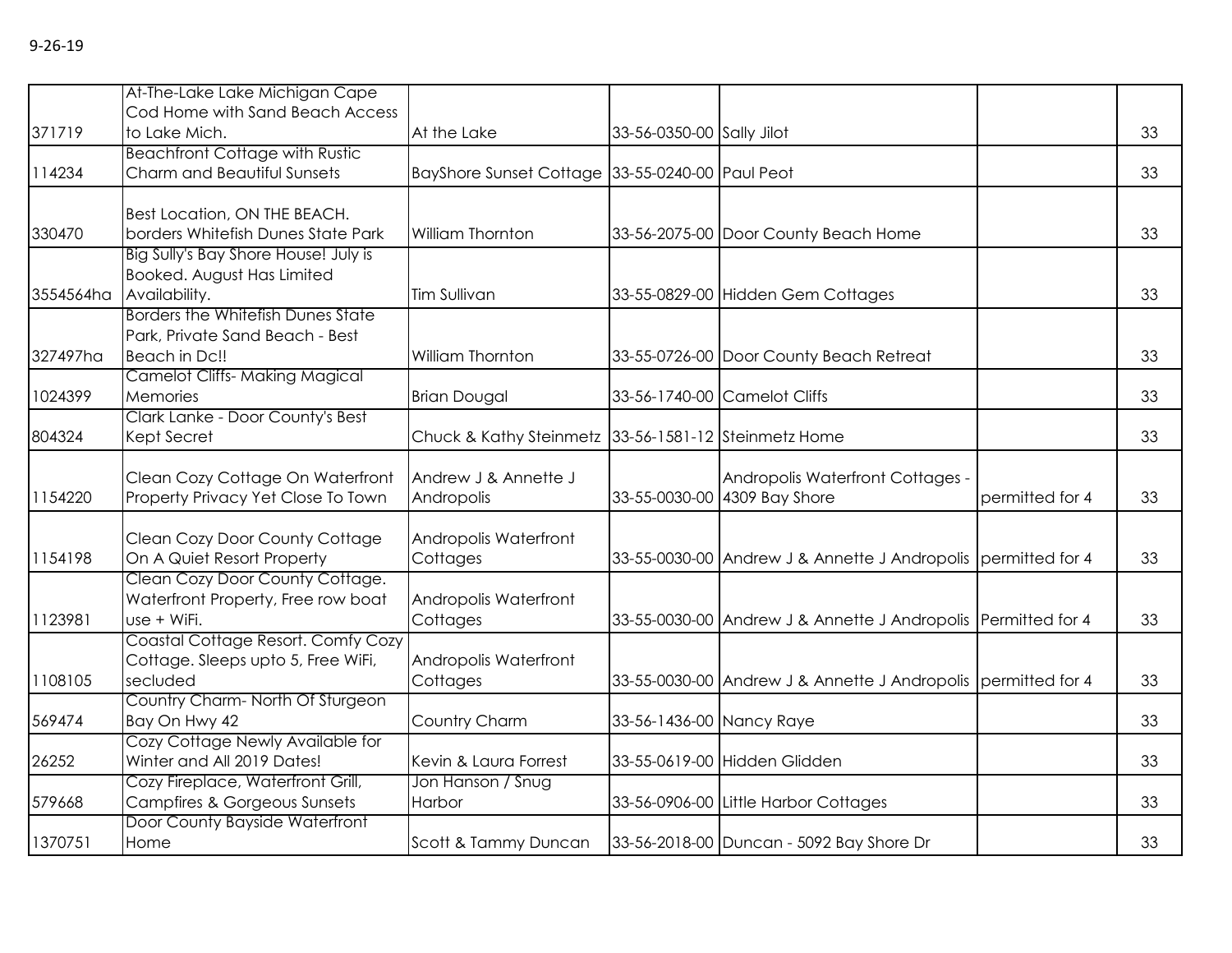| 1469978  | Door County Waterfront                                                                    | Polly and Doug Kerkman -<br><b>Shirley Becker Trust</b> |                            | 33-56-1492-17 Lodge on Laurie Lane       | 33 |
|----------|-------------------------------------------------------------------------------------------|---------------------------------------------------------|----------------------------|------------------------------------------|----|
| 235306ha | 'Dream Home' Borders Whitefish<br>Dunes Park, Private Sand Beach - Wifi Fred Suchy        |                                                         |                            | 33-56-0695-00 Door County Dream Home     | 33 |
| 813345   | Enjoy beautiful sunset on the bay in<br>this large lakefront family retreat               | Ian & Lindsey Kazian                                    | 33-56-1584-00 Camp Sunset  |                                          | 33 |
| 433696   | Enjoy the best of Door County with<br>waterfront Lake Michigan Views                      | Lakeside Haven                                          |                            | 33-56-1240-06 Kathy Richmond             | 33 |
| 567961   | Family Friendly Glidden Drive Beach<br>Retreat on Lake Michigan                           | Glidden Drive Beach<br>Retreat                          |                            | 33-56-1405-00 Jill Parak & Ryan Cantzler | 33 |
| 194419   | Fantastic Family Cottage on Sand<br>Beach                                                 | Nicola Kaftan                                           | 33-55-0777-00 Kaftan       |                                          | 33 |
| 113217   | Featured in Door County Magazine<br>Luxuy                                                 | Travis & Jolyn Boland                                   | 33-56-0620-00 Boland       |                                          | 33 |
| 705536   | Just a short walk or bike ride to<br>downtown Sturgeon Bay.                               | The Green House                                         |                            | 33-56-1493-06 A&J Properties, LLC        | 33 |
| 1326854  | Lake House - Spacious Newly<br>Renovated with Relaxing Wave<br>Ambiance                   | Garth Kolterjahn & Greg<br>Powlowski                    | 33-56-1380-04 Lake House   |                                          | 33 |
| 241956ha | Log Cabin on the Water-Best Beach<br>in Door County - Wifi                                | Fred Suchy                                              |                            | 33-56-1447-00 Log Cabin on the Water     | 33 |
| 1695687  | New 7/2019* Beautiful * Secluded *<br>Romantic or Kid-Friendly * Unique<br>Experience     | Estes Equestrian - 4606<br><b>Bechtel Rd</b>            | 33-56-2172-00 Tammy Estes  |                                          | 33 |
| 1352380  | New As Of June '18 - Sunrise Cove -<br><b>Sandy Beach</b>                                 | Sunrise Cove - Cecchini                                 |                            | 33-56-1871-04 Jill and Tony Cecchini     | 33 |
| 1610629  | NEW LISTING - Thenell Cottage -<br>Rustic Charm just steps from the Bay! Thenells Cottage |                                                         | 33-55-0063-07 John Thenell |                                          | 33 |
| 1331712  | New Listing! Sand beach and<br>Amazing views on Lake Michigan                             | Sand Beach Cottage -<br>Anderson                        | 33-56-1942-00 Anderson     | Greg, Mary, Nick and Jennelle            | 33 |
| 1070197  | New Rental! SAND BEACH!                                                                   | Crescent Beach Holiday   33-56-2134-12 William Aylward  |                            |                                          | 33 |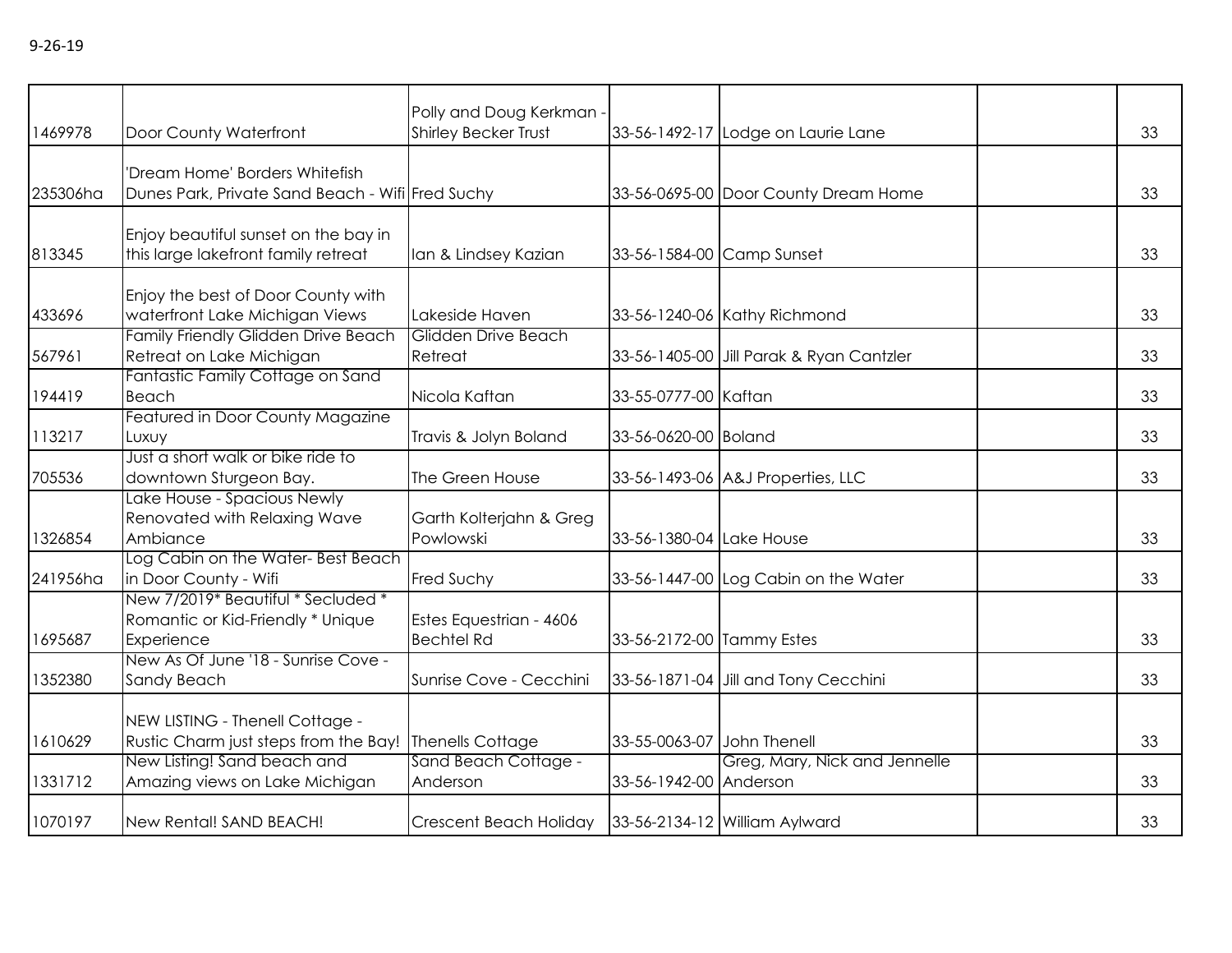|           | Newly Constructed 1900 sq foot            |                                  |                                            |                |    |
|-----------|-------------------------------------------|----------------------------------|--------------------------------------------|----------------|----|
|           | home, located on Private road and         |                                  |                                            |                |    |
| 983613    | 6 wooded acres                            | Serenity in the Woods            | 33-56-1691-06 Jeffrey & Lana Pray          |                | 33 |
|           |                                           |                                  |                                            |                |    |
|           | On the Water. In the Woods. Close to      |                                  |                                            |                |    |
| 476585    | Everything. Perfect for Two.              | <b>Gmamas Place</b>              | 33-56-1246-00 Diane Knutson                |                | 33 |
|           | Prancing Pony - Norwegian                 |                                  |                                            |                |    |
|           | Timberframe Home in Whitefish             |                                  |                                            |                |    |
| 676548    | <b>Bay/Family Friendly</b>                | Laura Siebert                    | 33-56-0283-00 Prancing Pony                |                | 33 |
|           | Sit on the Dock of the Bay, Watching      |                                  |                                            |                |    |
|           | Boats Float by, Sunsets Sizzle on the     | Jon Hanson / Snug                |                                            |                |    |
| 580389    | Water                                     | <b>Harbor</b>                    | 33-56-0906-00 Little Harbor Cottages       |                | 33 |
|           |                                           |                                  |                                            |                |    |
|           | The Cottage on Lake Michigan-sand         |                                  |                                            |                |    |
| 236281ha  | beach, wooded lot, family friendly        | <b>Stehling Cottage</b>          | 33-56-0970-00 Susan M Stehling             |                | 33 |
|           | Waterfront+Grill+Campfire+S'Mores+        | Jon Hanson / Snug                |                                            |                |    |
| 580438    | Sunsets = Starboard Cottage               | Harbor                           | 33-56-0906-00 Little Harbor Cottages       | pemitted for 3 | 33 |
|           |                                           |                                  |                                            |                |    |
|           | Scandinavian Lodge - Near                 |                                  |                                            |                |    |
|           | Waterfront Park - Studio Suite, 1 King    | Scandinavian Lodge               |                                            |                |    |
| 4884541ha | Bed                                       | COA, Inc                         | 34-51-0036-00 Scandinavian Lodge           |                | 34 |
|           | 101: Downtown Sister Bay, Door            |                                  |                                            |                |    |
| 7931748   | County, Wisconsin                         | Mary Erickson                    | 34-53-2150-00 Marina View Condominium #101 |                | 34 |
|           |                                           |                                  |                                            |                |    |
|           | Amazing winter deals!!! Thanksgiving      |                                  |                                            |                |    |
| 347875    | 4 nights for the price of 3 nights!!      | <b>Richard &amp; Ellen Weber</b> | 34-53-0392-00 Skogland Weber               |                | 34 |
|           | <b>Beautiful and Cozy Condo in Sister</b> |                                  |                                            |                |    |
| 297305    | Bay!                                      | Sarah George                     | 34-53-1039-00 George's Getaway             |                | 34 |
|           | <b>Brand new Water View Condo</b>         |                                  |                                            |                |    |
|           | across from marina and walk to            |                                  |                                            |                |    |
| 1647494   | everything in town!                       | Max McCormick                    | 34-53-2023-06 Marina View Condo #104       | dcpm           | 34 |
| 1166404   | Downtown Sister Bay!                      | Susan Schlieble                  | 34-53-1795-00 Harborview Condo - Schieble  |                | 34 |
|           | Marina View 102! High End                 |                                  |                                            |                |    |
|           |                                           |                                  |                                            |                |    |

Marina Development LLC 34-53-2021-18 Marina View Condominium #102  $\vert$  34

1434839

Downtown New Construction Now<br>Renting For Summer 2019!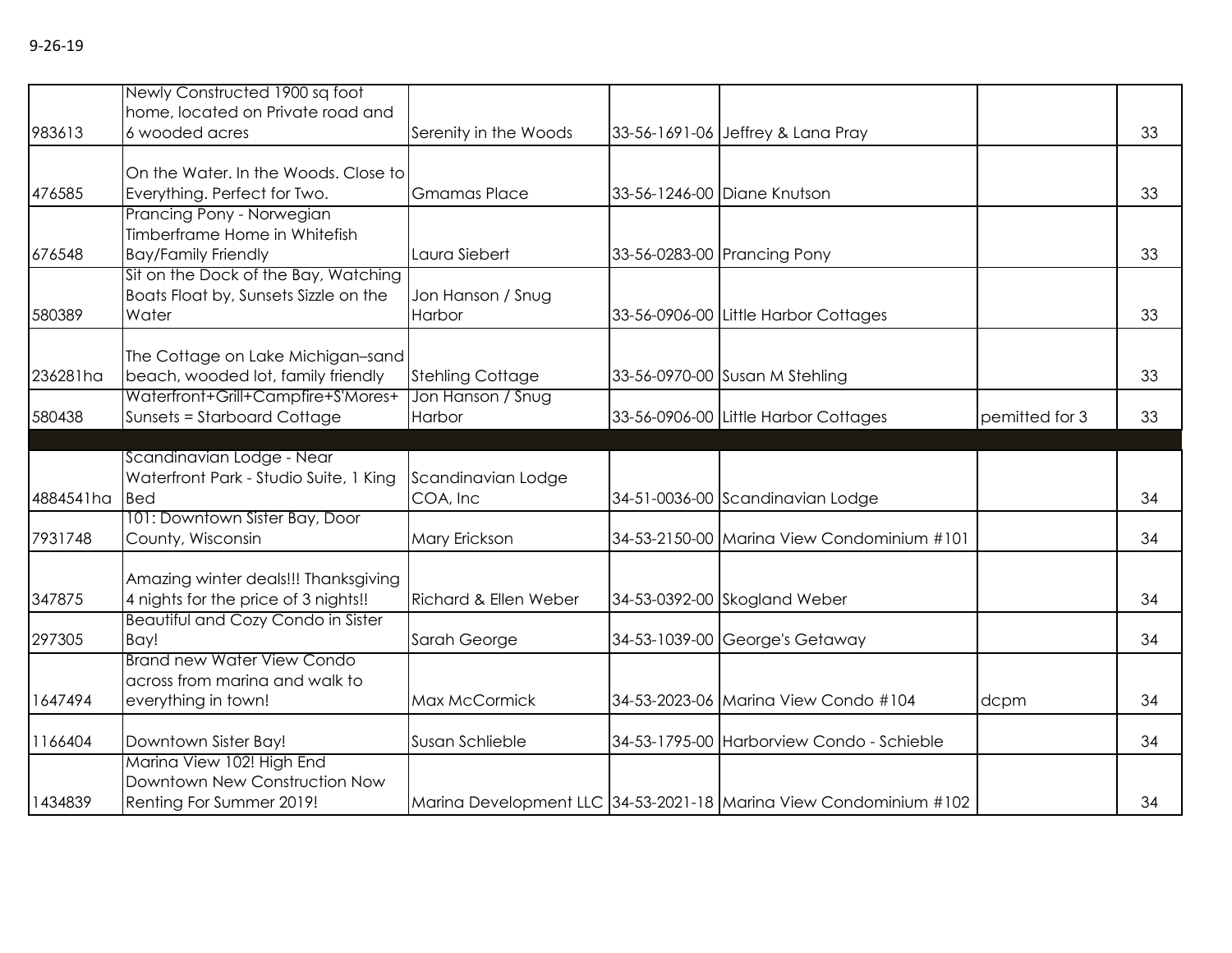|--|--|

|         | Marina View 203! Water View                                      |                                                             |                           |                                                                   |      |    |
|---------|------------------------------------------------------------------|-------------------------------------------------------------|---------------------------|-------------------------------------------------------------------|------|----|
|         | Downtown New Construction Now                                    |                                                             |                           |                                                                   |      |    |
| 1477900 | Renting Summer 2019!                                             |                                                             |                           | Marina Development LLC 34-53-2025-18 Marina View Condominium #203 |      | 34 |
|         | Marina View 204! Water View                                      |                                                             |                           |                                                                   |      |    |
|         | Downtown New Construction Now                                    |                                                             |                           |                                                                   |      |    |
| 1468836 | Renting Summer 2019!                                             |                                                             |                           | Marina Development LLC 34-53-2026-18 Marina View Condominium #204 |      | 34 |
|         | Marina View 302! Water View                                      |                                                             |                           |                                                                   |      |    |
|         | Downtown New Construction Now                                    |                                                             |                           |                                                                   |      |    |
| 1432397 | Renting Summer 2019!                                             |                                                             |                           | Marina Development LLC 34-53-2022-18 Marina View Condominium #302 |      | 34 |
|         | NEW 2019 Condo Downtown Sister                                   | <b>McCormick Family</b>                                     |                           |                                                                   |      |    |
|         | Bay (walk to everything)                                         | Enterprises LLP-Kris                                        |                           |                                                                   |      |    |
| 1653227 | Waterveiw!!!!                                                    | <b>McCormick</b>                                            |                           | 34-53-2024-06   Marina View Condo #201                            | dcpm | 34 |
|         | Newly built Excecutive Condo                                     |                                                             |                           |                                                                   |      |    |
| 1647469 | located in heart of Sister Bay!                                  | Patrick Quinn                                               |                           | 34-53-2072-06 Mill Road Place 1                                   |      | 34 |
|         |                                                                  |                                                             |                           |                                                                   |      |    |
|         | Newly constructed Condo in town                                  |                                                             |                           |                                                                   |      |    |
| 1669304 | only a block from Sister Bay Beach!                              | Kevin and Vicki Quinn                                       |                           | 34-53-2120-06 Mill Road Place 2                                   |      | 34 |
|         |                                                                  |                                                             |                           |                                                                   |      |    |
|         | Newly constructed Condominium in                                 | Ken Larsen - Mill Road                                      |                           |                                                                   |      |    |
| 1680444 | the heart of Sister Bay!                                         | Place LLC                                                   |                           | 34-53-2112-06 Mill Road Place 3                                   |      | 34 |
|         |                                                                  |                                                             |                           |                                                                   |      |    |
|         | Newly constructed Mill Road Place is                             | Ken Larsen - Mill Road                                      |                           |                                                                   |      |    |
| 1658821 | in heart of downtown Sister Bay!<br>3800 Sq Ft Home On Wood Lot, | Place LLC                                                   |                           | 34-53-2113-06 Mill Road Place 4                                   |      | 34 |
| 482635  | Walking Distance To Town!                                        | Jack and Teresa Wall                                        |                           | 34-56-1335-06 Wall to Wall Retreat                                |      | 34 |
|         | 4 bedroom, 5 bathroom newly                                      |                                                             |                           |                                                                   |      |    |
|         | remodeled water view home Sister                                 | Donna & Kirk                                                |                           |                                                                   |      |    |
| 1666689 | Bay!                                                             | Scattergood                                                 | 32-56-2132-06 Bumpgy Hill |                                                                   |      | 34 |
|         | Amazing water views from the                                     |                                                             |                           |                                                                   |      |    |
| 1585184 | moment you drive up                                              | Lynn and Jason Gilroy                                       |                           | 34-56-2102-00 Sunny Bluff - Gilroy                                |      | 34 |
|         |                                                                  |                                                             |                           |                                                                   |      |    |
| 127227  | An inn all your own                                              | Deb Homan                                                   | 34-55-0743-00 Sweetbriar  |                                                                   |      | 34 |
|         |                                                                  |                                                             |                           |                                                                   |      |    |
|         | <b>Beach Views, Waterfront Park</b>                              |                                                             |                           |                                                                   |      |    |
| 854329  | Access, Downtown Convenience!                                    | Dawn and Walter Nawrot 34-56-1620-00 The Sister Bay Getaway |                           |                                                                   |      | 34 |
| 188785  | Copper Moon Cottage                                              | Donald & Linda Denny                                        |                           | 34-55-0761-06 Copper Moon Cottage                                 |      | 34 |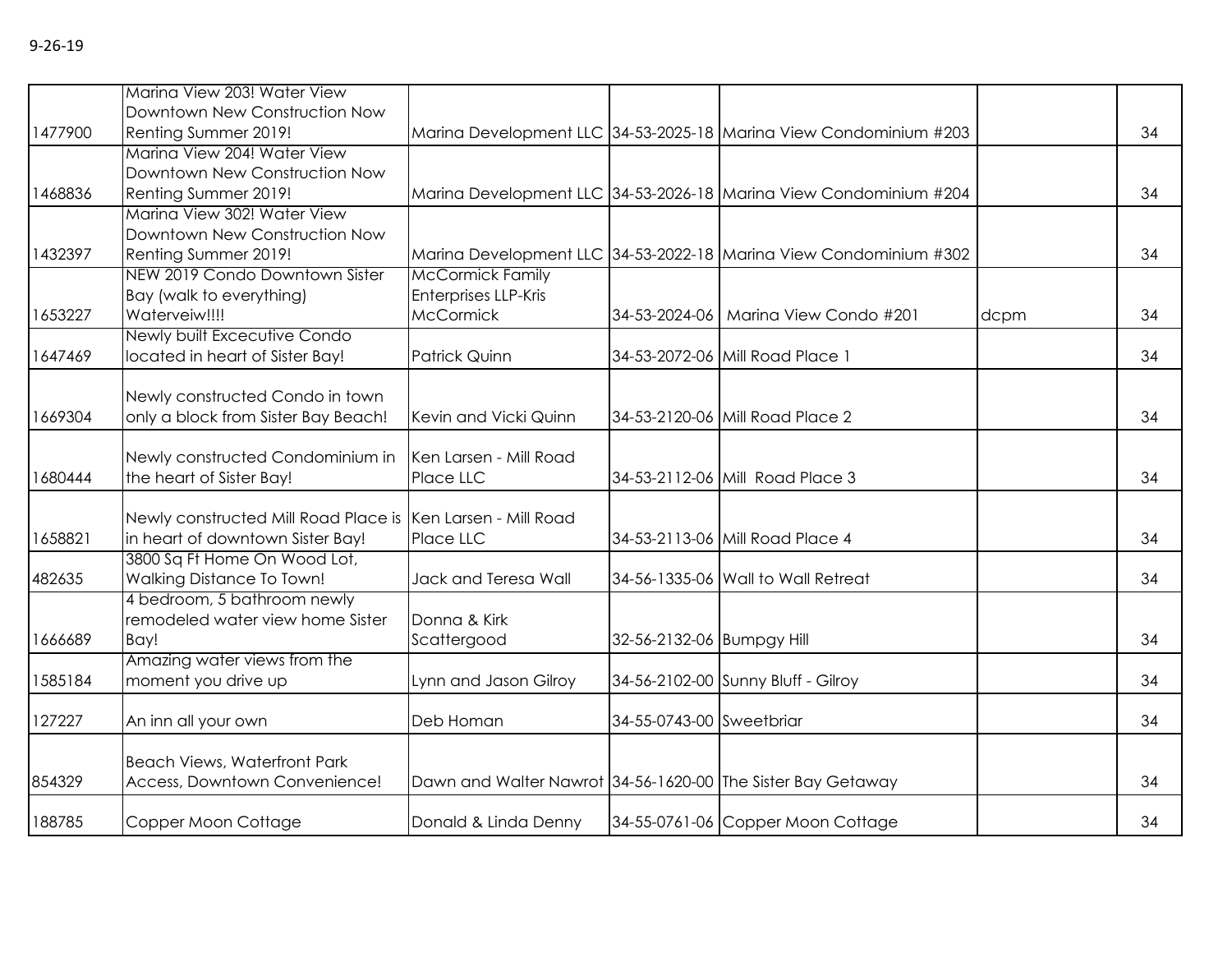|           | Door County Church Restored to a                                                     |                                                                 |                        |                                            |                 |    |
|-----------|--------------------------------------------------------------------------------------|-----------------------------------------------------------------|------------------------|--------------------------------------------|-----------------|----|
| 299942    | <b>Beautiful Home</b>                                                                | <b>Gary Polipnick</b>                                           |                        | 34-56-2050-00 Maple Manor                  |                 | 34 |
| 1282834   | Door County Farm House Sister Bay                                                    | Dorin Colcer                                                    |                        | 34-56-1945-00 My Door County Home - Colcer |                 | 34 |
| 1179558   | Door County Sunsets in Sister Bay!                                                   | Corrine B. Vieth Survivors<br>Trust                             |                        | 34-56-1675-00 Woldts Waterfront Retreat    |                 | 34 |
| 4941549ha | Downtown Sister Bay Cottage (walk)<br>to everything), Sleeps 15, Open Year<br>Round. | <b>Brandon Cotter</b>                                           |                        | 34-56-1885-00 Cotter Cottage               |                 | 34 |
| 788504    | Downtown-Walking Distance to<br>Everything                                           | Alma Vaicekauskas                                               |                        | 34-56-1597-00 Parkview Rental              |                 | 34 |
| 1098719   | Enjoy the holidays in the heart of<br>Sister Bay.                                    | David and Karen Bushre                                          |                        | 34-56-1771-00 Sunset Drive - Bushre        |                 | 34 |
| 1359639   | Enjoy this restored, old log home with<br>recently completed renovations             | David R Peterson                                                |                        | 34-56-1805-06 Another Thyme                |                 | 34 |
| 4444671ha | Family Friendly Retreat in the Heart of<br>Sister Bay                                | Pam Schmitz                                                     |                        | 34-56-1695-00 Sister Bay Chalet            |                 | 34 |
| 1201340   | IN THE HEART OF SISTER BAY!!!                                                        | Dan and Chris Murphy                                            |                        | 34-56-1289-00 Waterview Place              | permitted for 3 | 34 |
| 810432    | In Town Sister Bay, Completely<br>Renovated In 2015 With Excellent<br>Upgrades       | Jeff & Alicia Wiswell -<br><b>Wiswell Property Group</b><br>LLC |                        | 34-56-1888-06 High Garden Wiswell          |                 | 34 |
| 1624727   | Mid-Century Home Close to the<br>Beach                                               | Louis J Wuollett                                                |                        | 34-56-2106-00 Mid Century on Forest        |                 | 34 |
| 7625994ha | Minutes away from downtown Sis                                                       | Enza Piech                                                      |                        | 34-56-2064-00 Piech -10873 N Spring        |                 | 34 |
| 1239848   | New 2018 Condo - Water View -<br>Walk To Everything                                  | Dan & Chris Murphy                                              |                        | 34-56-1289-00 Waterview Place              | permitted for 3 | 34 |
| 1215728   | New Condo in the heart of Sister Bay<br>Waterview!!!                                 | Chris and Dan Murphy                                            |                        | 34-56-1289-00 Water View Place             | permitted for 3 | 34 |
| 849698    | New for 2016, Luxuriously Renovated,<br>Walk to the Beach & Downtown<br>Sister Bay   | <b>Wiswell Property Group</b><br><b>LLC</b>                     |                        | 34-56-1602-06 Kings Landing                |                 | 34 |
| 1635434   | New Gathering Spot in Heart of Door<br>County!                                       | Daniel & Laurel Simons                                          |                        | 34-56-2173-00 Treetops in Sister Bay       |                 | 34 |
| 286713    | Port New, One Block from Downtown<br>and Public Beach                                | Andrew Boockmeier                                               | 34-56-0075-06 Port New |                                            |                 | 34 |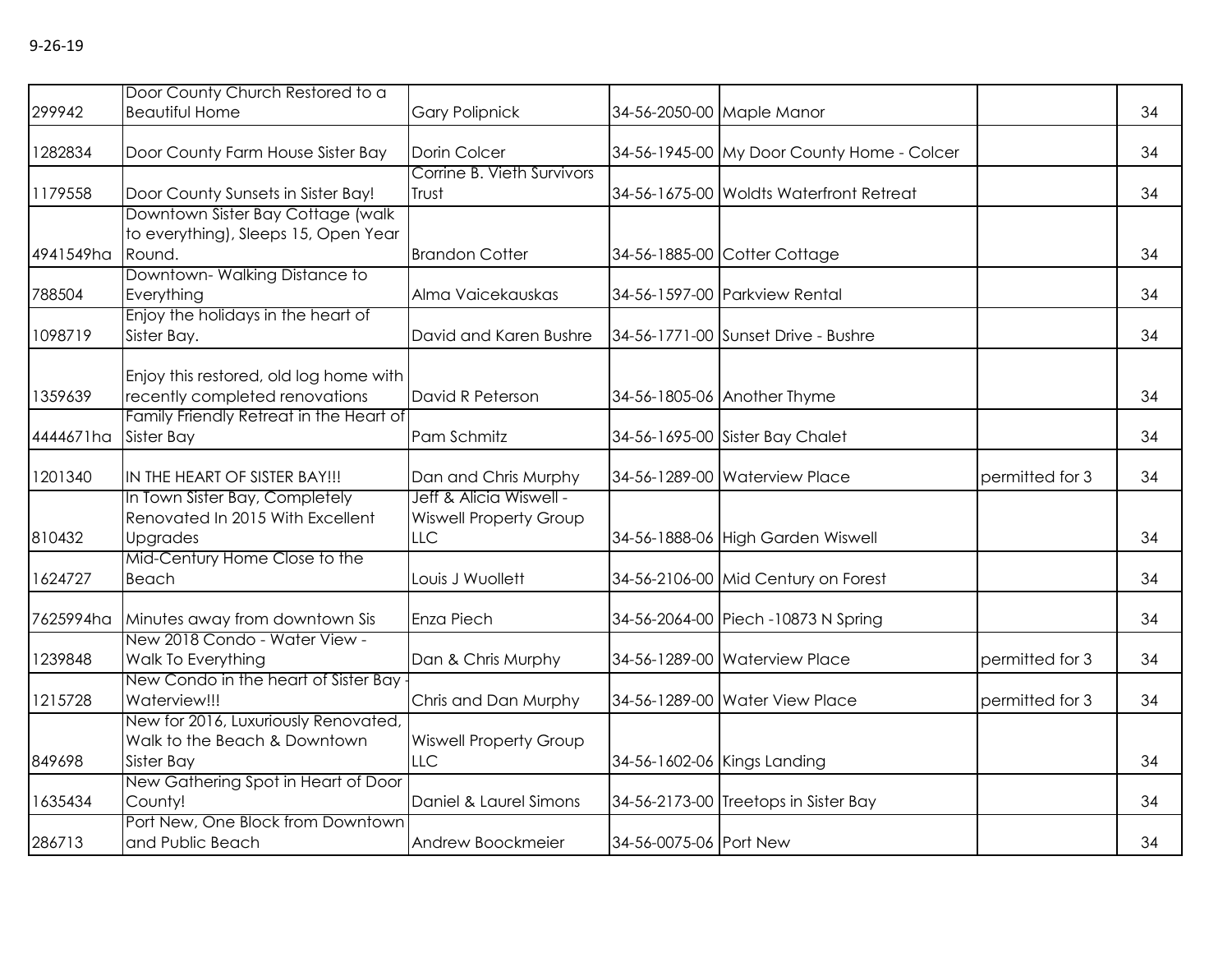|           | Remodeled Cottage only steps         |                                                            |                           |                                                 |                 |    |
|-----------|--------------------------------------|------------------------------------------------------------|---------------------------|-------------------------------------------------|-----------------|----|
| 1359612   | away from Sister Bay!                | Jim Sailinsky                                              |                           | 34-56-1757-06 Salinsky's Domicile - Cottage     |                 | 34 |
|           | Sister Bay Condo, Walk to the Beach  |                                                            |                           |                                                 |                 |    |
| 1335838   | and Village                          | Jean Rosio                                                 | 34-56-1941-00 Rosio Condo |                                                 |                 | 34 |
| 1158494   | Sister Bay Cozy Cottage              | Karen Berndt                                               |                           | 34-56-1788-00 Sister Bay Cottage - Berndt       |                 | 34 |
|           | NEW-Sister Bay Home w/Fire Pit, Walk |                                                            |                           | Spacious Sister Bay Home - FEG                  |                 |    |
| 9130657ha | to Beach+Town                        | <b>Hristo Blagoev</b>                                      | 34-56-2180-00 LLC         |                                                 | evolve          | 34 |
|           | Sister Bay Modern Farmhouse on       |                                                            |                           |                                                 |                 |    |
| 1631282   | Northwoods                           | Louis J Wuollett                                           |                           | 34-56-2080-00 Farmhouse on Northwoods           |                 | 34 |
|           | Sister Bay Parkview Beach Cottage    |                                                            |                           |                                                 |                 |    |
| 1208896   | #1                                   | Kim Erzinger                                               |                           | 34-55-1385-00 Parkview Beach Cottage            | permitted for 2 | 34 |
|           | Sister Bay Parkview Beach Cottage    |                                                            |                           |                                                 |                 |    |
| 1218114   | #2                                   | Kim Erzinger                                               |                           | 34-55-1385-00 Parkview Beach Cottage            | permitted for 2 | 34 |
|           |                                      |                                                            |                           |                                                 |                 |    |
|           | Trillium Retreat is conveniently     |                                                            |                           |                                                 |                 |    |
| 1360790   | located in the Village of Sister Bay | Dennis & Maribeth Dorn                                     |                           | 34-56-0495-06 Trillium Retreat                  |                 | 34 |
|           | Walk to town! Newly furnished 4      |                                                            |                           |                                                 |                 |    |
| 1022700   | bedrooom home in Sister Bay          | Julie & Nathan Slovin                                      |                           | 34-56-1702-06 Hidden Gem on Trillium            |                 | 34 |
|           | Walk to Town, Quiet, Wooded          |                                                            |                           |                                                 |                 |    |
| 7465774ha | Neighborhood                         | Pam Schmitz                                                |                           | 34-56-2051-00 Hillside Hideaway                 |                 | 34 |
|           | Walking Distance to beach, shops     | Tom Ahlbeck - Daisy                                        |                           |                                                 |                 |    |
| 1357055   | and Sister Bay!                      | Ahlbeck Trust                                              |                           | 34-56-1892-06 Door in the Woods                 |                 | 34 |
|           |                                      |                                                            |                           |                                                 |                 |    |
|           | Welcome to your home away from       |                                                            |                           |                                                 |                 | 34 |
| 1607444   | home in the heart of Sister Bay!     | Dennis King                                                |                           | 34-56-2101-00 Sister Bay House - DJK Properties |                 |    |
|           |                                      |                                                            |                           |                                                 |                 |    |
|           | Overlooking 3rd Ave Downtown         |                                                            |                           |                                                 |                 | 35 |
| 4768058ha | Sturgeon Bay                         | Overlooking 3rd Ave                                        |                           | 35-53-1816-00 Joe Baw and Rob Paul              |                 |    |
|           | The Arbor Suite - Modern Comfort In  |                                                            |                           |                                                 |                 |    |
|           | The Heart Of Downtown Sturgeon       | The Arbor & Postcard -                                     |                           |                                                 |                 |    |
| 746476    | Bay                                  | <b>RME Holdings</b>                                        |                           | 35-53-1452-00 Robert Esposito RME Holdings      | permitted for 2 | 35 |
| 1103228   | The Coach House Suite - Downtown     | Villa, Coach and Corner<br>Suite                           | 35-53-1628-00 ADIP LLC    |                                                 |                 | 35 |
|           | Sturgeon Bay                         |                                                            |                           |                                                 |                 |    |
|           | The Magnolia Suite-Romantic          |                                                            |                           |                                                 |                 |    |
| 360120    | Victorian Elegance                   | Diane Allen & Mike Perski 35-53-1096-00 The Magnolia Suite |                           |                                                 |                 | 35 |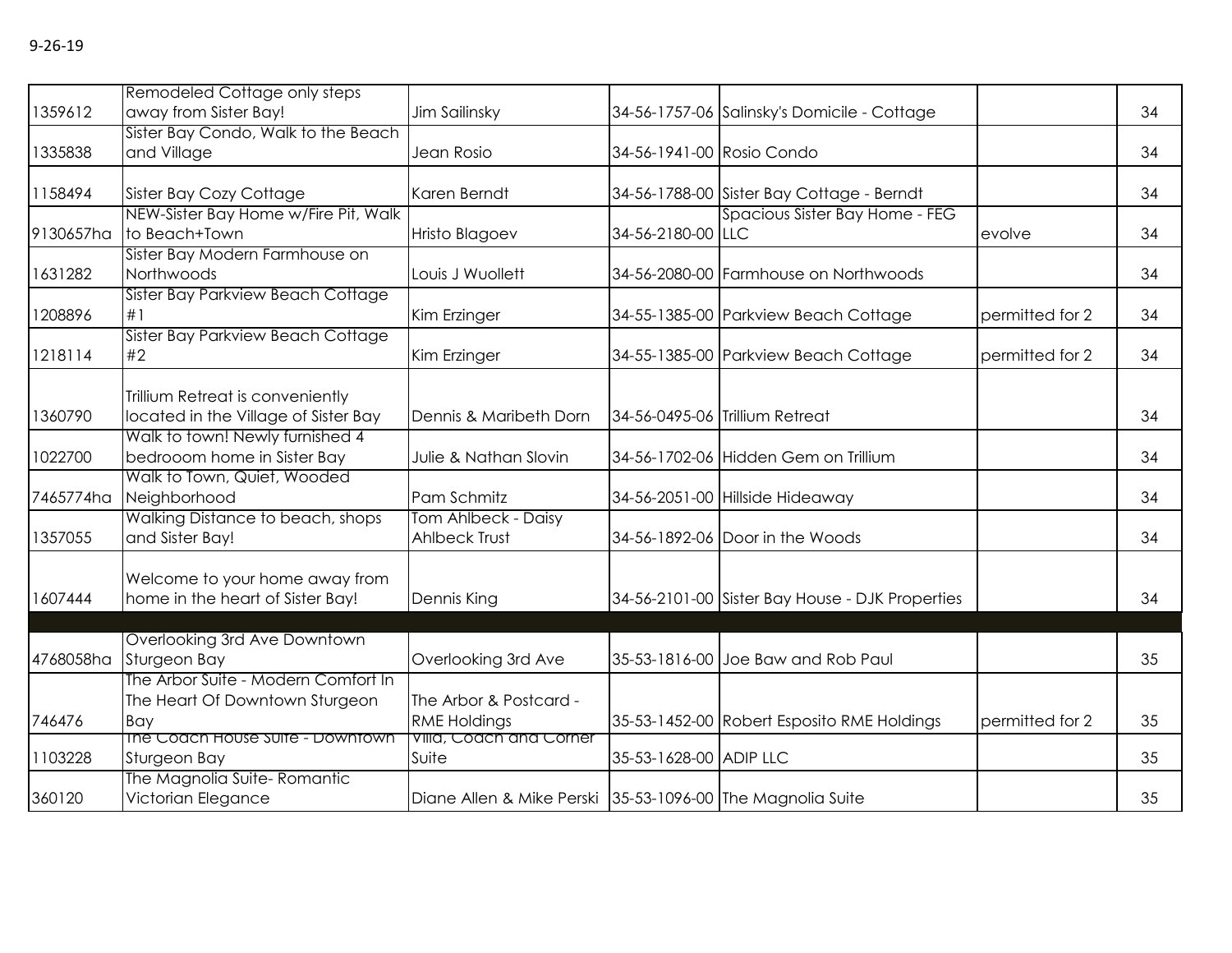|           | The Postcard: Modern Comfort in the RME Holdings - Robert                            |                                                       |                            |                                               |                                   |    |
|-----------|--------------------------------------------------------------------------------------|-------------------------------------------------------|----------------------------|-----------------------------------------------|-----------------------------------|----|
| 483699    | Heart of Downtown Sturgeon Bay                                                       | Esposito                                              |                            | 35-53-1452-00 Arbor & Postcard - RME Holdings | permitted for 2                   | 35 |
| 862731    | Villa Suite - Modern Comfort and<br><b>Rustic Italian Charm</b>                      | Villa and Corner Suite                                | 35-53-1628-00 ADIP LLC     |                                               | permitted for 3                   | 35 |
| 794064    | Historic Luxurious Suite, Modern<br>Amenitites, Downtown, One block to<br>waterfront | Tami Dal Santo                                        | 35-54-1544-00 Diplomat B&B |                                               | permitted for 6<br><b>l</b> units | 35 |
| 814648    | Historic Luxurious Suite, Modern<br>Amenitites, Downtown, One block to<br>waterfront | Tami Dal Santo                                        | 35-54-1544-00 Diplomat B&B |                                               | permitted for 6<br><b>l</b> units | 35 |
| 1073150   | Charming Home Within Walking<br>Distance To Beach, Park And<br>Downtown Shops!       | Perfectly Downtown and<br>Delaware Dream              |                            | 35-56-1746-00 Carter Holdings                 | permitted for 2                   | 35 |
| 1503292   | Charming Private Home for Your<br><b>Relaxing Door County Vacation</b>               | Ballard House - Restassure 35-56-2044-17 Geri Ballard |                            |                                               |                                   | 35 |
| 1391961   | Door County Home Away From<br>Home                                                   | Door County Home Away<br>from Home - Weckler          |                            | 35-56-2001-00 Phil and Alison Weckler         |                                   | 35 |
| 1017982   | Door County Waterfront Cottage                                                       | Door County Waterfront<br>Cottage - Minten            | 35-56-1767-00 Eric Minten  |                                               |                                   | 35 |
| 7713779ha | Door County Waterfront Cottage<br>with Indoor/Outdoor Pools                          | Marina<br>Cottages/Centerpointe<br>Marina             |                            | 35-56-0911-00 Shipyard Partners               | permitted for 3                   | 35 |
| 243639ha  | Door County Waterfront Cottage<br>with Indoor/Outdoor Pools                          | Marina<br>Cottages/Centerpointe<br>Marina             |                            | 35-56-0911-00 Shipyard Partners               | permitted for 3                   | 35 |
| 892303    | Door County's Chalet on the Shore                                                    | Chalet on the Shore                                   |                            | 35-56-1663-00 Jennifer Jorns & Brian Frisque  |                                   | 35 |
| 1618234   | Eagle's Nest, Waterfront Apartment                                                   | Lily Pad Cottage & Eagles<br><b>Nest</b>              |                            | 35-56-1808-00 Alisa Landman                   | permitted for 2                   | 35 |
| 1656214   | House Sturgeon Bay                                                                   | Barlas Holdings - 610 Jeffersor 35-56-2076-00         |                            | <b>Barlas Holdings</b>                        |                                   | 35 |
| 1618607   | Lily Pad, a Door County Waterfront<br>Cottage in Sturgeon Bay                        | Lily Pad Cottage & Eagles<br><b>Nest</b>              |                            | 35-56-1808-00 Alisa Landman                   | permitted for 2                   | 35 |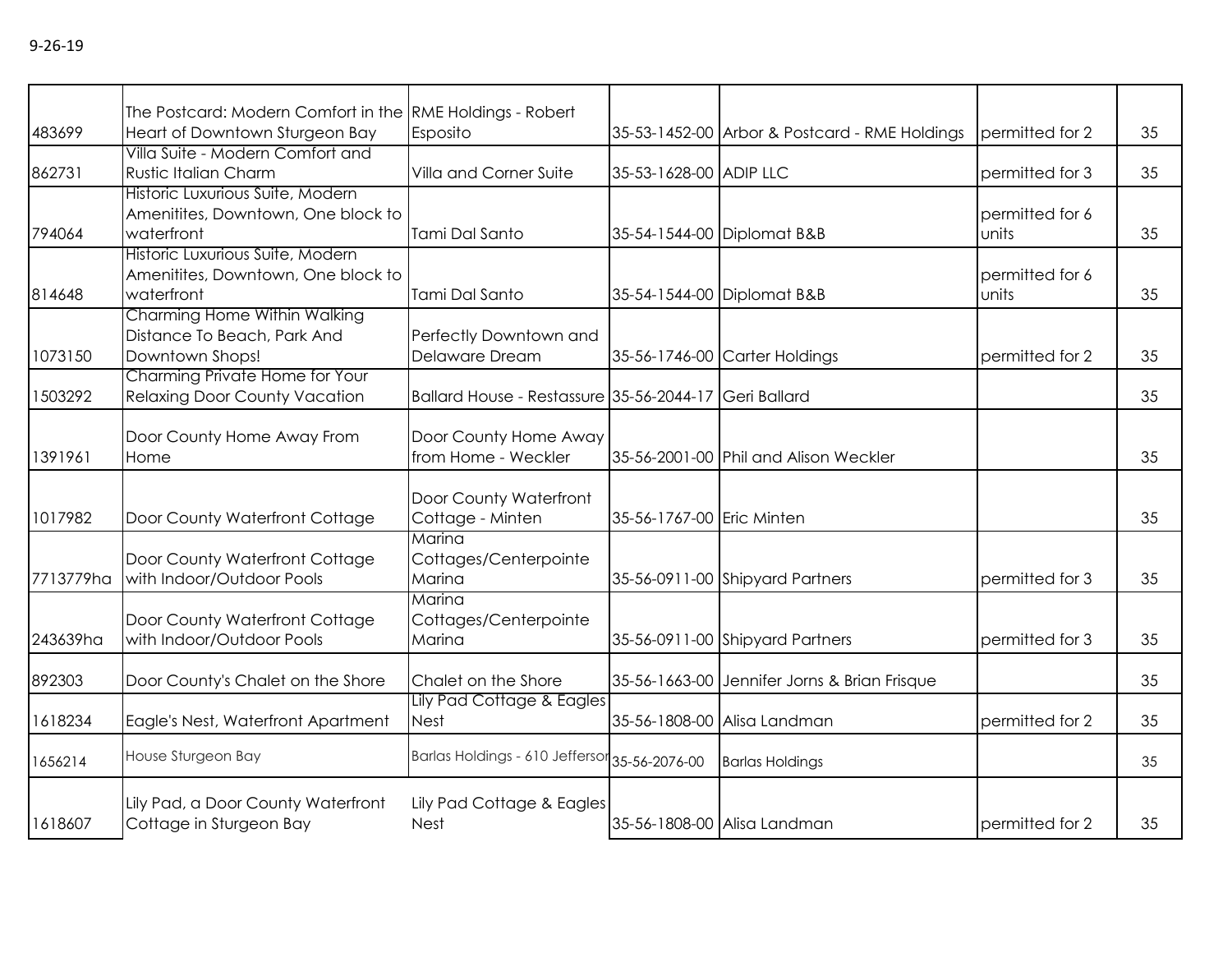|           | New Listing -Lagoon Bungalow<br>Retreat in Sturgeon Bay, with direct                                                 |                                                                                    |                            |                                         |                 |    |
|-----------|----------------------------------------------------------------------------------------------------------------------|------------------------------------------------------------------------------------|----------------------------|-----------------------------------------|-----------------|----|
| 1318797   | water access!                                                                                                        | Lagoon Bungalow                                                                    | 35-56-1898-00 Anne Thenell |                                         |                 | 35 |
| 1359613   | New Listing!! Beautiful Waterfront<br>Retreat On Sturgeon Bay with 114'<br>private doc                               | Tacoma Beach Getaway 35-56-0880-00 Anne Thenell                                    |                            |                                         |                 | 35 |
| 7154645ha | NEW! 'Collectic Farmhouse Suite!' in<br>Sturgeon Bay!                                                                | Hilpipre-228 N 7th Ave -<br>Collectic Farmhouse Suite 35-56-1939-00 Aaron Hilpipre |                            |                                         |                 | 35 |
| 7571025ha | NEW! Downtown Sturgeon Bay Home Ben Keleny - ODK<br>- Walk to Bridge!                                                | Properties LLC                                                                     | 35-56-2017-00 PROPERTIES   | Sunset House - Keleny - ODK             | permitted for 2 | 35 |
| 7124043ha | NEW! Sturgeon Bay Home Near<br>Potawatomi State Park!                                                                | Port View Cottage                                                                  |                            | 35-56-1927-00 Christine Dehnert         |                 | 35 |
| 1576606   | Sturgeon Bay Hidden Gem                                                                                              | Sturgeon Bay Hidden<br>Gem                                                         | 35-56-2074-00 Paul Peot    |                                         |                 | 35 |
| 1349260   | Sturgeon Bay Waterfront Estate                                                                                       | R & H Bayshore Estate                                                              |                            | 35-56-1957-00 Helen & Robin Urban       |                 | 35 |
| 1314613   | The Boathouse Waterfront Home<br>Sturgeon Bay                                                                        | The Boathouse                                                                      |                            | 35-56-1629-06 Bill and Heather Anderson |                 | 35 |
| 862730    | The Corner Suite: Modern Comfort in Robert and Teresa<br>the Heart of Downtown Sturgeon Bay Esposito                 |                                                                                    |                            | 35-56-1628-00 Villa and Corner Suite    | permitted for 3 | 35 |
| 1643221   | Waterfront cottage 2bdrm                                                                                             | Bleck-316 N Joliet                                                                 | 35-56-1911-00 Mike Bleck   |                                         |                 | 35 |
| 4976711ha | Waterfront Sturgeon Bay Home w/<br>Deck & Fire Pit                                                                   | Cheryl Link                                                                        |                            | 35-56-1875-00 On Bay Thyme              | evolve          | 35 |
| 418990    | A Scenic Lakefront cottage. Door<br>County spring is comsing soon<br>flowers wildlife<br>All Season Home- 200 Ft. of | David & Kay Jenkins                                                                | 36-56-1243-00 Michigan Dr  | Jenkins 2359-2361 S Lake                | permitted for 3 | 36 |
| 437119    | Beachfront, Spectacular Views of Lily<br>Bay                                                                         | Mike Moreno                                                                        |                            | 36-56-1323-00 Moreno All Season Home    |                 | 36 |
| 838167    | Arrowhead Waterfront Log Cottage<br>On Sand Beach With Fireplace.                                                    | Arrowhead Cottage                                                                  |                            | 36-56-0844-00 Tom Groenfeldt            |                 | 36 |
| 893687    | Authentic Waterfront Log Cottage<br>On Sand Beach                                                                    | Pioneer Cottage                                                                    |                            | 36-56-0866-00 David Groenfeldt          |                 | 36 |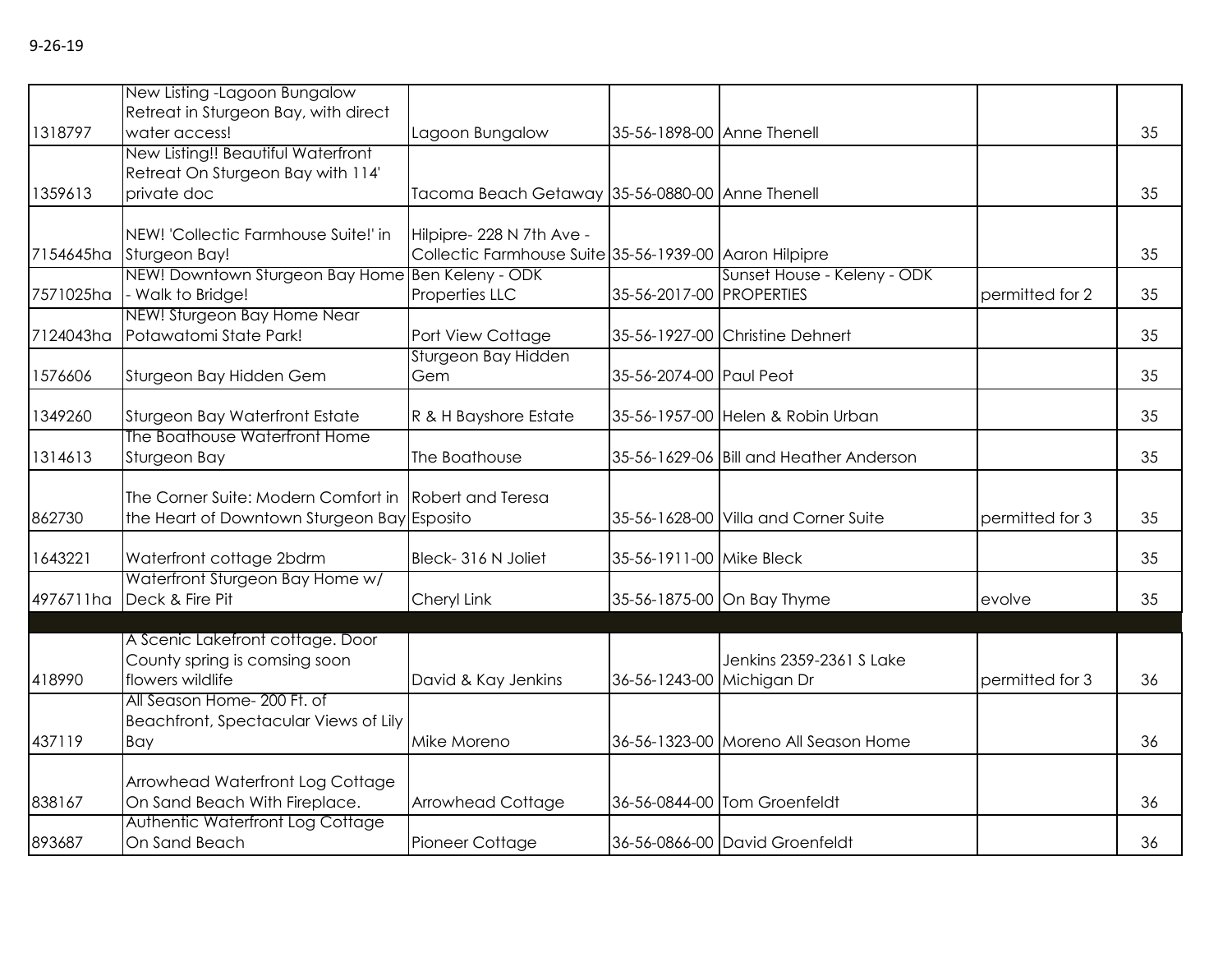|           | Beach Cottage on Lake Michigan                                     |                         |                           |                                                |                 |    |
|-----------|--------------------------------------------------------------------|-------------------------|---------------------------|------------------------------------------------|-----------------|----|
| 515430    | near Sturgeon Bay                                                  | Philip & Miriam Cote    |                           | 36-56-0882-00 Cotes Cottages                   |                 | 36 |
|           | Beautiful cozy cottage on Lake                                     |                         |                           |                                                |                 |    |
|           | Michigan. Steps to sandy beach.                                    |                         |                           | Jenkins 2359-2361 S Lake                       |                 |    |
| 429277    | Shake off winter!                                                  | David & Kay Jenkins     | 36-56-1243-00 Michigan Dr |                                                | permitted for 3 | 36 |
|           | Beautiful waterfront home with                                     |                         |                           |                                                |                 |    |
| 659505    | swimming pond - North Unit                                         | Joe Fittshur            |                           | 36-56-1329-00 Porthaven Executive Homes        | permitted for 2 | 36 |
|           | <b>Beautiful Waterfront Home with</b>                              |                         |                           |                                                |                 |    |
| 659503    | swimming pond - south unit                                         | Joe Fittshur            |                           | 36-56-1329-00 Porthaven Executive Homes        | permitted for 2 | 36 |
|           |                                                                    | The Clerestory on Lake  |                           | Christopher Mohar and Kerry                    |                 |    |
| 1154854   | Get away from it all at this serene,<br>modern Door County estate. | Michigan                | 36-56-1789-00 Kretchmar   |                                                |                 | 36 |
|           | Lake Michigan Home; Awesome                                        |                         |                           |                                                |                 |    |
|           | SAND Beach; Taking October                                         |                         |                           |                                                |                 |    |
| 505916    | Reservations; filling up!                                          | Mike Boyer              |                           | 36-56-1358-00 Boyer Beach House                |                 | 36 |
|           | Beachfront, waterview, RUSTIC, dog                                 |                         |                           |                                                |                 |    |
|           | friendly, Sturgeon Bay, Door County,                               |                         |                           |                                                |                 |    |
| 379533    | sleeps 6                                                           | <b>Firefly Cottages</b> |                           | 36-56-0879-00   Irene Johnson                  | permitted for 3 | 36 |
|           |                                                                    |                         |                           |                                                |                 |    |
|           | New! Lake Michigan Beach Home                                      |                         |                           |                                                |                 |    |
| 1375405   | with 107' of Private Sand Beach                                    | <b>Just Beechy</b>      |                           | 36-56-1924-00 Kristin & Theodore Blackwood     |                 | 36 |
|           | Peace of Beach Cottage, private                                    |                         |                           |                                                |                 |    |
|           | cottage on beautiful shores of Door                                |                         |                           |                                                |                 |    |
| 7189649ha | County                                                             | Chris Jeanquart         |                           | 36-56-1969-00 Jeanquart -3140 Lake Forest Park |                 | 36 |
|           | Relaxing cottage in the woods near                                 |                         |                           |                                                |                 |    |
| 1616605   | Lake Michigan                                                      | Chickadee Cottage       |                           | 36-56-2073-00 KL Development Group LLC         |                 | 36 |
|           | Sand Beach For Miles Awaits You,                                   |                         |                           |                                                |                 |    |
| 1013091   | <b>Relax And Make Memories</b>                                     | Harbour Lake House      | 36-56-1701-00 Tammy Estes |                                                |                 | 36 |
|           | Sand Beach on Lake Michigan-                                       |                         |                           |                                                |                 |    |
| 870129    | Rustic-Tolan's Log Cabin                                           | <b>Tolans Cottage</b>   |                           | 36-56-0816-13 Sally Tolan (Sandy Tolan)        |                 | 36 |
|           | Spring is Coming. Soon. Great Lake                                 |                         |                           |                                                |                 |    |
|           | Michigan Beach in Door County. 4                                   |                         |                           | Jenkins 2359-2361 S Lake                       |                 |    |
| 433883    | Bed/2 Bath.                                                        | David & Kay Jenkins     | 36-56-1243-00 Michigan Dr |                                                | permitted for 3 | 36 |
|           | Sunrises, Quiet Beach WalksRelax                                   |                         |                           |                                                |                 |    |
|           | with Family & Friends. Dogs                                        |                         |                           | Great Wulf Partners LLC/Capn                   |                 |    |
| 451482    | Welcome!                                                           | Abode on the Beach      | 36-56-0811-00 Wulf        |                                                |                 | 36 |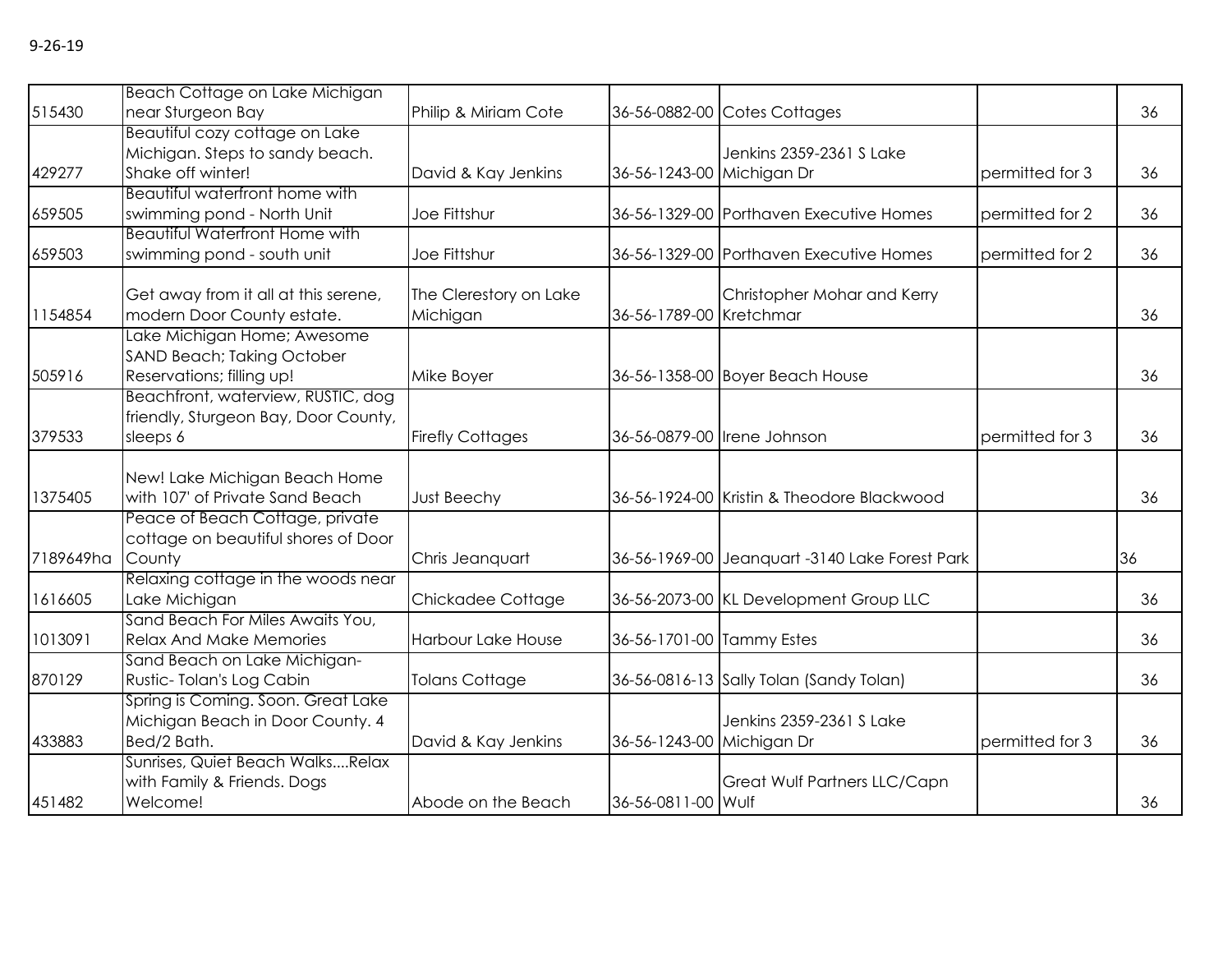|           | Walking distance to Lake Michigan -                                                        | Clay Banks Woodsy                                         |                           |                                                    |                 | 36 |
|-----------|--------------------------------------------------------------------------------------------|-----------------------------------------------------------|---------------------------|----------------------------------------------------|-----------------|----|
| 1489258   | Public Beaches   Family-Pet friendly                                                       | Retreat                                                   |                           | 36-56-1731-17 David Goettelman                     |                 |    |
|           | Beautiful spacious home with 260                                                           |                                                           |                           |                                                    |                 |    |
| 224425    | feet of lakefront                                                                          | <b>Steve Pratapas</b>                                     |                           | 39-56-1015-00 White Star Lodge                     |                 | 39 |
|           | <b>BOOKING NOW! WATERFRONT-</b>                                                            |                                                           |                           |                                                    |                 |    |
|           | ISLAND-LG.SCREEN PORCH-SUNRISE-                                                            | Gordon's Isle View                                        |                           | Jane & Brett Barr/ Jerry &                         |                 |    |
| 810620    | SUNSET-CAMPFIRES                                                                           | Cottages                                                  |                           | 39-56-1648-00 Jacquelyn Gordon                     |                 | 39 |
|           | <b>BOOKING NOW-WATERFRONT-</b>                                                             |                                                           |                           |                                                    |                 |    |
|           | ISLAND- FIRE PIT-SUNRISE SUNSET-9                                                          | Gordon's Isle View                                        |                           | Jane & Brett Barr/ Jerry &                         |                 |    |
| 570935    | <b>MI.TO STURGEON BAY</b>                                                                  | Cottages                                                  |                           | 39-56-1648-00 Jacquelyn Gordon                     | permitted for 2 | 39 |
| 1412219   | <b>Breathtaking peaceful Door County</b><br><b>Vacation Rental</b>                         | Dan and Sue Lind                                          |                           | 39-56-1986-00 Sunset Serenity LLC                  |                 | 39 |
|           | Cozy Coffage On the water: Relax,                                                          |                                                           |                           |                                                    |                 |    |
| 1447164   | Fish, Kayak                                                                                | Cottage Creek Ahlswede 39-56-2005-00 Rob & Emily Ahlswede |                           |                                                    |                 | 39 |
|           | Cozy newly built home 35 feet off the                                                      |                                                           |                           |                                                    |                 |    |
| 1492937   | Bay with stunning sunsets                                                                  | Fox Lane Beach House                                      |                           | 39-56-2039-00 Duane and Linda Nolte                |                 | 39 |
|           | Door County Bayfront Living at it's                                                        |                                                           |                           |                                                    |                 |    |
| 1728274   | best!                                                                                      | <b>Scott Geise</b>                                        |                           | 39-56-2189-00 Bay House - Geise                    |                 | 39 |
|           | Door County Shorefront 2 Bedroom                                                           |                                                           |                           |                                                    |                 |    |
|           | Home On 1.2 Acres w/100 Ft Of                                                              |                                                           |                           |                                                    |                 |    |
| 559164    | Shoreline                                                                                  | Cabin Sun Over Beach<br>Cabin on the Bay -                |                           | 39-56-1398-00 Pat O' Donnell                       |                 | 39 |
| 962273    | Family Friendly Cabin On The Bay!                                                          | Goffard                                                   |                           | 39-56-1709-00 Gregory Goffard                      |                 | 39 |
|           | Sunset Cliff Cottage - Peaceful &                                                          |                                                           |                           |                                                    |                 |    |
|           | Serene perched on a 35' Cliff                                                              | Jon Hanson / Snug                                         |                           |                                                    |                 |    |
| 586665    | breathtaking views                                                                         | Harbor                                                    |                           | 39-56-0860-00 Sunset Cliff Cottage                 |                 | 39 |
|           |                                                                                            |                                                           |                           |                                                    |                 |    |
| 1269309   | Door county rental on Sand Beach or Madl                                                   |                                                           | 42-56-1862-00             | George Madle                                       |                 | 42 |
| 4264111ha | Cottage. 20 minutes to Green Bay                                                           | Waterfront Cottage - Bur                                  |                           | 42-56-1666-00 Waterfront Cottage - Bur             |                 | 42 |
|           |                                                                                            |                                                           |                           |                                                    |                 |    |
|           | NEW!!! STUNNING BAY-FRONT NEW                                                              |                                                           |                           | KAMI LLC-315 Breezy Acres LLC -<br>Michael Martell |                 | 42 |
| 1688188   | CONSTRUCTION IN SOUTHERN DOOR! 315 Breezy Acres<br>Dock, Firepit, WIFI, Large Private Yard | <b>Waterfront Property</b>                                | 42-56-2115-07             | 42-56-1781-13 Helen M Desotell & Tim Desotell      | dreamland       | 42 |
| 1150626   | Waterfront Cottage in Southern Door                                                        |                                                           |                           |                                                    |                 |    |
|           | County, near Green Bay and                                                                 | <b>Waterfront Cottage</b>                                 |                           |                                                    |                 |    |
| 1117085   | Sturgeon Bay                                                                               | Soukup                                                    | 42-56-1774-00 Lisa Soukup |                                                    |                 | 42 |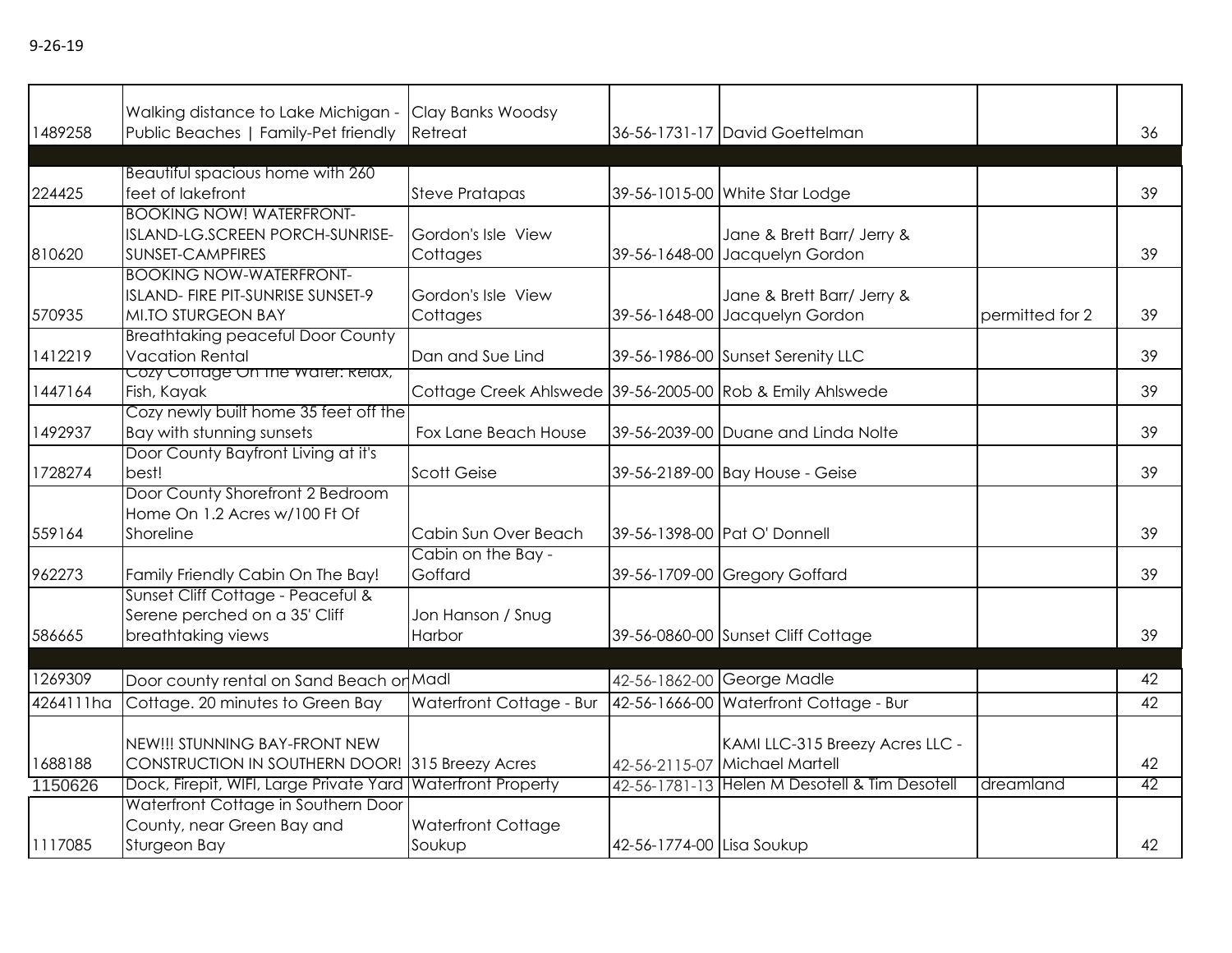| 702550  | 2 Bedroom 1 bath on Lake Michigan                                                   | <b>Bill Smardo</b>                         | 46-55-0603-00 Smardo     |                                                                   |                 | 46 |
|---------|-------------------------------------------------------------------------------------|--------------------------------------------|--------------------------|-------------------------------------------------------------------|-----------------|----|
| 1548669 | 2 Bedroom(sleeps 6) Cottage on<br>Lake Michigan includes 2 Kayaks!                  | Dan Jorgenson & Naomi<br><b>Burke</b>      | 46-56-1937-00 Skinny Dip | Detriot Harbor Homestead -                                        |                 | 46 |
| 557405  | 60 Acre Farmhouse, Grat property to<br>enterain friends family and children         | Dan Jorgenson                              |                          | 46-56-1332-00 Buckwild Farm                                       |                 | 46 |
| 285175  | Amazing Sunsets*80ft shore* 25<br>acres*great cottage                               | Amy Jorgenson                              |                          | 46-56-0581-00 Funks Cottage                                       |                 | 46 |
| 292728  | Beautiful lake front 4 bedrom home<br>with incredible sunsets                       | <b>RC Rudolph</b>                          |                          | 46-55-0566-00 Cascio Cottages                                     |                 | 46 |
| 1391479 | <b>Breezy Beach Cottage</b>                                                         | <b>Richard Tobey</b>                       |                          | 46-56-1940-00 Breezy Beach                                        |                 | 46 |
| 806333  | Century farmhouse with 4 bedrooms<br>and large outside deck.                        | Debra Sheridan (Thielke)<br>and Dawn Chier |                          | 46-56-1867-00 Old Orchard Century Farmhouse                       |                 | 46 |
| 1054806 | Cute Cabin Located Close to Beach<br>On Washington Island, Lake<br>Michigan         | Dawn Chier                                 |                          | 46-55-0731-00 Coffee Creek Cabins                                 | permitted for 2 | 46 |
| 780911  | Great sunrises 200 ft of Lake<br>Michigan Shorefront 1.5 acres, 2<br>bedroom 1 bath | Greg & Kristine Koetter                    | 46-56-1588-00 Koetter    |                                                                   |                 | 46 |
| 594977  | Home Owner Custom Built Log Cabin Dan & Lory Porter                                 |                                            |                          | 46-56-1668-00 Log Cabin House - Porter                            |                 | 46 |
| 1243560 | Initiative's Retreat - Ultimate<br><b>Lakefront Destination!</b>                    | Initiatives Retreat LLC                    |                          | 46-56-1846-00 Initiatives Retreat                                 |                 | 46 |
| 362233  | Sectacular Sunsets from Becutiful<br>Lake Shore Home                                | Trudy Schelitzche                          |                          | 46-55-0564-00 Deer Run Shorefront Home                            |                 | 46 |
| 1308276 | Spacious Washington Island Home<br>4bed 2bath                                       | Carol Lemon                                |                          | Washington Island Historical<br>46-56-1917-00 Home - Lemon        |                 | 46 |
| 806850  | Washington Island Westside<br><b>Shorefront Home</b>                                | William & Mary Filer                       |                          | 46-56-1428-00 Above and Beyond Cottage                            |                 | 46 |
| 1392021 | Waterfront cottage on Detroit<br>Harbor. Beautiful beach and<br>dockage.            | Leon A Shellswick                          |                          | 46-55-0587-00 Spring Beach Cottage                                |                 | 46 |
| 1282279 | Wickman Waterfront Cottage<br>overlooking Hog Island                                | Lynn Carpenter                             |                          | Lakefront Cottage - Wickman<br>46-56-1968-00 Waterfront Carpenter |                 | 46 |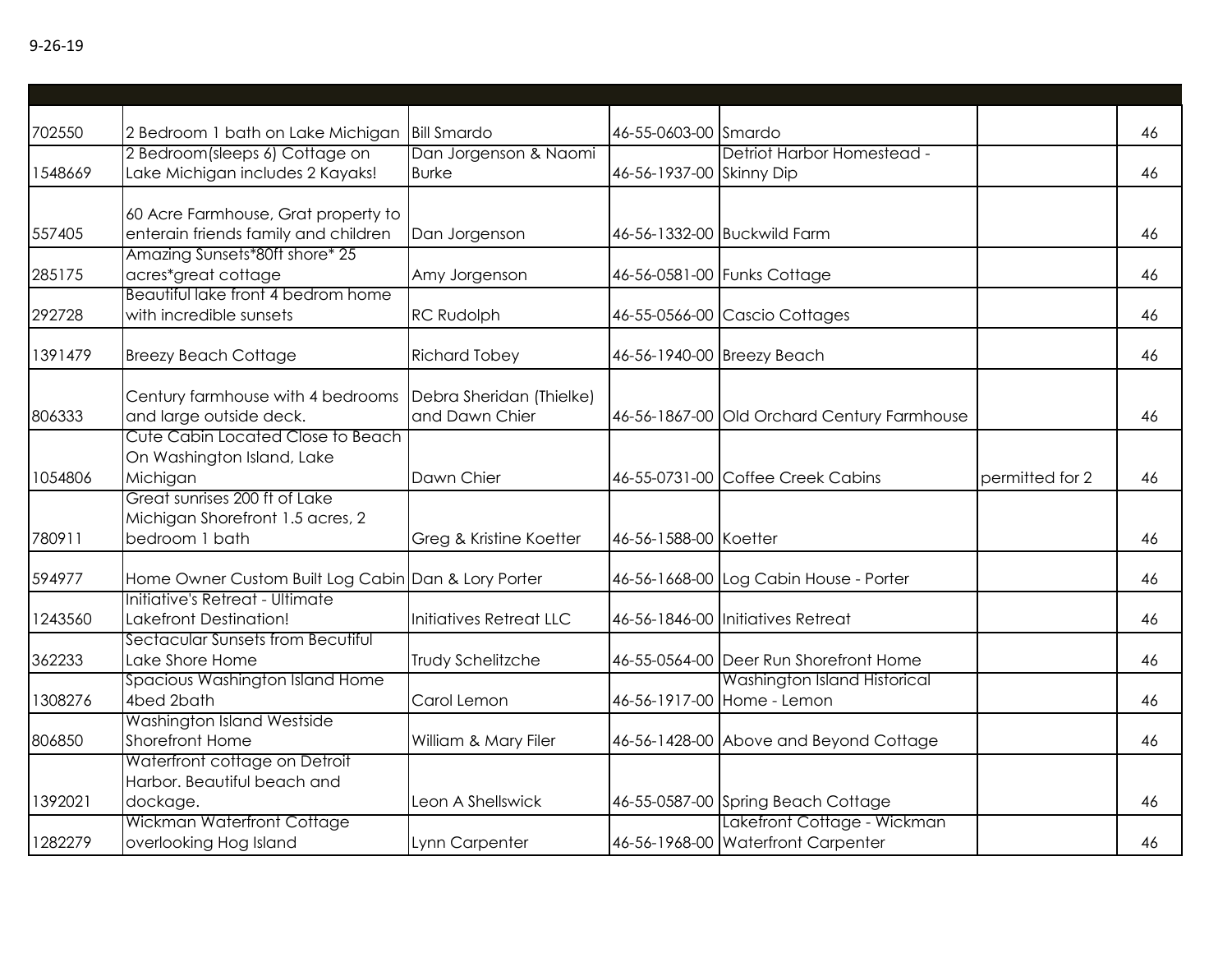|         | Amore' De Bay Romantic Suite for 2       |                           |
|---------|------------------------------------------|---------------------------|
|         | includes Free Continental Breakfast      |                           |
| 728187  | & WiFi.                                  | <b>Not in Door County</b> |
|         | Homey Lakefront Condo In Serene          |                           |
|         | Algoma, WI, A Stone's Throw From         |                           |
| 480722  | <b>Door County</b>                       | Not in Door County        |
|         | <b>Your Home Base for Discovering</b>    |                           |
| 1375338 | <b>Green Bay &amp; Door County!</b>      | Not in Door County        |
|         | <b>Modern Condo just steps from Lake</b> |                           |
| 1364728 | Michigan.                                | Not in Door County        |
|         | One of the best lakefront condos         |                           |
| 723000  | Algoma has to offer!                     | Not in Door County        |
|         | 2 Bdrm Waterfront condo in beautiful     |                           |
|         | Algoma, minutes to Door County           |                           |
| 1318887 | and Lambeau                              | Not in Door County        |
|         | Beautiful Apartments in a turn-of-the-   |                           |
| 428159  | century historic building                | Not in Door County        |
|         | Rivers Edge Condominiums,                |                           |
|         | Waterfront condos located in             |                           |
| 843879  | Algoma WI. Lake Michigan                 | Not in Door County        |
|         | <b>Beautiful Gem of a Home in Algoma</b> |                           |
| 4590279 | Wisconsin                                | Not in Door County        |
|         | <b>Home Base for Discovering Green</b>   |                           |
| 25466   | <b>Bay &amp; Door County!</b>            | Not in Door County        |
|         |                                          |                           |
|         | Waterfront, Beautiful Sunrises, WIFI,    |                           |
| 344207  | Direct TV, Sleeps a Family of Six.       | Not in Door County        |
|         | Secluded Beach Cottage - 100ft of        |                           |
| 394047  | Private, Sandy Beachfront                | Not in Door County        |
|         | Cozy Condo with Gorgeous Views on        |                           |
| 1414157 | Lake Michigan                            | Not in Door County        |
|         | Charming farmhouse located near          |                           |
|         | National Shrine of Our Lady of Good      |                           |
| 1574130 | Help                                     | <b>Not in Door County</b> |